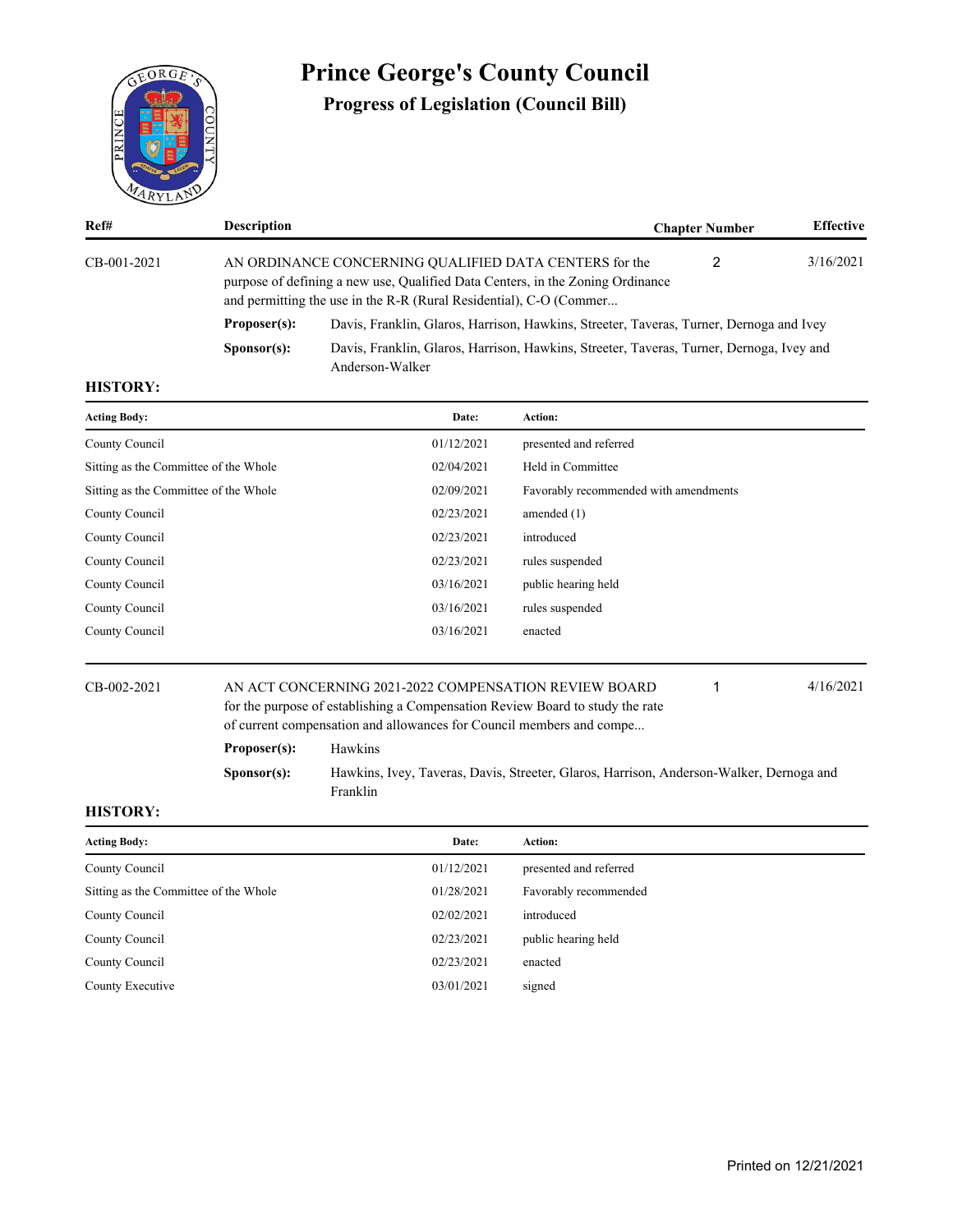|                                                                                                                                                                                                                                       |                      |                                                                                                                                                                                                                |                        |                       | Page 2 of 43     |
|---------------------------------------------------------------------------------------------------------------------------------------------------------------------------------------------------------------------------------------|----------------------|----------------------------------------------------------------------------------------------------------------------------------------------------------------------------------------------------------------|------------------------|-----------------------|------------------|
| Ref#                                                                                                                                                                                                                                  | <b>Description</b>   |                                                                                                                                                                                                                |                        | <b>Chapter Number</b> | <b>Effective</b> |
| CB-003-2021                                                                                                                                                                                                                           |                      | AN ORDINANCE CONCERNING QUALIFIED DATA CENTERS for the<br>purpose of defining a new use, Qualified Data Centers, in the Zoning Ordinance<br>and permitting the use in the C-O (Commercial Office), C-S-C (Comm |                        |                       |                  |
|                                                                                                                                                                                                                                       | Proposer(s):         | Dernoga and Hawkins                                                                                                                                                                                            |                        |                       |                  |
|                                                                                                                                                                                                                                       | S <b>p</b> onsor(s): | Dernoga and Hawkins                                                                                                                                                                                            |                        |                       |                  |
| <b>HISTORY:</b>                                                                                                                                                                                                                       |                      |                                                                                                                                                                                                                |                        |                       |                  |
| <b>Acting Body:</b>                                                                                                                                                                                                                   |                      | Date:                                                                                                                                                                                                          | Action:                |                       |                  |
| County Council                                                                                                                                                                                                                        |                      | 01/28/2021                                                                                                                                                                                                     | presented and referred |                       |                  |
| Sitting as the Committee of the Whole                                                                                                                                                                                                 |                      | 02/04/2021                                                                                                                                                                                                     | Held in Committee      |                       |                  |
| 3<br>CB-004-2021<br>AN ACT CONCERNING HOUSING INVESTMENT TRUST<br>FUND-SUSTAINABLE SOURCE OF FUNDING for the purpose of<br>establishing a sustainable source of funding for the Housing Investment Trust<br>Fund by reallocating a ce |                      |                                                                                                                                                                                                                | 6/1/2022               |                       |                  |
|                                                                                                                                                                                                                                       | Proposer(s):         | Glaros, Davis, Hawkins, Taveras, Turner, Dernoga, Franklin, Ivey, Streeter and<br>Anderson-Walker                                                                                                              |                        |                       |                  |
|                                                                                                                                                                                                                                       | S <b>p</b> onsor(s): | Glaros, Davis, Hawkins, Taveras, Turner, Dernoga, Franklin, Ivey, Streeter and<br>Anderson-Walker                                                                                                              |                        |                       |                  |
| <b>HISTORY:</b>                                                                                                                                                                                                                       |                      |                                                                                                                                                                                                                |                        |                       |                  |

| <b>Acting Body:</b>                   | Date:      | <b>Action:</b>                        |
|---------------------------------------|------------|---------------------------------------|
| County Council                        | 01/28/2021 | presented and referred                |
| Sitting as the Committee of the Whole | 02/25/2021 | amended $(1)$                         |
| Sitting as the Committee of the Whole | 02/25/2021 | amended $(2)$                         |
| Sitting as the Committee of the Whole | 02/25/2021 | Favorably recommended with amendments |
| County Council                        | 03/09/2021 | introduced                            |
| County Council                        | 03/30/2021 | public hearing held                   |
| County Council                        | 03/30/2021 | enacted                               |
| County Executive                      | 04/08/2021 | signed                                |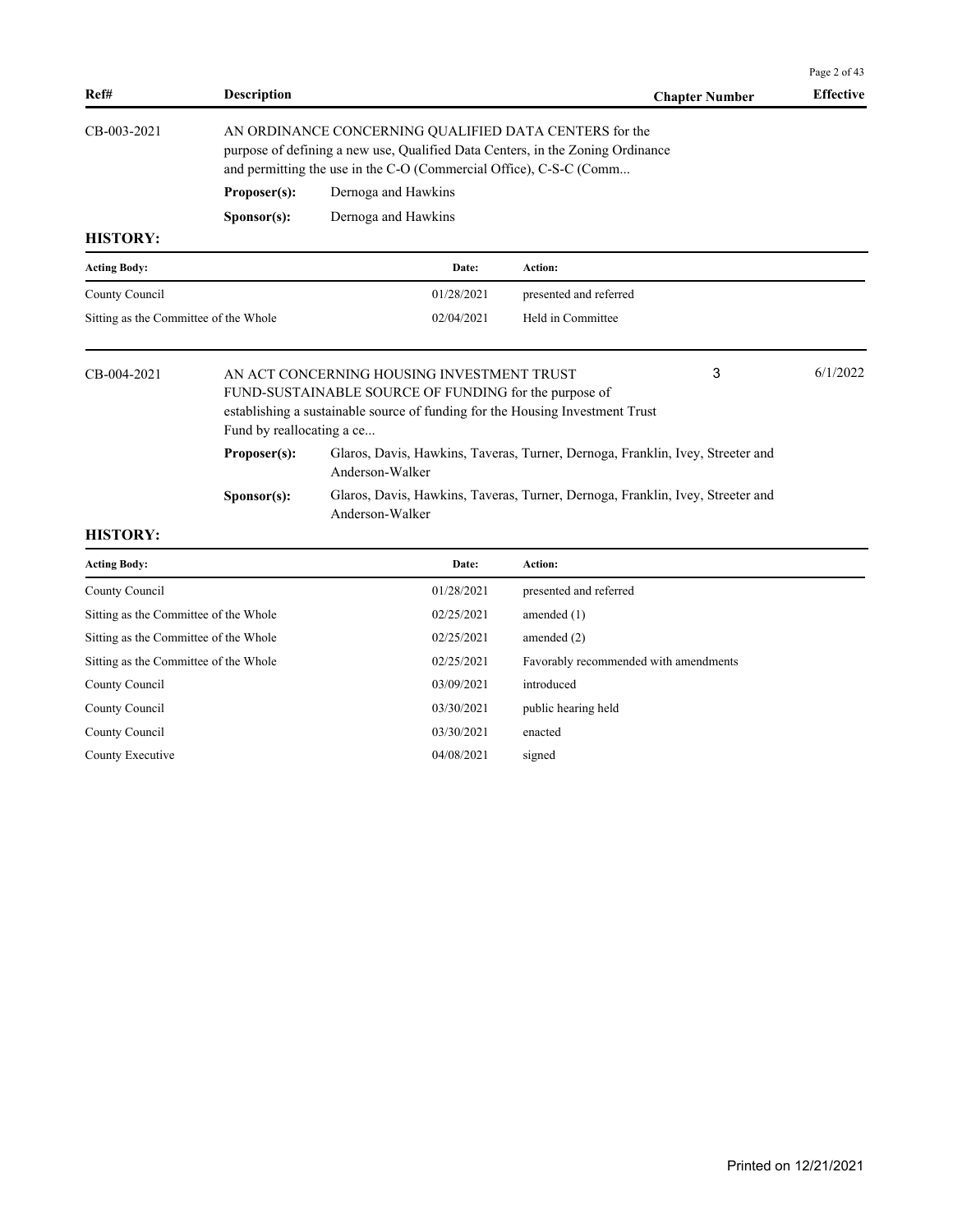|               |                                                                                                                                                                                                                        |                                                                                                             |                       | Page 3 of 43     |
|---------------|------------------------------------------------------------------------------------------------------------------------------------------------------------------------------------------------------------------------|-------------------------------------------------------------------------------------------------------------|-----------------------|------------------|
| Ref#          | <b>Description</b>                                                                                                                                                                                                     |                                                                                                             | <b>Chapter Number</b> | <b>Effective</b> |
| $CB-005-2021$ | 4<br>AN ACT CONCERNING BUILDING -- AMENDMENTS TO THE<br>INTERNATIONAL BUILDING CODE - PERMITS for the purpose of<br>making a further local amendment to the International Building Code for permits<br>relating to his |                                                                                                             |                       | 5/24/2021        |
|               | Proposer(s):                                                                                                                                                                                                           | Glaros, Dernoga, Anderson-Walker, Davis, Franklin, Harrison, Hawkins, Ivey, Streeter,<br>Taveras and Turner |                       |                  |
|               | S <b>p</b> onsor(s):                                                                                                                                                                                                   | Glaros, Dernoga, Anderson-Walker, Davis, Franklin, Harrison, Hawkins, Ivey, Streeter,<br>Taveras and Turner |                       |                  |

| <b>Acting Body:</b>                   | Date:      | Action:                |
|---------------------------------------|------------|------------------------|
| County Council                        | 01/28/2021 | presented and referred |
| Sitting as the Committee of the Whole | 02/25/2021 | Favorably recommended  |
| County Council                        | 03/09/2021 | introduced             |
| County Council                        | 03/30/2021 | public hearing held    |
| County Council                        | 03/30/2021 | enacted                |
| County Executive                      | 04/08/2021 | signed                 |

CB-006-2021 AN ORDINANCE CONCERNING MEDICAL CANNABIS for the purpose of altering the additional requirements related to Medical Cannabis uses in the M-U-I, M-X-T, O-S, C-O, C-S-C, I-1 and I-2 Zones, and permittin...

> **Proposer(s):** Ivey **Sponsor(s):** Ivey

| <b>Acting Body:</b>                   | Date:      | Action:                               |
|---------------------------------------|------------|---------------------------------------|
| County Council                        | 02/02/2021 | presented and referred                |
| Sitting as the Committee of the Whole | 02/25/2021 | Held in Committee                     |
| Sitting as the Committee of the Whole | 04/13/2021 | Favorably recommended with amendments |
| Sitting as the Committee of the Whole | 06/17/2021 | tabled                                |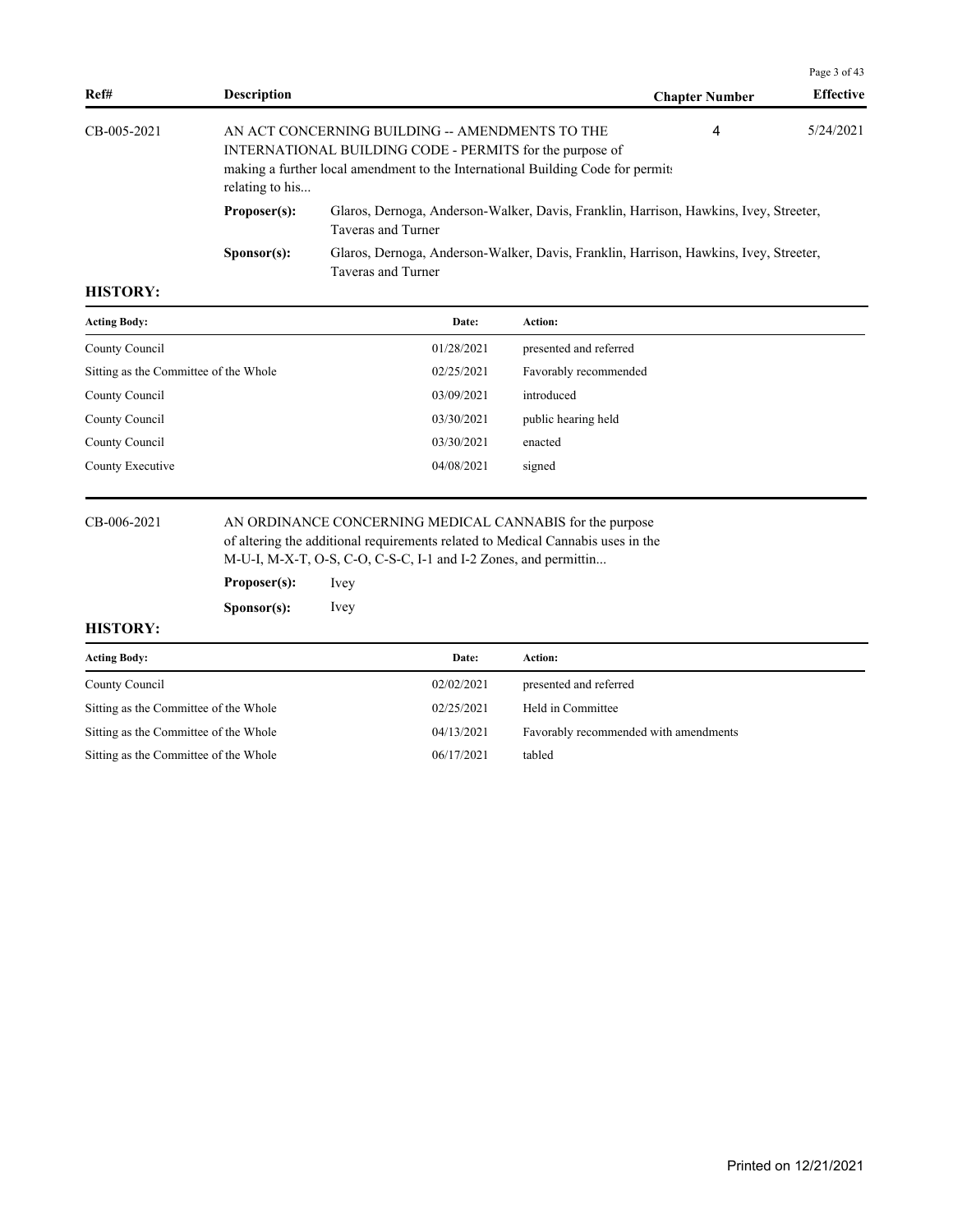|                      |                  |                                                    | Page 4 of 43                                                                                                                                                                                                                                 |
|----------------------|------------------|----------------------------------------------------|----------------------------------------------------------------------------------------------------------------------------------------------------------------------------------------------------------------------------------------------|
| <b>Description</b>   |                  | <b>Chapter Number</b>                              | <b>Effective</b>                                                                                                                                                                                                                             |
| $\cdots$             |                  | 10                                                 | 6/25/2021                                                                                                                                                                                                                                    |
| Proposer(s):         | County Executive |                                                    |                                                                                                                                                                                                                                              |
| S <b>p</b> onsor(s): | Anderson-Walker  |                                                    |                                                                                                                                                                                                                                              |
|                      |                  |                                                    |                                                                                                                                                                                                                                              |
|                      |                  | AN ACT CONCERNING BUILDING CODE OF PRINCE GEORGE'S | COUNTY for the purpose of updating the provisions of the Housing Code of<br>Prince George's County (the "County") to conform to the 2018 edition of the<br>Hawkins, Streeter, Harrison, Franklin, Turner, Ivey, Taveras, Glaros, Dernoga and |

| <b>Acting Body:</b>                   | Date:      | Action:                               |
|---------------------------------------|------------|---------------------------------------|
| County Council                        | 02/09/2021 | presented and referred                |
| Sitting as the Committee of the Whole | 02/25/2021 | Held in Committee                     |
| Sitting as the Committee of the Whole | 03/18/2021 | Favorably recommended with amendments |
| County Council                        | 04/13/2021 | introduced                            |
| County Council                        | 05/04/2021 | public hearing held                   |
| County Council                        | 05/04/2021 | enacted                               |
| County Executive                      | 05/10/2021 | signed                                |
|                                       |            |                                       |

CB-008-2021 AN ORDINANCE CONCERNING C-O ZONE for the purpose of amending 6/21/2021 the Commercial Table of Uses Permitted to permit Townhouse uses in the C-O (Commercial Office) Zone, under certain circumstances.

7

**Proposer(s):** Turner

Sponsor(s): Turner, Hawkins, Davis, Franklin, Streeter and Harrison

# **HISTORY:**

| <b>Acting Body:</b>                   | Date:      | <b>Action:</b>                        |
|---------------------------------------|------------|---------------------------------------|
| County Council                        | 02/09/2021 | presented and referred                |
| Sitting as the Committee of the Whole | 02/25/2021 | Held in Committee                     |
| Sitting as the Committee of the Whole | 03/18/2021 | Favorably recommended with amendments |
| County Council                        | 03/30/2021 | introduced                            |
| County Council                        | 05/04/2021 | public hearing held                   |
| County Council                        | 05/04/2021 | enacted                               |
| County Council                        | 05/04/2021 | reconsidered                          |
| County Council                        | 05/04/2021 | reenacted                             |

### CB-009-2021 AN ORDINANCE CONCERNING LOT COVERAGE - R-A ZONE for the

purpose of amending lot coverage regulations in the R-A (Rural-Agricultural)

Zone of Prince George's County, under certain circumstances.

#### **Proposer(s):** Davis

**Sponsor(s):** Davis

| <b>Acting Body:</b>                   | Date:      | Action:                |
|---------------------------------------|------------|------------------------|
| County Council                        | 02/16/2021 | presented and referred |
| Sitting as the Committee of the Whole | 03/04/2021 | postponed indefinitely |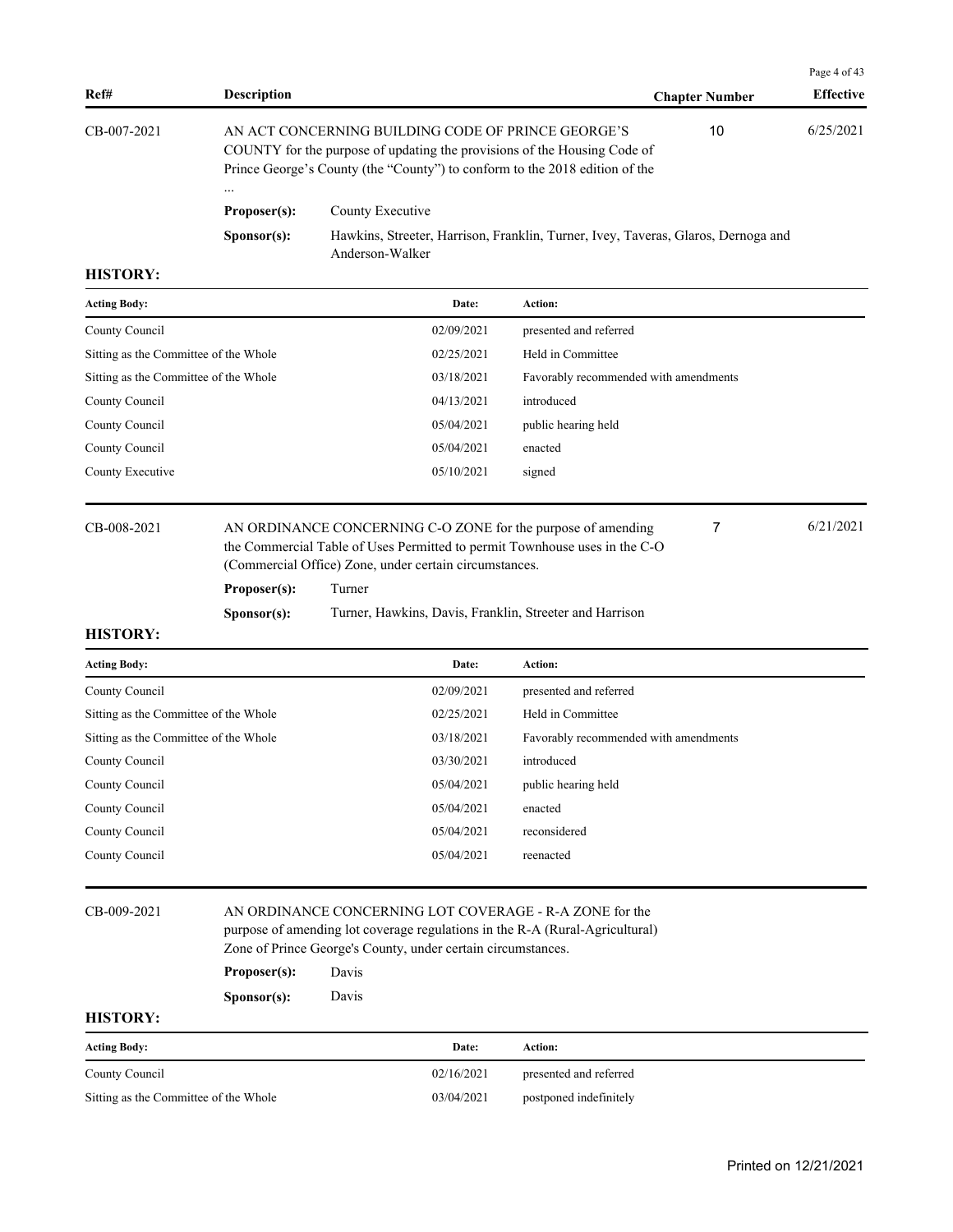| Ref#                                  | <b>Description</b> |                                                                                                                                                                                                                                    | <b>Chapter Number</b>                                                   | Page 5 of 43<br><b>Effective</b> |
|---------------------------------------|--------------------|------------------------------------------------------------------------------------------------------------------------------------------------------------------------------------------------------------------------------------|-------------------------------------------------------------------------|----------------------------------|
| CB-010-2021                           | Disabled Veterans. | AN ACT CONCERNING PROPERTY TAX CREDIT FOR DISABLED<br>VETERANS for the Purpose of Establishing a Property Tax Credit for                                                                                                           |                                                                         |                                  |
|                                       | Proposer(s):       | Anderson-Walker and Hawkins                                                                                                                                                                                                        |                                                                         |                                  |
|                                       | Sponsor(s):        | Anderson-Walker and Hawkins                                                                                                                                                                                                        |                                                                         |                                  |
| <b>HISTORY:</b>                       |                    |                                                                                                                                                                                                                                    |                                                                         |                                  |
| <b>Acting Body:</b>                   |                    | Date:                                                                                                                                                                                                                              | Action:                                                                 |                                  |
| County Council                        |                    | 02/16/2021                                                                                                                                                                                                                         | presented and referred                                                  |                                  |
| Sitting as the Committee of the Whole |                    | 03/04/2021                                                                                                                                                                                                                         | Held in Committee                                                       |                                  |
| CB-011-2021                           | Offi               | EXECUTIVE ORDER NO. 4-2021 - REORGANIZATIONAL PROPOSAL<br>amending the Schedule of Legislation separating the Human Relations<br>Commission from the Office of Community Relations and establishing a new                          | 5                                                                       | 4/19/2021                        |
|                                       | Proposer(s):       | County Executive                                                                                                                                                                                                                   |                                                                         |                                  |
|                                       | Sponsor(s):        |                                                                                                                                                                                                                                    | Hawkins, Davis, Turner, Taveras, Streeter, Franklin, Glaros and Dernoga |                                  |
| <b>HISTORY:</b>                       |                    |                                                                                                                                                                                                                                    |                                                                         |                                  |
| <b>Acting Body:</b>                   |                    | Date:                                                                                                                                                                                                                              | Action:                                                                 |                                  |
| County Council                        |                    | 03/02/2021                                                                                                                                                                                                                         | presented and referred                                                  |                                  |
| Sitting as the Committee of the Whole |                    | 03/18/2021                                                                                                                                                                                                                         | Held in Committee                                                       |                                  |
| Sitting as the Committee of the Whole |                    | 03/25/2021                                                                                                                                                                                                                         | Favorably recommended with amendments                                   |                                  |
| County Council                        |                    | 03/30/2021                                                                                                                                                                                                                         | introduced                                                              |                                  |
| County Council                        |                    | 04/19/2021                                                                                                                                                                                                                         | public hearing held                                                     |                                  |
| County Council                        |                    | 04/19/2021                                                                                                                                                                                                                         | enacted                                                                 |                                  |
| CB-012-2021                           | Proposer(s):       | AN ACT CONCERNING THE HUMAN RELATIONS COMMISSION for<br>the purpose of amending the name of the Human Relations Commission to<br>provide clarity to citizens and other governmental agencies as to the mission<br>County Executive | 6                                                                       | 10/1/2021                        |
| <b>HISTORY:</b>                       | Sponsor(s):        |                                                                                                                                                                                                                                    | Hawkins, Streeter, Turner, Davis, Franklin, Glaros, Dernoga and Taveras |                                  |
|                                       |                    |                                                                                                                                                                                                                                    |                                                                         |                                  |
| <b>Acting Body:</b>                   |                    | Date:                                                                                                                                                                                                                              | Action:                                                                 |                                  |
| County Council                        |                    | 03/02/2021                                                                                                                                                                                                                         | presented and referred                                                  |                                  |
| Sitting as the Committee of the Whole |                    | 03/18/2021                                                                                                                                                                                                                         | Held in Committee                                                       |                                  |
| Sitting as the Committee of the Whole |                    | 03/25/2021                                                                                                                                                                                                                         | Favorably recommended with amendments                                   |                                  |
| County Council                        |                    | 03/30/2021                                                                                                                                                                                                                         | introduced                                                              |                                  |
| County Council                        |                    | 04/19/2021                                                                                                                                                                                                                         | public hearing held                                                     |                                  |
| County Council                        |                    | 04/19/2021                                                                                                                                                                                                                         | enacted                                                                 |                                  |
| County Executive                      |                    | 05/03/2021                                                                                                                                                                                                                         | signed                                                                  |                                  |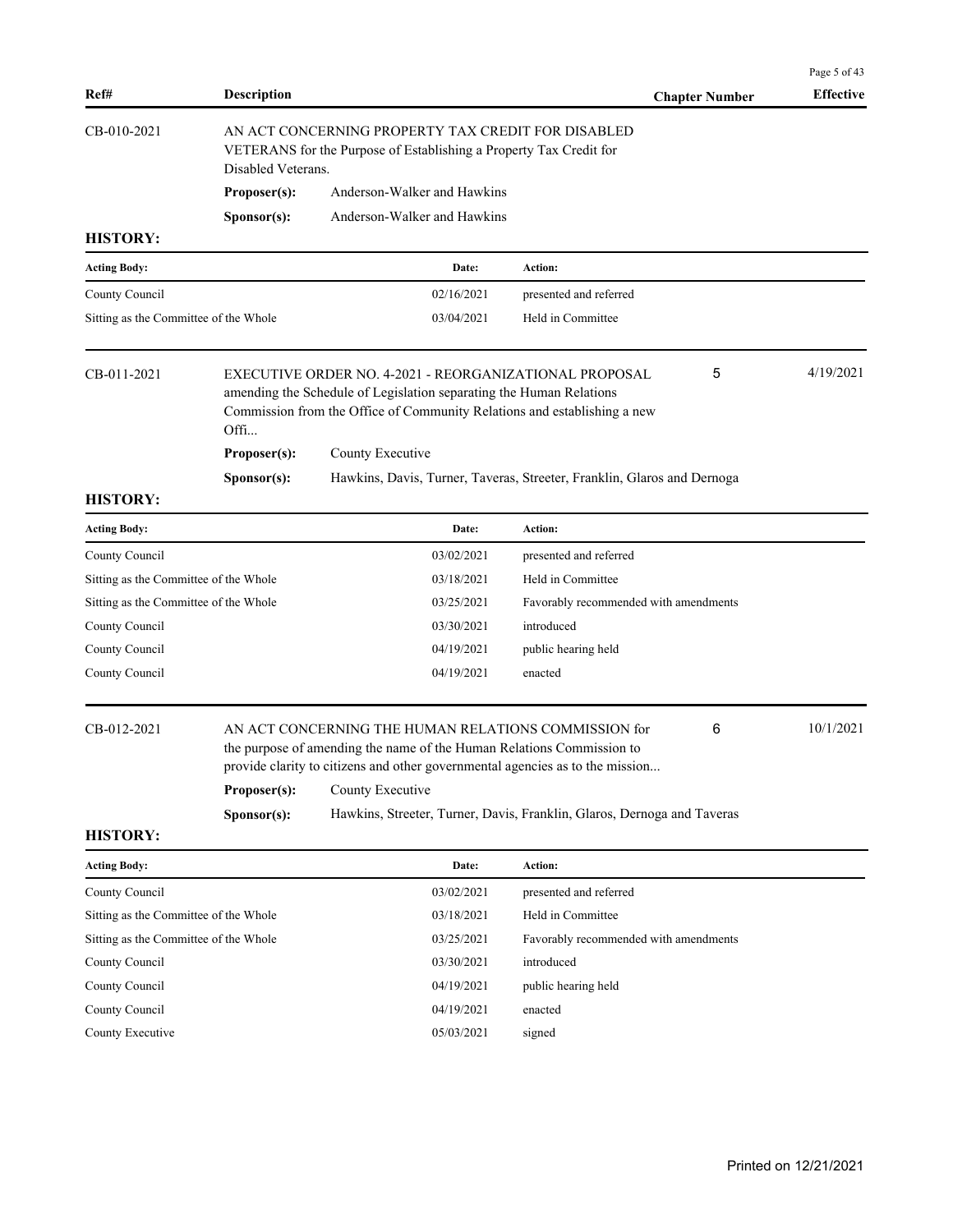|                 |                                                                                                                                                                                                                |                                                             |                       | Page 6 of 43     |
|-----------------|----------------------------------------------------------------------------------------------------------------------------------------------------------------------------------------------------------------|-------------------------------------------------------------|-----------------------|------------------|
| Ref#            | <b>Description</b>                                                                                                                                                                                             |                                                             | <b>Chapter Number</b> | <b>Effective</b> |
| CB-013-2021     | AN ORDINANCE CONCERNING FARM BREWERIES for the purpose of<br>providing a definition for Farm brewery, amending the Residential Table of<br>Uses in the Zoning Ordinance to permit Farm Brewery uses in the O-S |                                                             | 8                     | 6/21/2021        |
|                 | Proposer(s):                                                                                                                                                                                                   | Turner, Davis, Dernoga, Franklin, Glaros, Harrison and Ivey |                       |                  |
|                 | S <b>p</b> onsor(s):                                                                                                                                                                                           | Turner, Davis, Dernoga, Franklin, Glaros, Harrison and Ivey |                       |                  |
| <b>TILODODI</b> |                                                                                                                                                                                                                |                                                             |                       |                  |

| <b>Acting Body:</b>                   | Date:      | <b>Action:</b>                        |
|---------------------------------------|------------|---------------------------------------|
| County Council                        | 03/02/2021 | presented and referred                |
| Sitting as the Committee of the Whole | 03/18/2021 | Favorably recommended with amendments |
| County Council                        | 03/30/2021 | amended $(1)$                         |
| County Council                        | 03/30/2021 | introduced                            |
| County Council                        | 05/04/2021 | public hearing held                   |
| County Council                        | 05/04/2021 | enacted                               |
|                                       |            |                                       |

CB-014-2021 AN ORDINANCE CONCERNING C-S-C ZONES for the purpose of 5/18/2021 permitting by right, Townhouse in the C-S-C (Commercial Shopping Center) Zone of Prince George's County, under certain circumstances.

# **Proposer(s):** Ivey

Sponsor(s): Ivey, Streeter, Hawkins, Harrison and Franklin

# **HISTORY:**

| <b>Acting Body:</b>                   | Date:      | Action:                               |
|---------------------------------------|------------|---------------------------------------|
| County Council                        | 03/02/2021 | presented and referred                |
| Sitting as the Committee of the Whole | 03/25/2021 | Held in Committee                     |
| Sitting as the Committee of the Whole | 03/25/2021 | Held in Committee                     |
| Sitting as the Committee of the Whole | 04/01/2021 | Favorably recommended with amendments |
| County Council                        | 04/13/2021 | introduced                            |
| County Council                        | 05/18/2021 | public hearing held                   |
| County Council                        | 05/18/2021 | rules suspended                       |
| County Council                        | 05/18/2021 | enacted                               |

| CB-015-2021         | AN EMERGENCY ACT CONCERNING LANDLORD-TENANT CODE<br>PROHIBITED ACTS for the purpose of providing that the Landlord-Tenant<br>Code prohibit landlords from willfully diminishing services to a tenant without<br>t |         |            |                        |  |
|---------------------|-------------------------------------------------------------------------------------------------------------------------------------------------------------------------------------------------------------------|---------|------------|------------------------|--|
|                     | Proposer(s):                                                                                                                                                                                                      | Taveras |            |                        |  |
|                     | <b>Taveras</b><br>S <b>p</b> onsor(s):                                                                                                                                                                            |         |            |                        |  |
| <b>HISTORY:</b>     |                                                                                                                                                                                                                   |         |            |                        |  |
| <b>Acting Body:</b> |                                                                                                                                                                                                                   |         | Date:      | <b>Action:</b>         |  |
| County Council      |                                                                                                                                                                                                                   |         | 03/02/2021 | presented and referred |  |

Sitting as the Committee of the Whole 03/25/2021 Held in Committee

14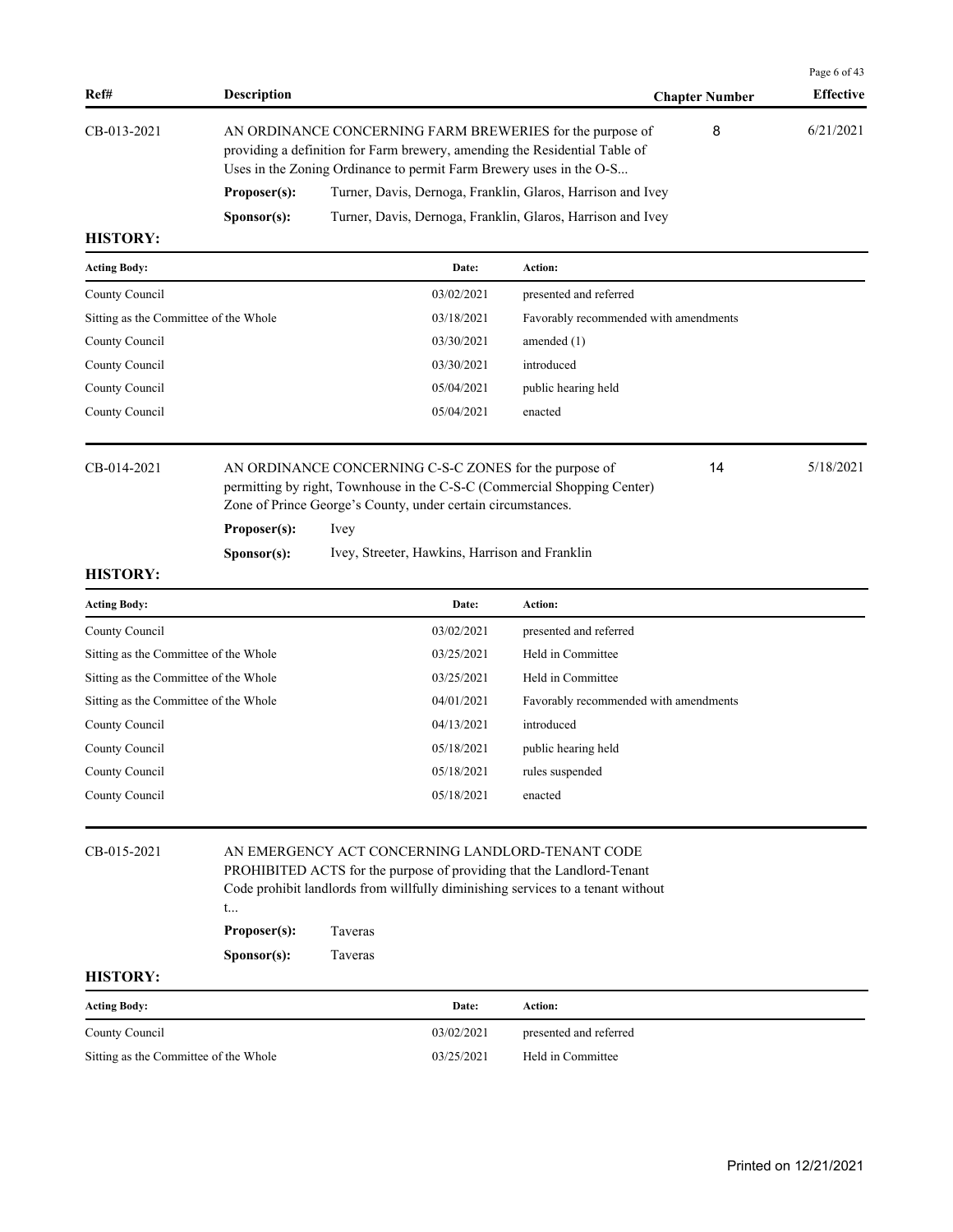|                 |                      |                                                                                                                                                                                                         |                       | Page 7 of 43     |
|-----------------|----------------------|---------------------------------------------------------------------------------------------------------------------------------------------------------------------------------------------------------|-----------------------|------------------|
| Ref#            | <b>Description</b>   |                                                                                                                                                                                                         | <b>Chapter Number</b> | <b>Effective</b> |
| CB-016-2021     |                      | AN ORDINANCE CONCERNING ZONING - ADMINISTRATION -<br>APPEALS AND VARIANCES-CRITERIA for the purpose of amending the<br>criteria in the Zoning Ordinance for granting zoning appeals involving variances | 34                    | 12/17/2021       |
|                 | Proposer(s):         | Dernoga, Hawkins and Glaros                                                                                                                                                                             |                       |                  |
|                 | S <b>p</b> onsor(s): | Dernoga, Hawkins, Glaros, Anderson-Walker, Turner and Ivey                                                                                                                                              |                       |                  |
| <b>HISTORY:</b> |                      |                                                                                                                                                                                                         |                       |                  |

| <b>Acting Body:</b>                   |                                                                                                                                                                         | Date:      | Action:                               |           |
|---------------------------------------|-------------------------------------------------------------------------------------------------------------------------------------------------------------------------|------------|---------------------------------------|-----------|
| County Council                        |                                                                                                                                                                         | 03/02/2021 | presented and referred                |           |
| Sitting as the Committee of the Whole |                                                                                                                                                                         | 07/13/2021 | Held in Committee                     |           |
| Sitting as the Committee of the Whole |                                                                                                                                                                         | 09/16/2021 | Favorably recommended with amendments |           |
| County Council                        |                                                                                                                                                                         | 09/28/2021 | introduced                            |           |
| County Council                        |                                                                                                                                                                         | 11/02/2021 | public hearing held                   |           |
| County Council                        |                                                                                                                                                                         | 11/02/2021 | enacted                               |           |
| CB-017-2021                           | AN ACT CONCERNING FOOD HALLS OCCUPANCY AND<br><b>OPERATIONS</b> for the purpose of establishing a business license for Special<br>Food Service Facilities - Food Halls. |            | 9                                     | 6/21/2021 |

**Proposer(s):** Ivey, Glaros, Streeter and Taveras

| Sponsor(s): | Ivey, Glaros, Streeter, Taveras, Turner, Hawkins, Harrison, Franklin, Davis, Dernoga and |
|-------------|------------------------------------------------------------------------------------------|
|             | Anderson-Walker                                                                          |

| <b>Acting Body:</b>                   | Date:      | Action:                               |
|---------------------------------------|------------|---------------------------------------|
| County Council                        | 03/02/2021 | presented and referred                |
| Sitting as the Committee of the Whole | 03/25/2021 | Favorably recommended with amendments |
| County Council                        | 04/06/2021 | introduced                            |
| County Council                        | 04/27/2021 | public hearing held                   |
| County Council                        | 04/27/2021 | enacted                               |
| County Executive                      | 05/06/2021 | signed                                |
|                                       |            |                                       |

| <b>HISTORY:</b> | S <b>p</b> onsor(s):            | Glaros, Ivey, Turner, Dernoga, Streeter and Taveras                                                                                                                            |  |  |
|-----------------|---------------------------------|--------------------------------------------------------------------------------------------------------------------------------------------------------------------------------|--|--|
|                 | Proposer(s):                    | Glaros, Ivey, Turner, Dernoga, Streeter and Taveras                                                                                                                            |  |  |
|                 |                                 | EXCEPTIONS-ADDITIONAL REQUIREMENTS FOR SPECIFIC SPECIAL<br>EXCEPTIONS-ENVIRONMENTAL JUSTICE ANALYSIS for the purpose<br>of requiring an Environmental Justice Analysis for app |  |  |
| CB-018-2021     | AN ORDINANCE CONCERNING SPECIAL |                                                                                                                                                                                |  |  |

| Acting Body:                          | Date:      | Action:                |
|---------------------------------------|------------|------------------------|
| County Council                        | 03/09/2021 | presented and referred |
| Sitting as the Committee of the Whole | 04/01/2021 | Held in Committee      |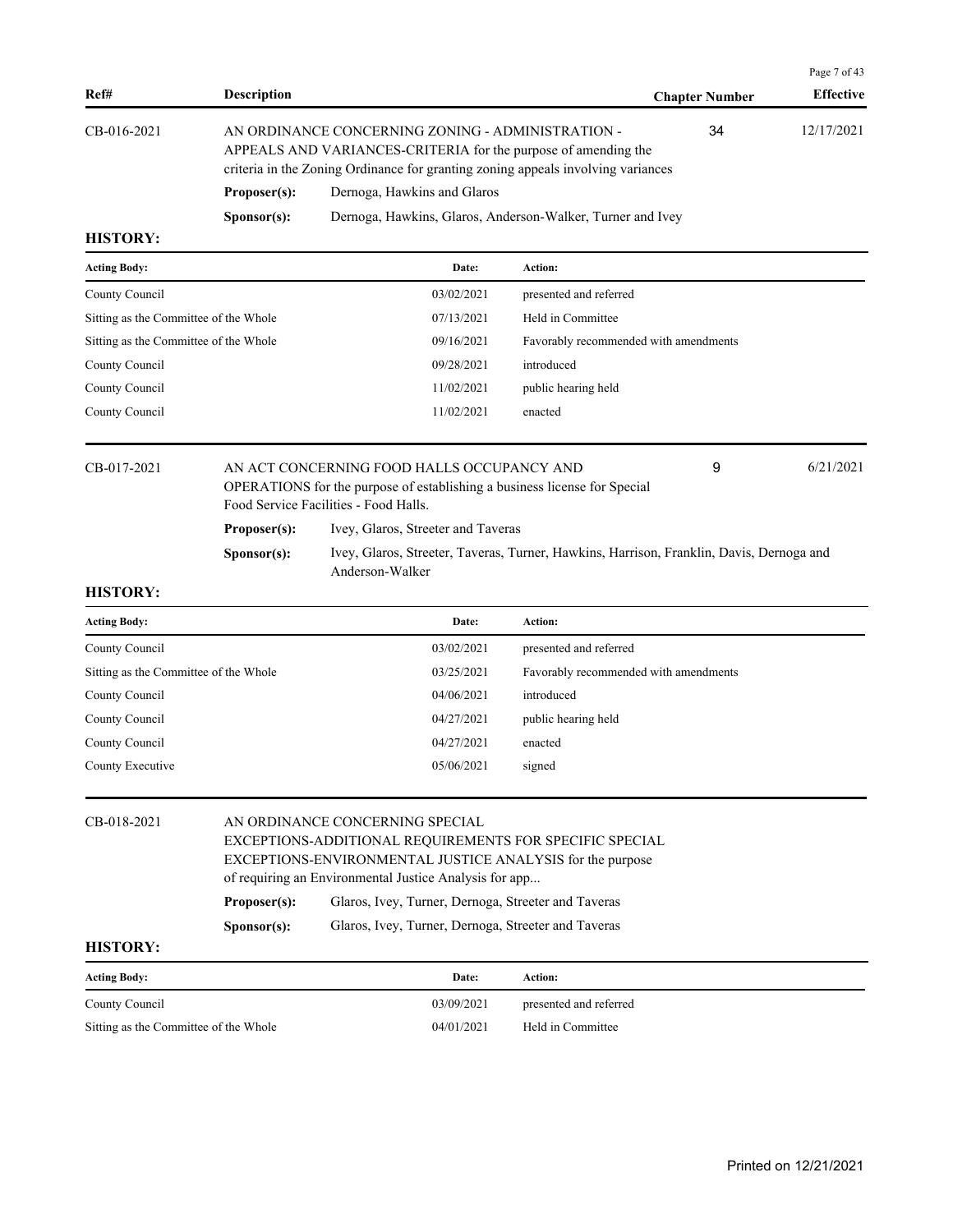|             |                      |                                                                                                                                                                                                 |                       | Page 8 of 43     |
|-------------|----------------------|-------------------------------------------------------------------------------------------------------------------------------------------------------------------------------------------------|-----------------------|------------------|
| Ref#        | <b>Description</b>   |                                                                                                                                                                                                 | <b>Chapter Number</b> | <b>Effective</b> |
| CB-019-2021 | residents who        | AN ACT CONCERNING PRINCE GEORGE'S COUNTY RE-ENTRY<br>EMPLOYMENT INCENTIVE PROGRAM for the purpose of establishing an<br>incentive program to encourage employers to hire Prince George's County | 15                    | 7/12/2021        |
|             | Proposer(s):         | Franklin and Hawkins                                                                                                                                                                            |                       |                  |
|             | S <b>p</b> onsor(s): | Franklin, Hawkins, Davis, Ivey, Turner, Anderson-Walker, Glaros, Dernoga, Taveras and<br><b>Streeter</b>                                                                                        |                       |                  |

| <b>Acting Body:</b>                   | Date:      | Action:                               |
|---------------------------------------|------------|---------------------------------------|
| County Council                        | 03/09/2021 | presented and referred                |
| Sitting as the Committee of the Whole | 04/01/2021 | Held in Committee                     |
| Sitting as the Committee of the Whole | 04/13/2021 | Favorably recommended with amendments |
| County Council                        | 04/27/2021 | introduced                            |
| County Council                        | 05/18/2021 | public hearing held                   |
| County Council                        | 05/18/2021 | enacted                               |
| County Executive                      | 05/25/2021 | signed                                |
|                                       |            |                                       |

### CB-020-2021 AN ACT CONCERNING BUILDING CODE OF PRINCE GEORGE'S 6/25/2021 COUNTY for the purpose of updating the provisions of the Building Code of Prince George's County (the "County") to conform to the 2017 editions of th... 11 **Proposer(s):** County Executive

**Sponsor(s):** Hawkins, Streeter, Turner, Davis, Dernoga, Ivey, Franklin, Harrison, Glaros and Anderson-Walker

# **HISTORY:**

| <b>Acting Body:</b>                   | Date:      | <b>Action:</b>                        |
|---------------------------------------|------------|---------------------------------------|
| County Council                        | 03/09/2021 | presented and referred                |
| Sitting as the Committee of the Whole | 04/01/2021 | Favorably recommended with amendments |
| County Council                        | 04/13/2021 | introduced                            |
| County Council                        | 05/04/2021 | public hearing held                   |
| County Council                        | 05/04/2021 | enacted                               |
| County Executive                      | 05/12/2021 | signed                                |
|                                       |            |                                       |

### CB-021-2021 AN ORDINANCE CONCERNING R-A ZONE for the purpose of amending the Zoning Ordinance to permit Food and Beverage Stores in combination with a Gas Station in the R-A Zone under certain circumstances.

**Proposer(s):** Turner

**Sponsor(s):** Turner

| <b>Acting Body:</b>                   | Date:      | Action:                |
|---------------------------------------|------------|------------------------|
| County Council                        | 03/16/2021 | presented and referred |
| Sitting as the Committee of the Whole | 04/01/2021 | Held in Committee      |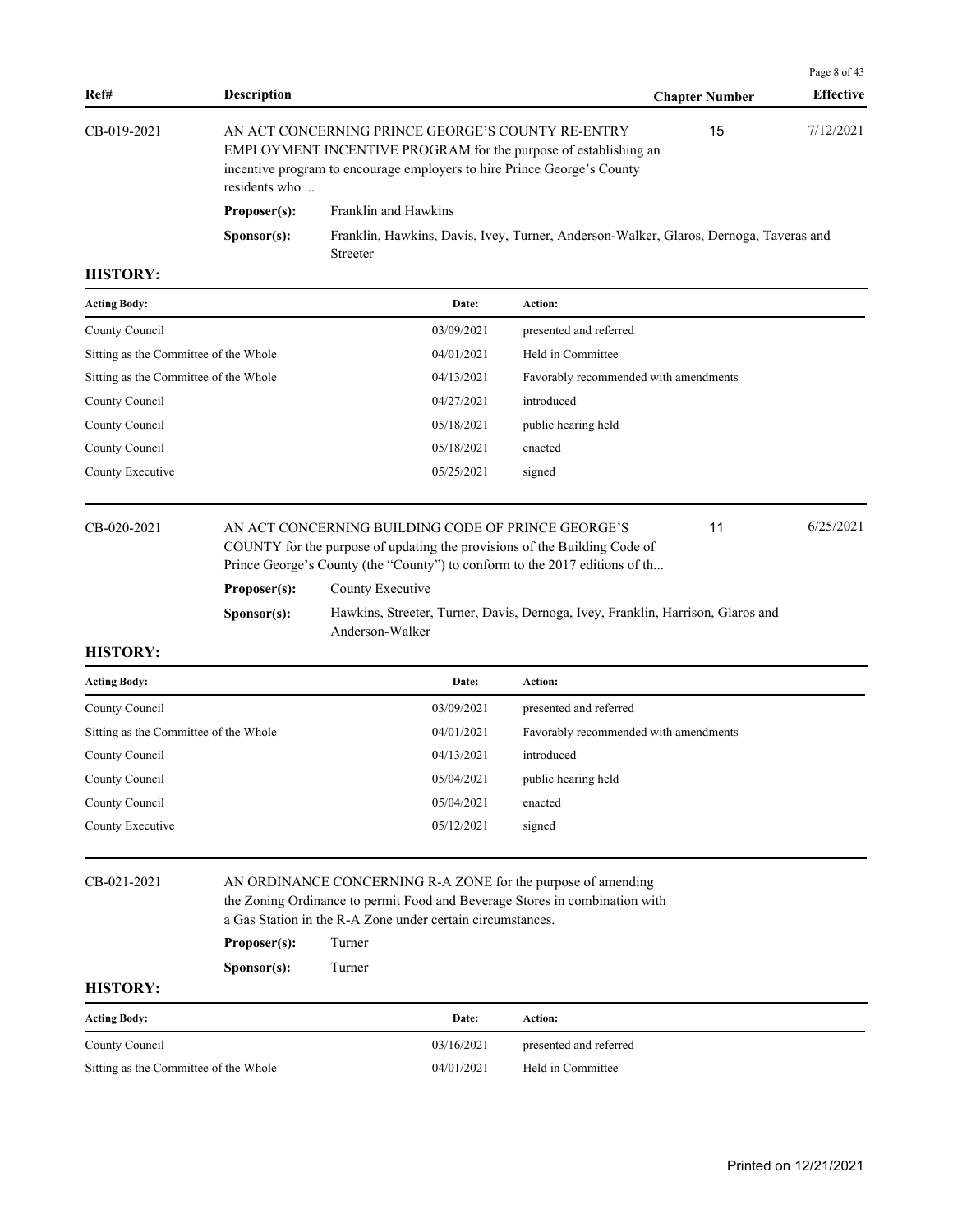| Ref#                                  | <b>Description</b>                                                                                                                                                                                                |                  |                                                    |                                                                                                                                                                                                                                               | <b>Chapter Number</b> | Page 9 of 43<br><b>Effective</b> |
|---------------------------------------|-------------------------------------------------------------------------------------------------------------------------------------------------------------------------------------------------------------------|------------------|----------------------------------------------------|-----------------------------------------------------------------------------------------------------------------------------------------------------------------------------------------------------------------------------------------------|-----------------------|----------------------------------|
| CB-022-2021                           | AN ORDINANCE CONCERNING PRIVATE RETREAT CENTER - R-A<br>ZONE for the purpose of amending the Zoning Ordinance to provide a<br>definition for a new use, "Private Retreat Center" and permitting the use in<br>the |                  |                                                    |                                                                                                                                                                                                                                               |                       |                                  |
|                                       | Proposer(s):                                                                                                                                                                                                      | Turner           |                                                    |                                                                                                                                                                                                                                               |                       |                                  |
|                                       | Sponsor(s):                                                                                                                                                                                                       | Turner           |                                                    |                                                                                                                                                                                                                                               |                       |                                  |
| <b>HISTORY:</b>                       |                                                                                                                                                                                                                   |                  |                                                    |                                                                                                                                                                                                                                               |                       |                                  |
| <b>Acting Body:</b>                   |                                                                                                                                                                                                                   |                  | Date:                                              | <b>Action:</b>                                                                                                                                                                                                                                |                       |                                  |
| County Council                        |                                                                                                                                                                                                                   |                  | 03/16/2021                                         | removed from Consent Agenda                                                                                                                                                                                                                   |                       |                                  |
| CB-023-2021                           |                                                                                                                                                                                                                   |                  |                                                    | AN ORDINANCE CONCERNING I-3 ZONE for the purpose of amending<br>the Industrial Table of Uses in the Zoning Ordinance to permit Moving and<br>Storage, Motor Freight Shipping and Receiving Facilities, and War                                | 19                    | 7/26/2021                        |
|                                       | Proposer(s):                                                                                                                                                                                                      | Harrison         |                                                    |                                                                                                                                                                                                                                               |                       |                                  |
| <b>HISTORY:</b>                       | Sponsor(s):                                                                                                                                                                                                       |                  |                                                    | Harrison, Turner, Hawkins, Davis, Glaros and Franklin                                                                                                                                                                                         |                       |                                  |
| <b>Acting Body:</b>                   |                                                                                                                                                                                                                   |                  | Date:                                              | Action:                                                                                                                                                                                                                                       |                       |                                  |
| County Council                        |                                                                                                                                                                                                                   |                  | 03/16/2021                                         | presented and referred                                                                                                                                                                                                                        |                       |                                  |
| Sitting as the Committee of the Whole |                                                                                                                                                                                                                   |                  | 04/01/2021                                         | Held in Committee                                                                                                                                                                                                                             |                       |                                  |
| Sitting as the Committee of the Whole |                                                                                                                                                                                                                   |                  | 04/13/2021                                         | Favorably recommended with amendments                                                                                                                                                                                                         |                       |                                  |
| County Council                        |                                                                                                                                                                                                                   |                  | 04/27/2021                                         | introduced                                                                                                                                                                                                                                    |                       |                                  |
| County Council                        |                                                                                                                                                                                                                   |                  | 06/02/2021                                         | public hearing held                                                                                                                                                                                                                           |                       |                                  |
| County Council                        |                                                                                                                                                                                                                   |                  | 06/02/2021                                         | deferred                                                                                                                                                                                                                                      |                       |                                  |
| County Council                        |                                                                                                                                                                                                                   |                  | 06/08/2021                                         | amended $(1)$                                                                                                                                                                                                                                 |                       |                                  |
| County Council                        |                                                                                                                                                                                                                   |                  | 06/08/2021                                         | enacted                                                                                                                                                                                                                                       |                       |                                  |
| CB-024-2021                           | Proposer(s):<br>S <b>p</b> onsor(s):                                                                                                                                                                              | County Executive | purpose of declaring additional revenue and approp | AN ACT CONCERNING SUPPLEMENTARY APPROPRIATIONS,<br>INTRADEPARTMENTAL TRANSFER OF APPROPRIATIONS AND<br>INTERDEPARTMENTAL TRANSFER OF APPROPRIATIONS for the<br>Hawkins, Streeter, Turner, Davis, Harrison, Franklin, Ivey, Glaros and Dernoga | 12                    | 6/25/2021                        |
| <b>HISTORY:</b>                       |                                                                                                                                                                                                                   |                  |                                                    |                                                                                                                                                                                                                                               |                       |                                  |
| <b>Acting Body:</b>                   |                                                                                                                                                                                                                   |                  | Date:                                              | Action:                                                                                                                                                                                                                                       |                       |                                  |
| County Council                        |                                                                                                                                                                                                                   |                  | 03/23/2021                                         | presented and referred                                                                                                                                                                                                                        |                       |                                  |
| Sitting as the Committee of the Whole |                                                                                                                                                                                                                   |                  | 04/08/2021                                         | Favorably recommended with amendments                                                                                                                                                                                                         |                       |                                  |
| County Council                        |                                                                                                                                                                                                                   |                  | 04/13/2021                                         | introduced                                                                                                                                                                                                                                    |                       |                                  |
| County Council                        |                                                                                                                                                                                                                   |                  | 05/04/2021                                         | public hearing held                                                                                                                                                                                                                           |                       |                                  |
| County Council                        |                                                                                                                                                                                                                   |                  | 05/04/2021                                         | enacted                                                                                                                                                                                                                                       |                       |                                  |
| County Executive                      |                                                                                                                                                                                                                   |                  | 05/12/2021                                         | signed                                                                                                                                                                                                                                        |                       |                                  |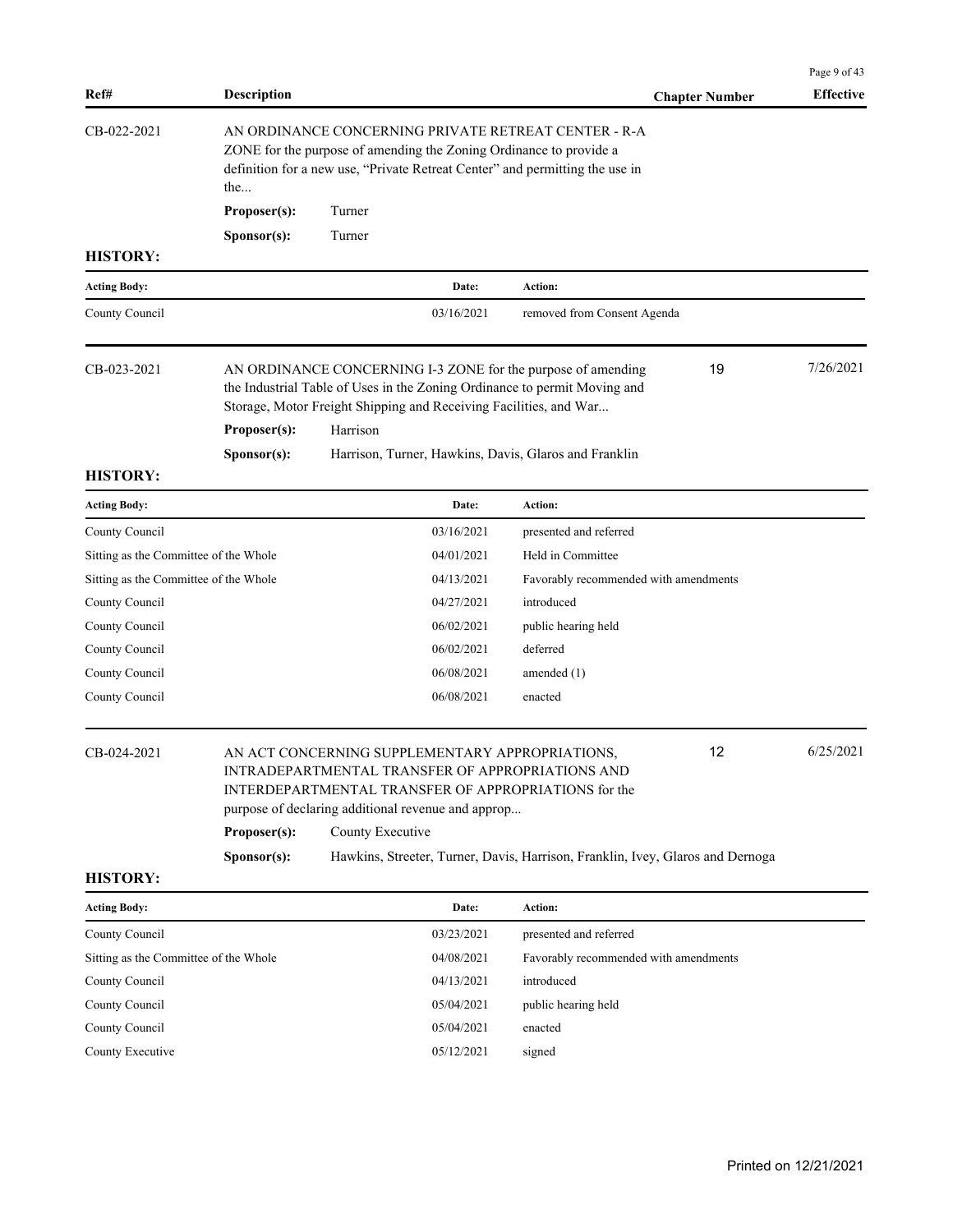| Ref#                                                                                                                                                                                                                             | <b>Description</b>                                                                                                                                                                                                |                                                                                                                                                                                                                                 |    |                                             | <b>Chapter Number</b> | Page 10 of 43<br><b>Effective</b> |
|----------------------------------------------------------------------------------------------------------------------------------------------------------------------------------------------------------------------------------|-------------------------------------------------------------------------------------------------------------------------------------------------------------------------------------------------------------------|---------------------------------------------------------------------------------------------------------------------------------------------------------------------------------------------------------------------------------|----|---------------------------------------------|-----------------------|-----------------------------------|
| CB-025-2021                                                                                                                                                                                                                      | AN ACT CONCERNING PLANS AND STUDIES CONDUCTED<br>PURSUANT TO THE COUNTY'S FLOODPLAIN ORDINANCE for the<br>purpose of providing that certain plans and studies required pursuant to the<br>County's Floodplain Ord |                                                                                                                                                                                                                                 |    |                                             |                       |                                   |
|                                                                                                                                                                                                                                  | Proposer(s):                                                                                                                                                                                                      | Anderson-Walker                                                                                                                                                                                                                 |    |                                             |                       |                                   |
|                                                                                                                                                                                                                                  | Sponsor(s):                                                                                                                                                                                                       | Anderson-Walker                                                                                                                                                                                                                 |    |                                             |                       |                                   |
| <b>HISTORY:</b>                                                                                                                                                                                                                  |                                                                                                                                                                                                                   |                                                                                                                                                                                                                                 |    |                                             |                       |                                   |
| <b>Acting Body:</b>                                                                                                                                                                                                              |                                                                                                                                                                                                                   | Date:                                                                                                                                                                                                                           |    | Action:                                     |                       |                                   |
| County Council                                                                                                                                                                                                                   |                                                                                                                                                                                                                   | 03/23/2021                                                                                                                                                                                                                      |    | presented and referred                      |                       |                                   |
| Sitting as the Committee of the Whole                                                                                                                                                                                            |                                                                                                                                                                                                                   | 04/13/2021                                                                                                                                                                                                                      |    | Held in Committee                           |                       |                                   |
| CB-026-2021                                                                                                                                                                                                                      | Proposer(s):                                                                                                                                                                                                      | AN ACT CONCERNING UNIVERSAL DESIGN AND VISITABILITY<br>DESIGN FOR HOUSING for the purpose of ensuring safe, sustainable and<br>inclusive-living dwelling unit options for all county residents regardless of<br>Anderson-Walker |    |                                             |                       |                                   |
|                                                                                                                                                                                                                                  |                                                                                                                                                                                                                   | Anderson-Walker                                                                                                                                                                                                                 |    |                                             |                       |                                   |
| <b>HISTORY:</b>                                                                                                                                                                                                                  | Sponsor(s):                                                                                                                                                                                                       |                                                                                                                                                                                                                                 |    |                                             |                       |                                   |
| <b>Acting Body:</b>                                                                                                                                                                                                              |                                                                                                                                                                                                                   | Date:                                                                                                                                                                                                                           |    | Action:                                     |                       |                                   |
|                                                                                                                                                                                                                                  |                                                                                                                                                                                                                   |                                                                                                                                                                                                                                 |    |                                             |                       |                                   |
| County Council                                                                                                                                                                                                                   |                                                                                                                                                                                                                   | 03/23/2021<br>04/13/2021                                                                                                                                                                                                        |    | presented and referred<br>Held in Committee |                       |                                   |
| Sitting as the Committee of the Whole                                                                                                                                                                                            |                                                                                                                                                                                                                   |                                                                                                                                                                                                                                 |    |                                             |                       |                                   |
| CB-027-2021<br>AN ACT CONCERNING 2021-2022 COMPENSATION REVIEW BOARD<br>- REVISED APPOINTMENTS for the purpose of revising certain<br>appointments to the Compensation Review Board; and generally regarding the<br>Compensation |                                                                                                                                                                                                                   |                                                                                                                                                                                                                                 | 13 | 6/25/2021                                   |                       |                                   |
|                                                                                                                                                                                                                                  | Proposer(s):                                                                                                                                                                                                      | Hawkins                                                                                                                                                                                                                         |    |                                             |                       |                                   |
|                                                                                                                                                                                                                                  | Sponsor(s):                                                                                                                                                                                                       | Hawkins, Streeter, Davis, Harrison, Franklin, Dernoga, Turner and Ivey                                                                                                                                                          |    |                                             |                       |                                   |
| <b>HISTORY:</b>                                                                                                                                                                                                                  |                                                                                                                                                                                                                   |                                                                                                                                                                                                                                 |    |                                             |                       |                                   |
| <b>Acting Body:</b>                                                                                                                                                                                                              |                                                                                                                                                                                                                   | Date:                                                                                                                                                                                                                           |    | Action:                                     |                       |                                   |
| County Council                                                                                                                                                                                                                   |                                                                                                                                                                                                                   | 03/23/2021                                                                                                                                                                                                                      |    | presented and referred                      |                       |                                   |
| Sitting as the Committee of the Whole                                                                                                                                                                                            |                                                                                                                                                                                                                   | 04/08/2021                                                                                                                                                                                                                      |    | Favorably recommended                       |                       |                                   |
| County Council                                                                                                                                                                                                                   |                                                                                                                                                                                                                   | 04/13/2021                                                                                                                                                                                                                      |    | introduced                                  |                       |                                   |
| County Council                                                                                                                                                                                                                   |                                                                                                                                                                                                                   | 05/04/2021                                                                                                                                                                                                                      |    | public hearing held                         |                       |                                   |
| County Council                                                                                                                                                                                                                   |                                                                                                                                                                                                                   | 05/04/2021                                                                                                                                                                                                                      |    | enacted                                     |                       |                                   |
| County Executive                                                                                                                                                                                                                 |                                                                                                                                                                                                                   | 05/12/2021                                                                                                                                                                                                                      |    | signed                                      |                       |                                   |
|                                                                                                                                                                                                                                  |                                                                                                                                                                                                                   |                                                                                                                                                                                                                                 |    |                                             |                       |                                   |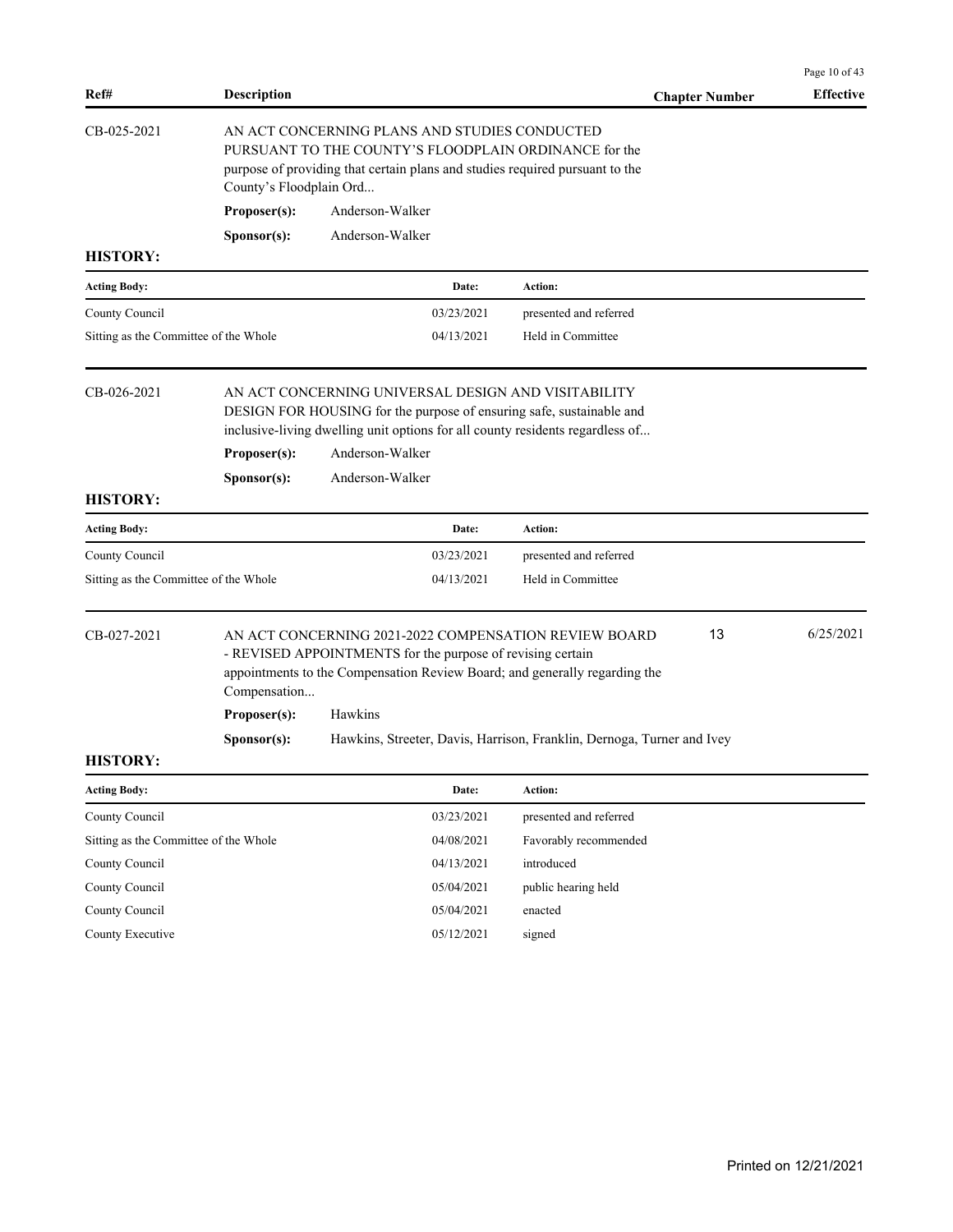| CB-028-2021<br>that provides food options in targeted areas in Prince George's C |                                      | 18 | 7/20/2021                                                                                                                                                                                                                   |
|----------------------------------------------------------------------------------|--------------------------------------|----|-----------------------------------------------------------------------------------------------------------------------------------------------------------------------------------------------------------------------------|
| Proposer(s):                                                                     | Turner, Streeter, Glaros and Hawkins |    |                                                                                                                                                                                                                             |
| S <b>p</b> onsor(s):<br>Anderson-Walker and Davis                                |                                      |    |                                                                                                                                                                                                                             |
|                                                                                  |                                      |    | AN ACT CONCERNING MOBILE GROCERY TRUCKS for the purpose of<br>amending the definition of Mobile Vendors to include a Mobile Grocery Truck<br>Turner, Streeter, Glaros, Hawkins, Taveras, Franklin, Dernoga, Harrison, Ivey, |

| <b>Acting Body:</b>                   | Date:      | <b>Action:</b>                        |
|---------------------------------------|------------|---------------------------------------|
| County Council                        | 03/30/2021 | presented and referred                |
| Sitting as the Committee of the Whole | 04/08/2021 | Held in Committee                     |
| Sitting as the Committee of the Whole | 04/20/2021 | Favorably recommended with amendments |
| County Council                        | 05/04/2021 | introduced                            |
| County Council                        | 06/02/2021 | public hearing held                   |
| County Council                        | 06/02/2021 | enacted                               |
| County Executive                      | 06/04/2021 | signed                                |
|                                       |            |                                       |

CB-029-2021 AN ACT CONCERNING MOBILE UNITS AND FOOD SAFETY for the 22 9/13/2021 purpose of amending the definition of depots to include registration, annual inspections and annual reporting and the vehicle identification req... 22

Page 11 of 43

# **Proposer(s):** Glaros **Sponsor(s):** Glaros, Turner, Taveras, Hawkins, Streeter, Davis, Anderson-Walker, Franklin, Dernoga, Harrison and Ivey

### **HISTORY:**

| <b>Acting Body:</b>                   | Date:      | Action:                               |
|---------------------------------------|------------|---------------------------------------|
| County Council                        | 04/06/2021 | presented and referred                |
| Sitting as the Committee of the Whole | 06/03/2021 | Favorably recommended with amendments |
| County Council                        | 06/15/2021 | introduced                            |
| County Council                        | 07/13/2021 | public hearing held                   |
| County Council                        | 07/13/2021 | enacted                               |
| County Executive                      | 07/29/2021 | signed                                |
|                                       |            |                                       |

| CB-030-2021 |                                                                      | AN ACT CONCERNING DISPLACED SERVICE WORKERS                                  |  |  |  |  |
|-------------|----------------------------------------------------------------------|------------------------------------------------------------------------------|--|--|--|--|
|             | PROTECTION for the purpose of protecting experienced service workers |                                                                              |  |  |  |  |
|             | employment                                                           | when a service contract changes hands; providing that a new contractor offer |  |  |  |  |
|             | Proposer(s):                                                         | Taveras                                                                      |  |  |  |  |
|             | S <b>p</b> onsor(s):                                                 | Taveras                                                                      |  |  |  |  |
| IIIATADV.   |                                                                      |                                                                              |  |  |  |  |

| <b>Acting Body:</b>                   | Date:      | Action:                |
|---------------------------------------|------------|------------------------|
| County Council                        | 05/18/2021 | presented and referred |
| Sitting as the Committee of the Whole | 06/10/2021 | Held in Committee      |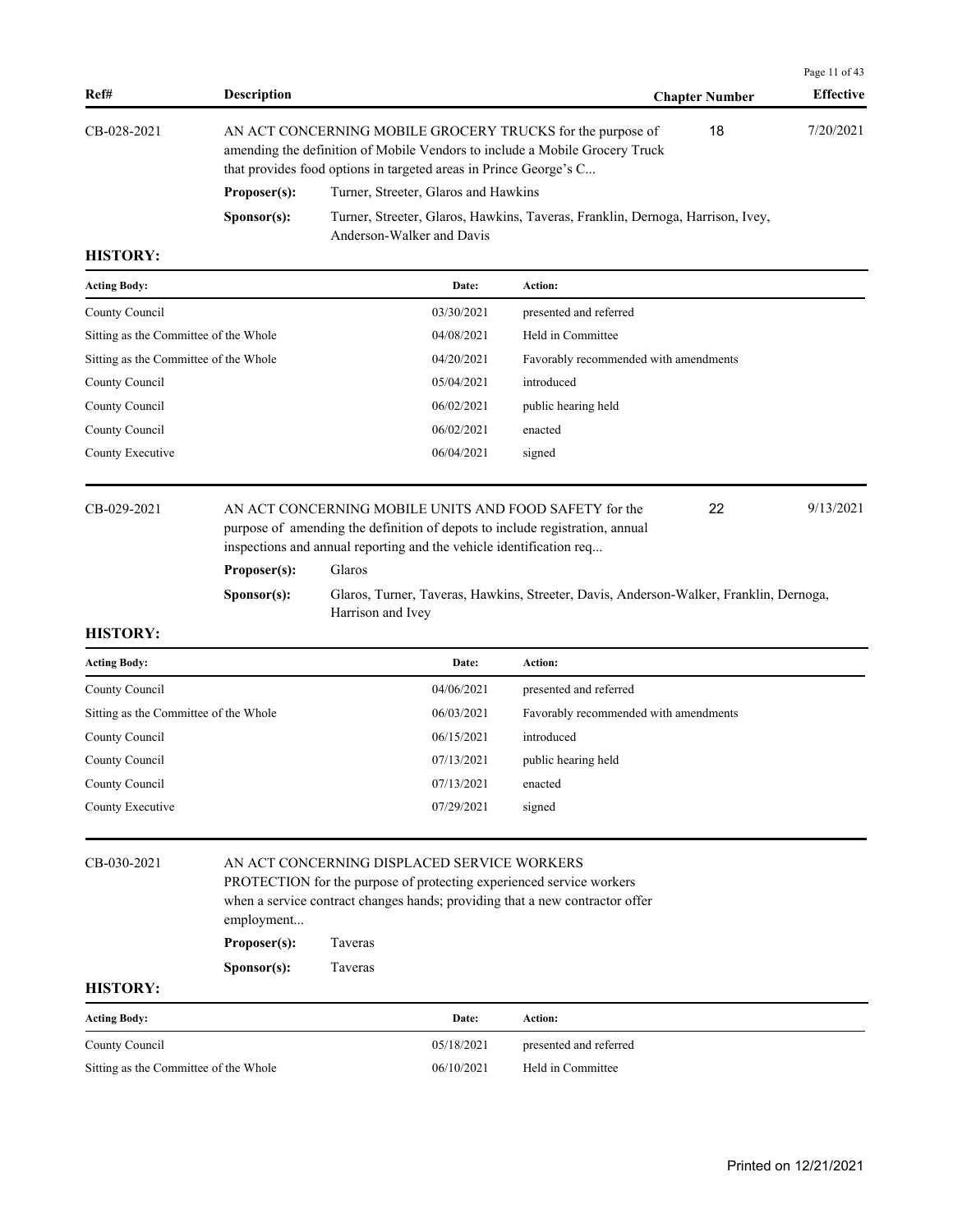|             |                      |                                                                                                                                                                                               |                       | Page 12 of 43    |  |
|-------------|----------------------|-----------------------------------------------------------------------------------------------------------------------------------------------------------------------------------------------|-----------------------|------------------|--|
| Ref#        | <b>Description</b>   |                                                                                                                                                                                               | <b>Chapter Number</b> | <b>Effective</b> |  |
| CB-031-2021 | and Expansion pr     | AN ACT CONCERNING SUPPLEMENTARY APPROPRIATIONS IN<br>THE APPROVED FISCAL YEAR 2021 CAPITAL BUDGET for the purpose<br>of providing supplementary appropriations to the Medical Unit Renovation | 23                    | 9/13/2021        |  |
|             | Proposer(s):         | County Executive                                                                                                                                                                              |                       |                  |  |
|             | S <b>p</b> onsor(s): | Hawkins, Streeter, Harrison, Franklin, Davis, Dernoga, Taveras, Ivey, Glaros, Turner and<br>Anderson-Walker                                                                                   |                       |                  |  |

| <b>Acting Body:</b>                   | Date:      | <b>Action:</b>         |
|---------------------------------------|------------|------------------------|
| County Council                        | 05/18/2021 | presented and referred |
| Sitting as the Committee of the Whole | 06/03/2021 | Favorably recommended  |
| County Council                        | 06/15/2021 | introduced             |
| County Council                        | 07/13/2021 | public hearing held    |
| County Council                        | 07/13/2021 | enacted                |
| County Executive                      | 07/29/2021 | signed                 |
|                                       |            |                        |

# CB-032-2021 AN ORDINANCE CONCERNING CERTIFICATION OF NON-CONFORMING USES for the purpose of amending the notice

requirements for Certification of Non-Conforming uses.

**Proposer(s):** Glaros

**Sponsor(s):** Glaros

### **HISTORY:**

| <b>Acting Body:</b>                   | Date:      | Action:                |
|---------------------------------------|------------|------------------------|
| County Council                        | 05/18/2021 | presented and referred |
| Sitting as the Committee of the Whole | 06/03/2021 | postponed indefinitely |

| CB-033-2021 | AN ORDINANCE CONCERNING ZONING--DEFINITIONS--GROUP                      | 20 | 8/30/2021 |
|-------------|-------------------------------------------------------------------------|----|-----------|
|             | RESIDENTIAL FACILITY for the purpose of amending the definition for the |    |           |
|             | use "Group Residential Facility" in the Zoning Ordinance.               |    |           |
|             | Proposer(s):<br><i>lvey</i>                                             |    |           |

**Sponsor(s):** Ivey, Hawkins, Anderson-Walker, Franklin, Taveras and Streeter

| <b>Acting Body:</b>                   | Date:      | <b>Action:</b>            |
|---------------------------------------|------------|---------------------------|
| County Council                        | 05/18/2021 | presented and referred    |
| Sitting as the Committee of the Whole | 06/03/2021 | Held in Committee         |
| County Council                        | 06/08/2021 | discharged from Committee |
| County Council                        | 06/08/2021 | amended $(1)$             |
| County Council                        | 06/08/2021 | introduced                |
| County Council                        | 07/13/2021 | public hearing held       |
| County Council                        | 07/13/2021 | enacted                   |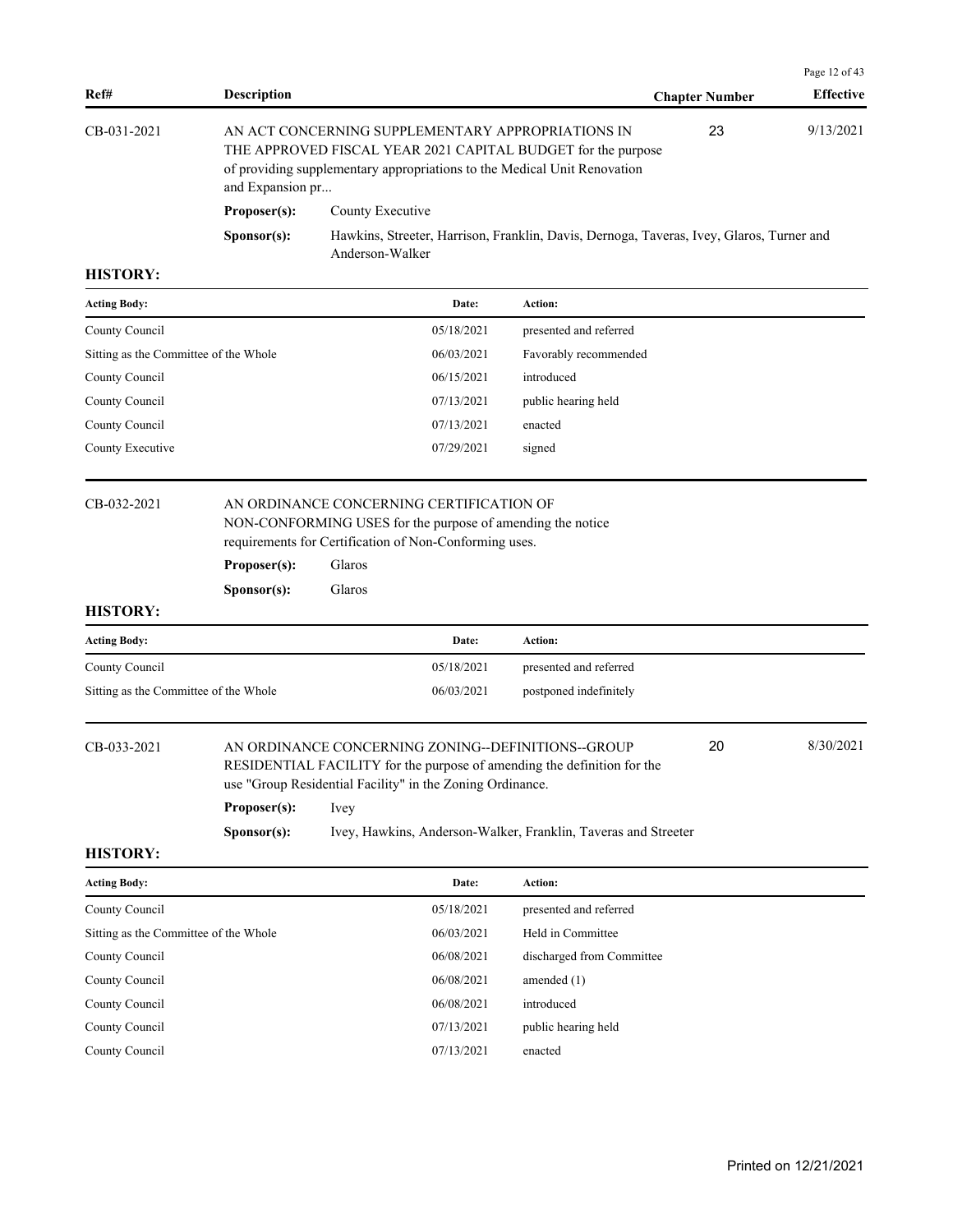|             |                      |                                                                                                                                                                                                                   |                       | Page 13 of 43    |
|-------------|----------------------|-------------------------------------------------------------------------------------------------------------------------------------------------------------------------------------------------------------------|-----------------------|------------------|
| Ref#        | <b>Description</b>   |                                                                                                                                                                                                                   | <b>Chapter Number</b> | <b>Effective</b> |
| CB-034-2021 |                      | AN ACT CONCERNING MARYLAND-NATIONAL CAPITAL PARK<br>AND PLANNING COMMISSION for the purpose of approving the Prince<br>George's County portion of the Maryland-National Capital Park and Planning<br>Commission b |                       | 7/1/2021<br>16   |
|             | Proposer(s):         | <b>Hawkins</b>                                                                                                                                                                                                    |                       |                  |
|             | S <b>p</b> onsor(s): | Hawkins, Anderson-Walker, Davis, Dernoga, Franklin, Glaros, Harrison, Ivey, Streeter,<br>Taveras and Turner                                                                                                       |                       |                  |

| <b>Acting Body:</b> | Date:      | <b>Action:</b>  |
|---------------------|------------|-----------------|
| County Council      | 05/27/2021 | introduced      |
| County Council      | 05/27/2021 | rules suspended |
| County Council      | 05/27/2021 | enacted         |
| County Executive    | 05/28/2021 | signed          |
|                     |            |                 |

| CB-035-2021 |                                | AN ACT CONCERNING FISCAL YEAR 2022 APPROPRIATIONS for the<br>purpose of making appropriations for the support of the County government<br>and for the Prince George's Community College and for the schools, i | 17 | 7/1/2021 |
|-------------|--------------------------------|----------------------------------------------------------------------------------------------------------------------------------------------------------------------------------------------------------------|----|----------|
|             | <b>Hawkins</b><br>Proposer(s): |                                                                                                                                                                                                                |    |          |
|             | S <b>p</b> onsor(s):           | Hawkins, Anderson-Walker, Davis, Dernoga, Franklin, Glaros, Harrison, Ivey, Streeter,<br>Taveras and Turner                                                                                                    |    |          |

# **HISTORY:**

| Date:      | Action:         |
|------------|-----------------|
| 05/27/2021 | introduced      |
| 05/27/2021 | rules suspended |
| 05/27/2021 | enacted         |
| 05/28/2021 | signed          |
|            |                 |

| CB-036-2021 |                      | AN ACT CONCERNING THE CLASSIFICATION PLAN FOR PRINCE<br>GEORGE'S COUNTY for the purpose of amending a certain class of work to<br>correct the grade and to add classes of work to certain salary schedules. | 29 | 11/8/2021 |
|-------------|----------------------|-------------------------------------------------------------------------------------------------------------------------------------------------------------------------------------------------------------|----|-----------|
|             | Proposer(s):         | County Executive                                                                                                                                                                                            |    |           |
|             | S <b>p</b> onsor(s): | Hawkins, Turner, Glaros, Streeter, Davis, Dernoga, Ivey, Anderson-Walker, Franklin and<br><b>Taveras</b>                                                                                                    |    |           |

| <b>Acting Body:</b>                   | Date:      | Action:                |
|---------------------------------------|------------|------------------------|
| County Council                        | 06/02/2021 | presented and referred |
| Sitting as the Committee of the Whole | 06/17/2021 | Favorably recommended  |
| County Council                        | 07/06/2021 | introduced             |
| County Council                        | 09/08/2021 | public hearing held    |
| County Council                        | 09/08/2021 | enacted                |
| County Executive                      | 09/22/2021 | signed                 |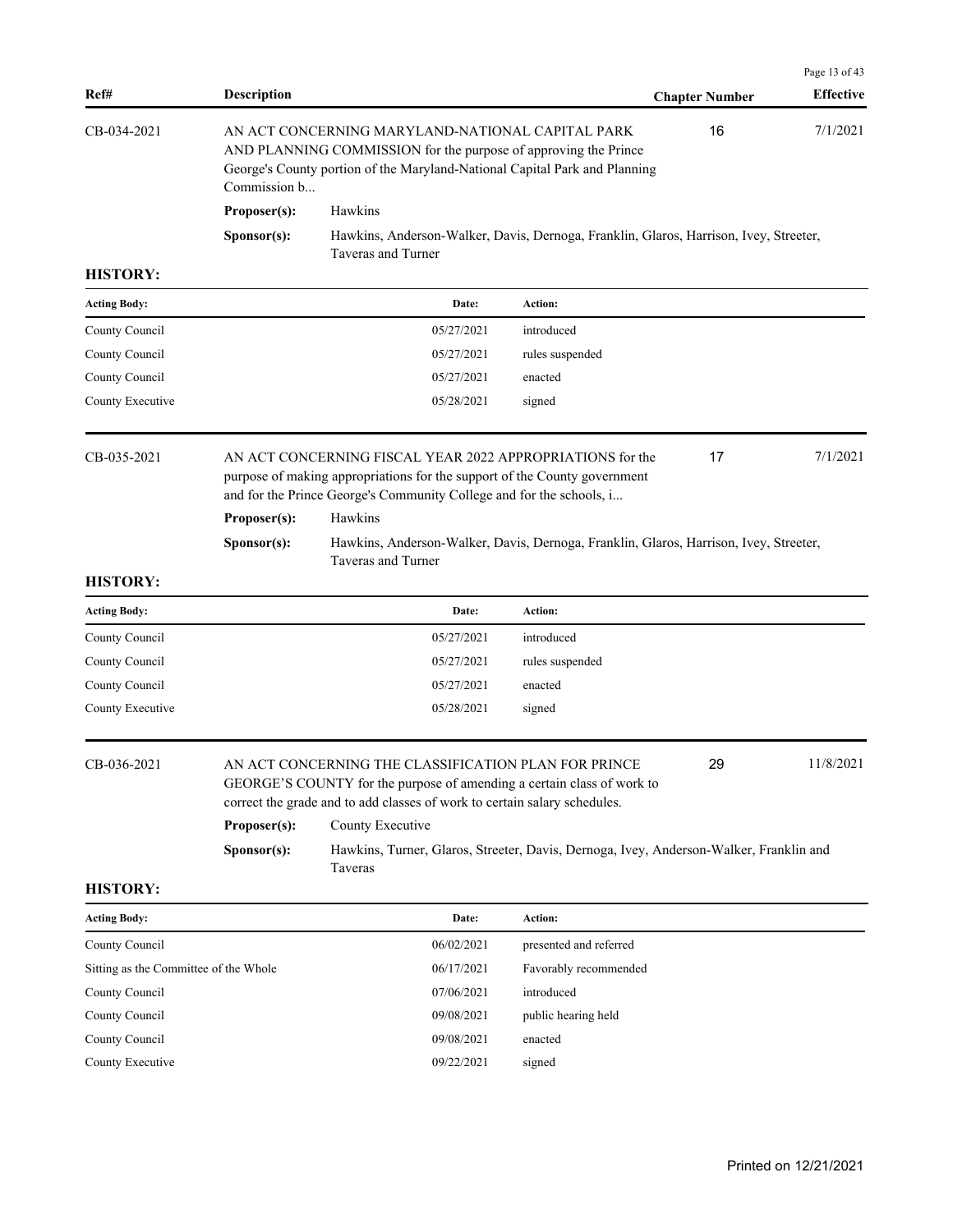|                                                                                                                                                                                                                                  |                      |                                                                                                             |                       | Page 14 of 43    |
|----------------------------------------------------------------------------------------------------------------------------------------------------------------------------------------------------------------------------------|----------------------|-------------------------------------------------------------------------------------------------------------|-----------------------|------------------|
| Ref#                                                                                                                                                                                                                             | <b>Description</b>   |                                                                                                             | <b>Chapter Number</b> | <b>Effective</b> |
| AN ACT CONCERNING SUPPLEMENTARY APPROPRIATIONS,<br>CB-037-2021<br>INTRADEPARTMENTAL TRANSFER OF APPROPRIATIONS AND<br>INTERDEPARTMENTAL TRANSFER OF APPROPRIATIONS for the<br>purpose of declaring additional revenue and approp |                      |                                                                                                             | 24                    | 9/13/2021        |
|                                                                                                                                                                                                                                  | Proposer(s):         | County Executive                                                                                            |                       |                  |
|                                                                                                                                                                                                                                  | S <b>p</b> onsor(s): | Hawkins, Streeter, Ivey, Turner, Taveras, Glaros, Anderson-Walker, Harrison, Dernoga,<br>Franklin and Davis |                       |                  |

| <b>Acting Body:</b>                   | Date:      | Action:                               |
|---------------------------------------|------------|---------------------------------------|
| County Council                        | 06/02/2021 | presented and referred                |
| Sitting as the Committee of the Whole | 06/10/2021 | Favorably recommended with amendments |
| County Council                        | 06/15/2021 | introduced                            |
| County Council                        | 07/13/2021 | public hearing held                   |
| County Council                        | 07/13/2021 | enacted                               |
| County Executive                      | 07/29/2021 | signed                                |
|                                       |            |                                       |

CB-038-2021 AN ACT CONCERNING WATER RESOURCES PROTECTION AND 63 1/18/2022 GRADING CODE OF PRINCE GEORGE'S COUNTY for the purpose of adopting additional permit fees for Site Road permit applications. Specifically, two new fee... 63 Proposer(s): County Executive

**Sponsor(s):** Hawkins, Taveras, Dernoga, Harrison, Franklin, Turner, Anderson-Walker, Ivey and Glaros

| <b>Acting Body:</b>                   | Date:      | Action:                               |
|---------------------------------------|------------|---------------------------------------|
| County Council                        | 06/02/2021 | presented and referred                |
| Sitting as the Committee of the Whole | 06/17/2021 | Held in Committee                     |
| Sitting as the Committee of the Whole | 09/30/2021 | Favorably recommended with amendments |
| County Council                        | 10/12/2021 | introduced                            |
| County Council                        | 11/09/2021 | public hearing held                   |
| County Council                        | 11/09/2021 | enacted                               |
| County Executive                      | 12/02/2021 | signed                                |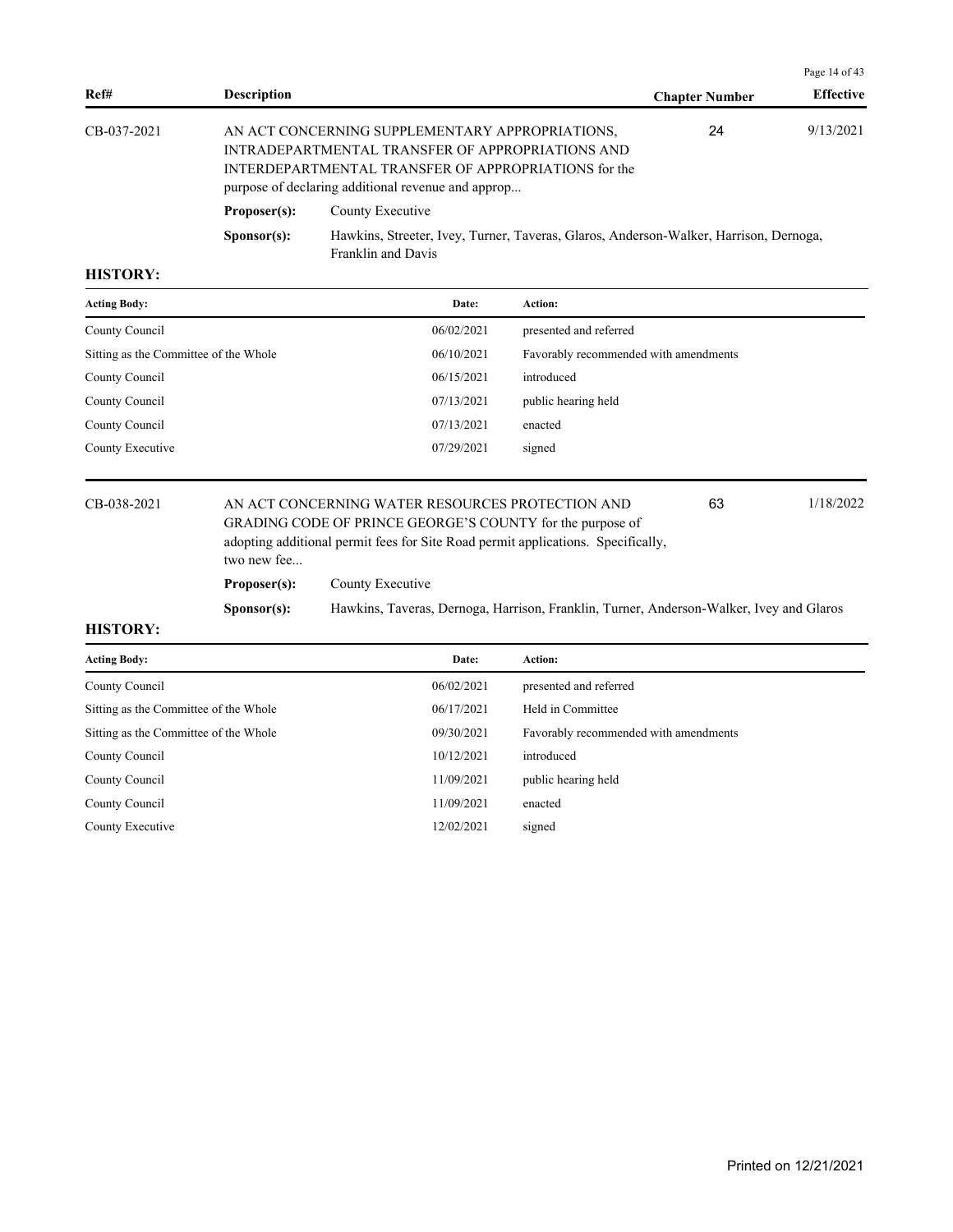| Ref#                                  | <b>Description</b> |                                                                                                                                                                                                                          |                                       | <b>Chapter Number</b> | Page 15 of 43<br><b>Effective</b> |
|---------------------------------------|--------------------|--------------------------------------------------------------------------------------------------------------------------------------------------------------------------------------------------------------------------|---------------------------------------|-----------------------|-----------------------------------|
| CB-039-2021                           |                    | AN ORDINANCE CONCERNING BEDROOM PERCENTAGES for the<br>purpose of clarifying the legislative intent of the Council to repeal the<br>development regulations in the Zoning Ordinance related to bedroom percent           |                                       |                       | 9/8/2021                          |
|                                       | Proposer(s):       | Davis                                                                                                                                                                                                                    |                                       |                       |                                   |
|                                       | Sponsor(s):        | Davis, Turner, Glaros, Streeter, Taveras, Franklin and Anderson-Walker                                                                                                                                                   |                                       |                       |                                   |
| <b>HISTORY:</b>                       |                    |                                                                                                                                                                                                                          |                                       |                       |                                   |
| <b>Acting Body:</b>                   |                    | Date:                                                                                                                                                                                                                    | Action:                               |                       |                                   |
| County Council                        |                    | 06/02/2021                                                                                                                                                                                                               | presented and referred                |                       |                                   |
| Sitting as the Committee of the Whole |                    | 06/17/2021                                                                                                                                                                                                               | Favorably recommended with amendments |                       |                                   |
| County Council                        |                    | 07/06/2021                                                                                                                                                                                                               | introduced                            |                       |                                   |
| County Council                        |                    | 09/08/2021                                                                                                                                                                                                               | public hearing held                   |                       |                                   |
| County Council                        |                    | 09/08/2021                                                                                                                                                                                                               | enacted                               |                       |                                   |
| CB-040-2021                           | Proposer(s):       | AN ORDINANCE CONCERNING R-80 ZONE for the purpose of amending<br>the local land use and development requirements for Health Campus uses in the<br>R-80 (One-Family Detached Residential) Zone of Prince George<br>Glaros |                                       | 26                    | 9/8/2021                          |
|                                       | Sponsor(s):        | Glaros, Hawkins, Streeter, Davis, Harrison and Turner                                                                                                                                                                    |                                       |                       |                                   |
| <b>HISTORY:</b>                       |                    |                                                                                                                                                                                                                          |                                       |                       |                                   |
| <b>Acting Body:</b>                   |                    | Date:                                                                                                                                                                                                                    | Action:                               |                       |                                   |
| County Council                        |                    | 06/02/2021                                                                                                                                                                                                               | presented and referred                |                       |                                   |
| Sitting as the Committee of the Whole |                    | 06/17/2021                                                                                                                                                                                                               | Favorably recommended with amendments |                       |                                   |
| County Council                        |                    | 07/06/2021                                                                                                                                                                                                               | introduced                            |                       |                                   |
| County Council                        |                    | 09/08/2021                                                                                                                                                                                                               | public hearing held                   |                       |                                   |
| County Council                        |                    | 09/08/2021                                                                                                                                                                                                               | rules suspended                       |                       |                                   |
| County Council                        |                    | 09/08/2021                                                                                                                                                                                                               | enacted                               |                       |                                   |
| CB-041-2021                           |                    | AN ORDINANCE CONCERNING MEDICAL CANNABIS<br>27<br>DISPENSARIES for the purpose of altering the additional requirements related<br>to Medical Cannabis uses in the M-U-I, M-X-T, C-O and C-S-C Zones.                     |                                       |                       | 9/8/2021                          |
|                                       | Proposer(s):       | Taveras, Hawkins, Davis, Glaros, Streeter, Harrison and Turner                                                                                                                                                           |                                       |                       |                                   |
|                                       | Sponsor(s):        | Taveras, Hawkins, Davis, Glaros, Streeter, Harrison, Turner, Ivey and Franklin                                                                                                                                           |                                       |                       |                                   |
| <b>HISTORY:</b>                       |                    |                                                                                                                                                                                                                          |                                       |                       |                                   |
| <b>Acting Body:</b>                   |                    | Date:                                                                                                                                                                                                                    | Action:                               |                       |                                   |
| County Council                        |                    | 06/08/2021                                                                                                                                                                                                               | presented and referred                |                       |                                   |
| Sitting as the Committee of the Whole |                    | 06/17/2021                                                                                                                                                                                                               | amended $(1)$                         |                       |                                   |
| Sitting as the Committee of the Whole |                    | 06/17/2021                                                                                                                                                                                                               | Favorably recommended with amendments |                       |                                   |
| County Council                        |                    | 07/06/2021                                                                                                                                                                                                               | introduced                            |                       |                                   |
| County Council                        |                    | 09/08/2021                                                                                                                                                                                                               | public hearing held                   |                       |                                   |
| County Council                        |                    | 09/08/2021                                                                                                                                                                                                               | rules suspended                       |                       |                                   |
| County Council                        |                    | 09/08/2021                                                                                                                                                                                                               | enacted                               |                       |                                   |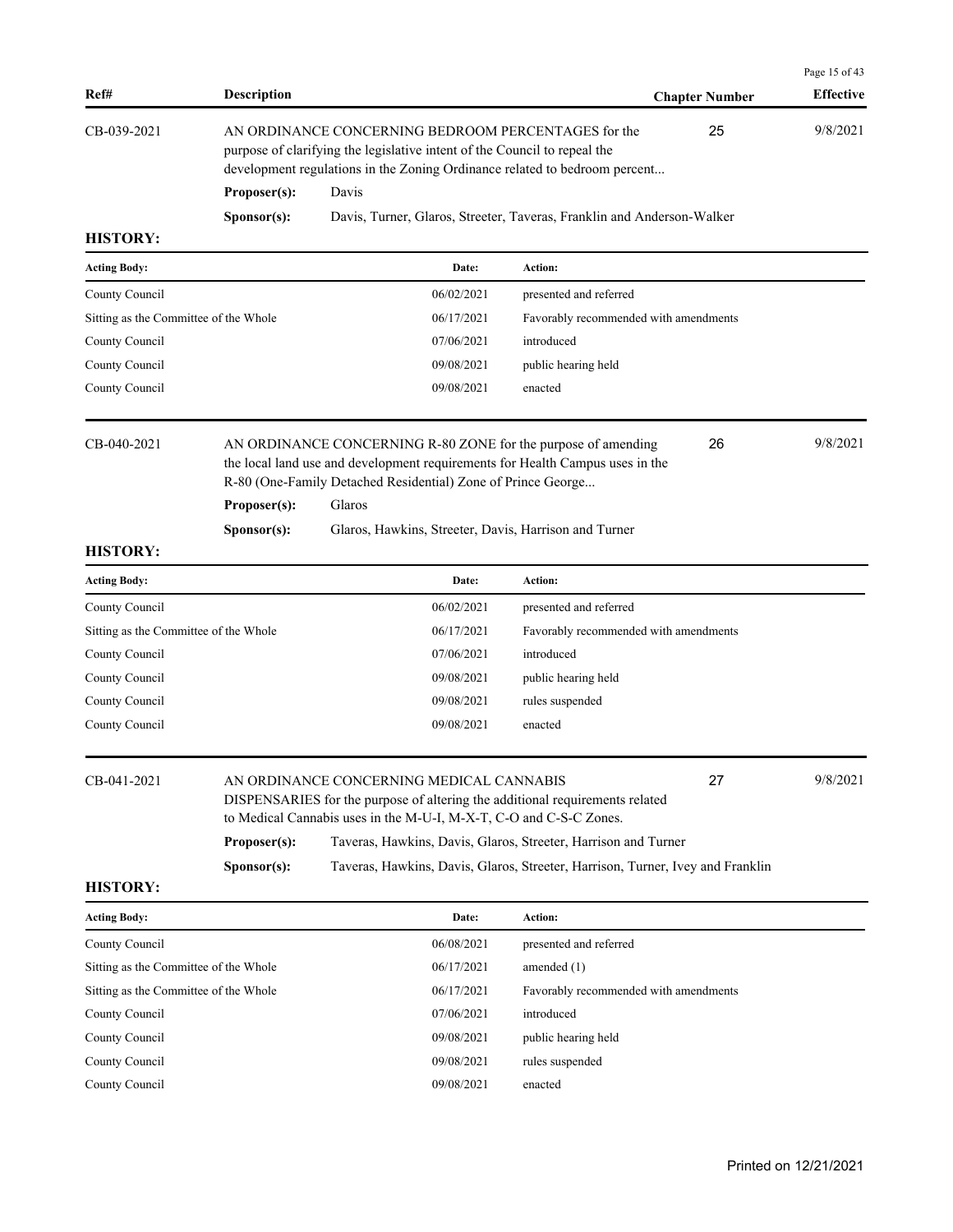|                |                      |                                                                                                                                                                                                |                       | Page 16 of 43    |
|----------------|----------------------|------------------------------------------------------------------------------------------------------------------------------------------------------------------------------------------------|-----------------------|------------------|
| Ref#           | <b>Description</b>   |                                                                                                                                                                                                | <b>Chapter Number</b> | <b>Effective</b> |
| $CB-042-2021$  | eleemosynary         | AN ORDINANCE CONCERNING ELEEMOSYNARY OR<br>PHILANTHROPIC INSTITUTIONS for the purpose of amending the R-55<br>zone to include the adaptive reuse of a former public school building used by an | 21                    | 7/13/2021        |
|                | Proposer(s):         | Streeter, Davis, Ivey, Franklin, Taveras and Glaros                                                                                                                                            |                       |                  |
|                | S <b>p</b> onsor(s): | Streeter, Davis, Ivey, Franklin, Taveras, Glaros, Hawkins, Turner, Harrison and<br>Anderson-Walker                                                                                             |                       |                  |
| <b>HISTORY</b> |                      |                                                                                                                                                                                                |                       |                  |

| <b>Acting Body:</b>                   | Date:      | <b>Action:</b>                      |
|---------------------------------------|------------|-------------------------------------|
| County Council                        | 06/08/2021 | introduced and referred             |
| Sitting as the Committee of the Whole | 07/01/2021 | Reported out with no recommendation |
| County Council                        | 07/13/2021 | public hearing held                 |
| County Council                        | 07/13/2021 | amended $(1)$                       |
| County Council                        | 07/13/2021 | rules suspended                     |
| County Council                        | 07/13/2021 | enacted                             |

# CB-043-2021 AN ACT CONCERNING WORKERS' RIGHT TO REINSTATEMENT

AND RETENTION for the purpose of requiring certain employers to recall and reinstate certain employees who have been laid off after the imposition of

| Proposer(s): | Ivey and Dernoga |
|--------------|------------------|
| Sponsor(s):  | Ivey and Dernoga |

...

#### **HISTORY:**

| <b>Acting Body:</b>                   | Date:      | Action:                |
|---------------------------------------|------------|------------------------|
| County Council                        | 06/15/2021 | presented and referred |
| Sitting as the Committee of the Whole | 07/01/2021 | Held in Committee      |

| CB-044-2021 |                                                                                 | 10/25/2021<br>28<br>AN ORDINANCE CONCERNING INDUSTRIAL ZONES-PERMITTED |  |  |  |  |  |
|-------------|---------------------------------------------------------------------------------|------------------------------------------------------------------------|--|--|--|--|--|
|             |                                                                                 | USES-DEPARTMENT OR VARIETY STORES for the purpose of defining          |  |  |  |  |  |
|             | Thrift Store uses in the Zoning Ordinance; and amending the Industrial Table of |                                                                        |  |  |  |  |  |
|             | Uses in                                                                         |                                                                        |  |  |  |  |  |
|             | Proposer(s):                                                                    | Ivev                                                                   |  |  |  |  |  |
|             | S <b>p</b> onsor(s):                                                            | Ivey, Streeter, Anderson-Walker, Hawkins, Davis, Harrison and Franklin |  |  |  |  |  |

| <b>Acting Body:</b>                   | Date:      | Action:                               |
|---------------------------------------|------------|---------------------------------------|
| County Council                        | 06/15/2021 | presented and referred                |
| Sitting as the Committee of the Whole | 07/01/2021 | Favorably recommended with amendments |
| County Council                        | 07/13/2021 | introduced                            |
| County Council                        | 09/08/2021 | public hearing held                   |
| County Council                        | 09/08/2021 | enacted                               |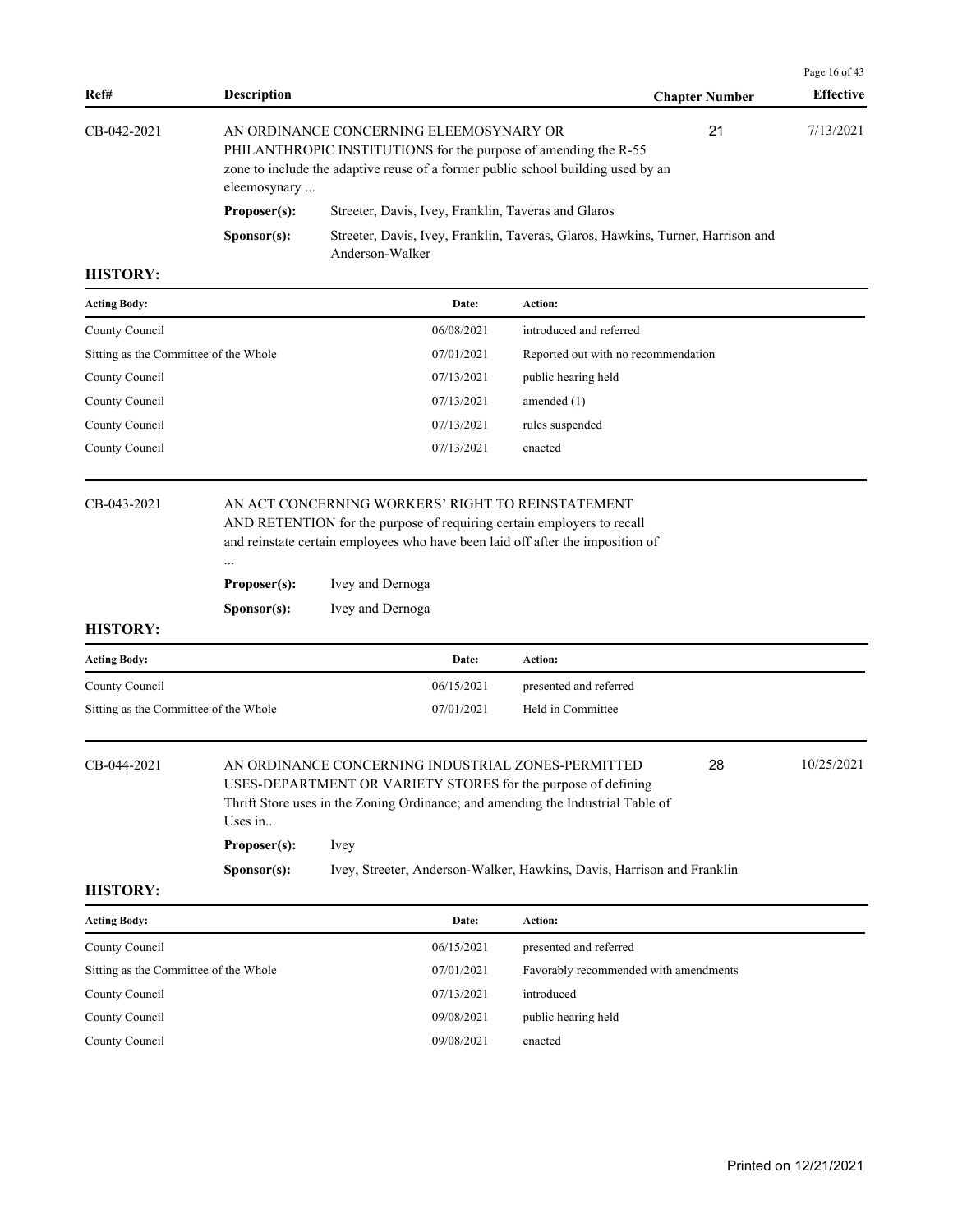|             |                      |                                                                                                                                                                                                               |                       | Page 17 of 43    |
|-------------|----------------------|---------------------------------------------------------------------------------------------------------------------------------------------------------------------------------------------------------------|-----------------------|------------------|
| Ref#        | <b>Description</b>   |                                                                                                                                                                                                               | <b>Chapter Number</b> | <b>Effective</b> |
| CB-045-2021 |                      | AN ACT CONCERNING PROPERTY TAX CREDIT for the purpose of<br>defining the Brown Station Road Sanitary Landfill Impact Zone and authorizing<br>the partial property tax credit for residential real property lo | 30                    | 11/8/2021        |
|             | Proposer(s):         | Davis                                                                                                                                                                                                         |                       |                  |
|             | S <b>p</b> onsor(s): | Davis, Taveras, Dernoga, Harrison, Hawkins, Ivey, Turner, Anderson-Walker, Streeter,<br>Franklin and Glaros                                                                                                   |                       |                  |

| <b>Acting Body:</b>                   | Date:      | <b>Action:</b>                        |
|---------------------------------------|------------|---------------------------------------|
| County Council                        | 06/15/2021 | presented and referred                |
| Sitting as the Committee of the Whole | 07/01/2021 | amended $(1)$                         |
| Sitting as the Committee of the Whole | 07/01/2021 | Favorably recommended with amendments |
| County Council                        | 07/13/2021 | introduced                            |
| County Council                        | 09/08/2021 | public hearing held                   |
| County Council                        | 09/08/2021 | enacted                               |
| County Executive                      | 09/22/2021 | signed                                |
|                                       |            |                                       |

CB-046-2021 AN ACT CONCERNING STORMWATER MANAGEMENT AND 12/10/2021 RESIDENTIAL RESILIENCE RETROFIT PROGRAM for the purpose of providing for certain definitions; establishing and administering the Stormwater Management and R...

33

# **Proposer(s):** Glaros

**Sponsor(s):** Glaros, Dernoga, Davis, Taveras, Turner, Anderson-Walker, Ivey, Hawkins, Harrison and Franklin

| Date:      | <b>Action:</b>                        |
|------------|---------------------------------------|
| 06/15/2021 | presented and referred                |
| 07/06/2021 | Held in Committee                     |
| 09/16/2021 | Favorably recommended with amendments |
| 09/28/2021 | introduced                            |
| 10/19/2021 | public hearing held                   |
| 10/19/2021 | enacted                               |
| 10/26/2021 | signed                                |
|            |                                       |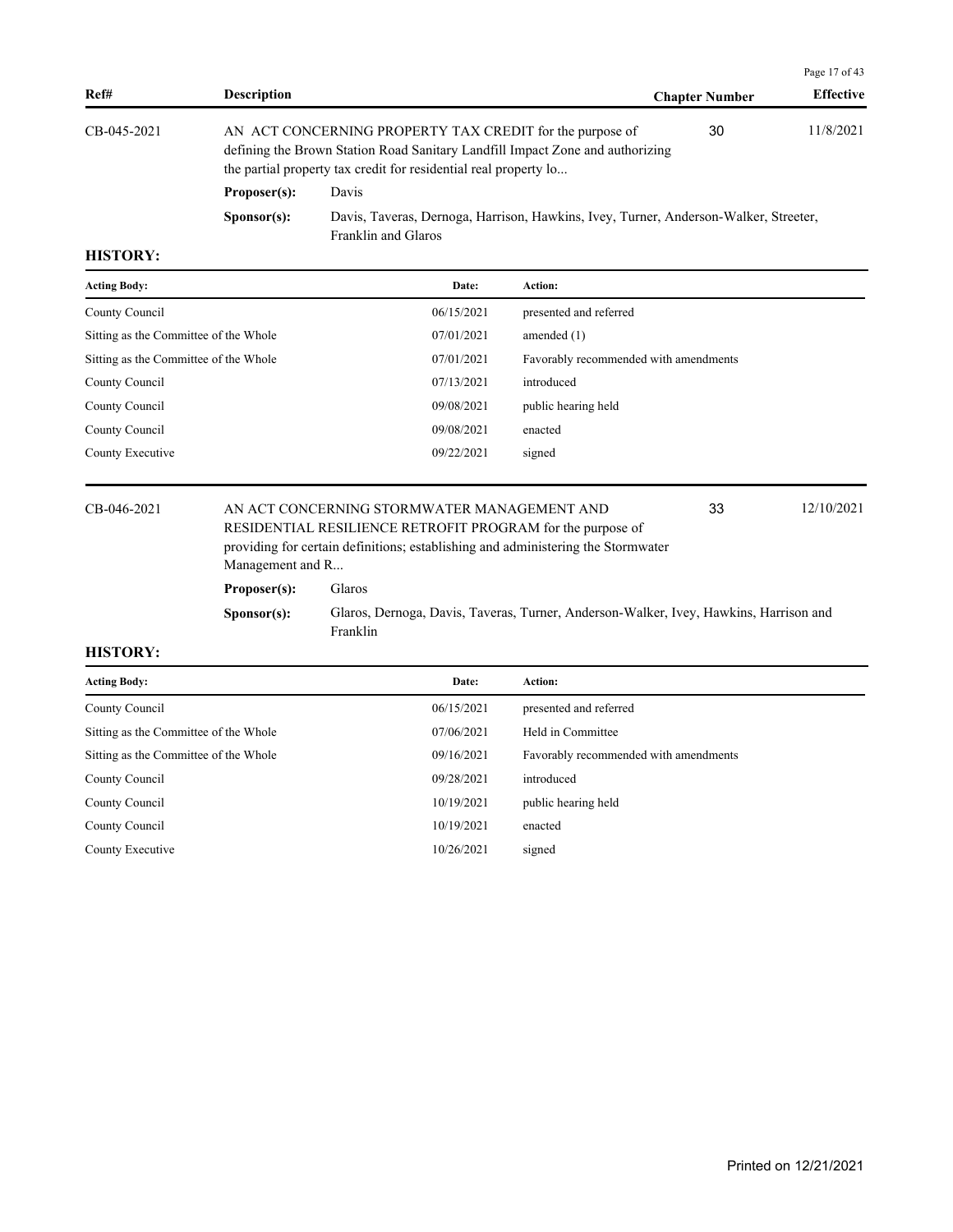|                                       |                                                                                                                                                                                                                   |                                                                                                     |            |                                                                                                            |                       | Page 18 of 43    |  |
|---------------------------------------|-------------------------------------------------------------------------------------------------------------------------------------------------------------------------------------------------------------------|-----------------------------------------------------------------------------------------------------|------------|------------------------------------------------------------------------------------------------------------|-----------------------|------------------|--|
| Ref#                                  | <b>Description</b>                                                                                                                                                                                                |                                                                                                     |            |                                                                                                            | <b>Chapter Number</b> | <b>Effective</b> |  |
| CB-047-2021                           | AN ORDINANCE CONCERNING COMPREHENSIVE DESIGN<br>ZONES-ADDITIONAL REQUIREMENTS FOR SPECIFIC<br>USES-PLANNED ENVIRONMENTAL PRESERVATION COMMUNITY<br>for the purpose of adding conservation landscaping as a low-im |                                                                                                     |            |                                                                                                            |                       |                  |  |
|                                       | Proposer(s):                                                                                                                                                                                                      | Glaros                                                                                              |            |                                                                                                            |                       |                  |  |
|                                       | S <b>p</b> onsor(s):                                                                                                                                                                                              | Glaros                                                                                              |            |                                                                                                            |                       |                  |  |
| <b>HISTORY:</b>                       |                                                                                                                                                                                                                   |                                                                                                     |            |                                                                                                            |                       |                  |  |
| <b>Acting Body:</b>                   |                                                                                                                                                                                                                   |                                                                                                     | Date:      | Action:                                                                                                    |                       |                  |  |
| County Council                        |                                                                                                                                                                                                                   |                                                                                                     | 06/15/2021 | presented and referred                                                                                     |                       |                  |  |
| Sitting as the Committee of the Whole |                                                                                                                                                                                                                   |                                                                                                     | 07/06/2021 | Held in Committee                                                                                          |                       |                  |  |
| Sitting as the Committee of the Whole |                                                                                                                                                                                                                   |                                                                                                     | 09/16/2021 | postponed indefinitely                                                                                     |                       |                  |  |
| CB-048-2021                           |                                                                                                                                                                                                                   | AN ORDINANCE CONCERNING GAS STATIONS - SPECIAL<br>amending the definition of Gas station uses in th |            | EXCEPTION REQUIREMENTS--ELECTRIC VEHICLE CHARGING<br>STATIONS AND DISTANCE REQUIREMENTS for the purpose of | 35                    | 12/17/2021       |  |
|                                       | Proposer(s):<br>Glaros, Hawkins, Taveras, Dernoga, Turner, Anderson-Walker, Ivey, Davis and Harrison                                                                                                              |                                                                                                     |            |                                                                                                            |                       |                  |  |
|                                       | Sponsor(s):                                                                                                                                                                                                       |                                                                                                     |            | Glaros, Hawkins, Taveras, Dernoga, Turner, Anderson-Walker, Ivey, Davis and Harrison                       |                       |                  |  |
| <b>HISTORY:</b>                       |                                                                                                                                                                                                                   |                                                                                                     |            |                                                                                                            |                       |                  |  |
| <b>Acting Body:</b>                   |                                                                                                                                                                                                                   |                                                                                                     | Date:      | Action:                                                                                                    |                       |                  |  |
| County Council                        |                                                                                                                                                                                                                   |                                                                                                     | 06/15/2021 | presented and referred                                                                                     |                       |                  |  |
| Sitting as the Committee of the Whole |                                                                                                                                                                                                                   |                                                                                                     | 09/09/2021 | Favorably recommended with amendments                                                                      |                       |                  |  |
| County Council                        |                                                                                                                                                                                                                   |                                                                                                     | 09/21/2021 | introduced                                                                                                 |                       |                  |  |
| County Council                        |                                                                                                                                                                                                                   |                                                                                                     | 11/02/2021 | public hearing held                                                                                        |                       |                  |  |
| County Council                        |                                                                                                                                                                                                                   |                                                                                                     | 11/02/2021 | enacted                                                                                                    |                       |                  |  |
| CB-049-2021                           | AN ORDINANCE CONCERNING C-O ZONE for the purpose of permitting<br>development of multifamily residential uses by right in the C-O<br>(Commercial-Office) Zone of Prince George's County, under certain circu      |                                                                                                     |            |                                                                                                            | 32                    | 10/19/2021       |  |
|                                       | Proposer(s):                                                                                                                                                                                                      |                                                                                                     |            | Glaros, Hawkins, Harrison, Franklin, Turner, Davis and Taveras                                             |                       |                  |  |
|                                       | S <b>p</b> onsor(s):                                                                                                                                                                                              |                                                                                                     |            | Glaros, Hawkins, Harrison, Franklin, Turner, Davis and Taveras                                             |                       |                  |  |
| <b>HISTORY:</b>                       |                                                                                                                                                                                                                   |                                                                                                     |            |                                                                                                            |                       |                  |  |
| <b>Acting Body:</b>                   |                                                                                                                                                                                                                   |                                                                                                     | Date:      | Action:                                                                                                    |                       |                  |  |
| County Council                        |                                                                                                                                                                                                                   |                                                                                                     | 06/22/2021 | presented and referred                                                                                     |                       |                  |  |
| Sitting as the Committee of the Whole |                                                                                                                                                                                                                   |                                                                                                     | 07/06/2021 | Favorably recommended with amendments                                                                      |                       |                  |  |
| County Council                        |                                                                                                                                                                                                                   |                                                                                                     | 09/08/2021 | amended $(1)$                                                                                              |                       |                  |  |
| County Council                        |                                                                                                                                                                                                                   |                                                                                                     | 09/08/2021 | introduced                                                                                                 |                       |                  |  |

County Council 2001 10/19/2021 public hearing held

County Council 10/19/2021 enacted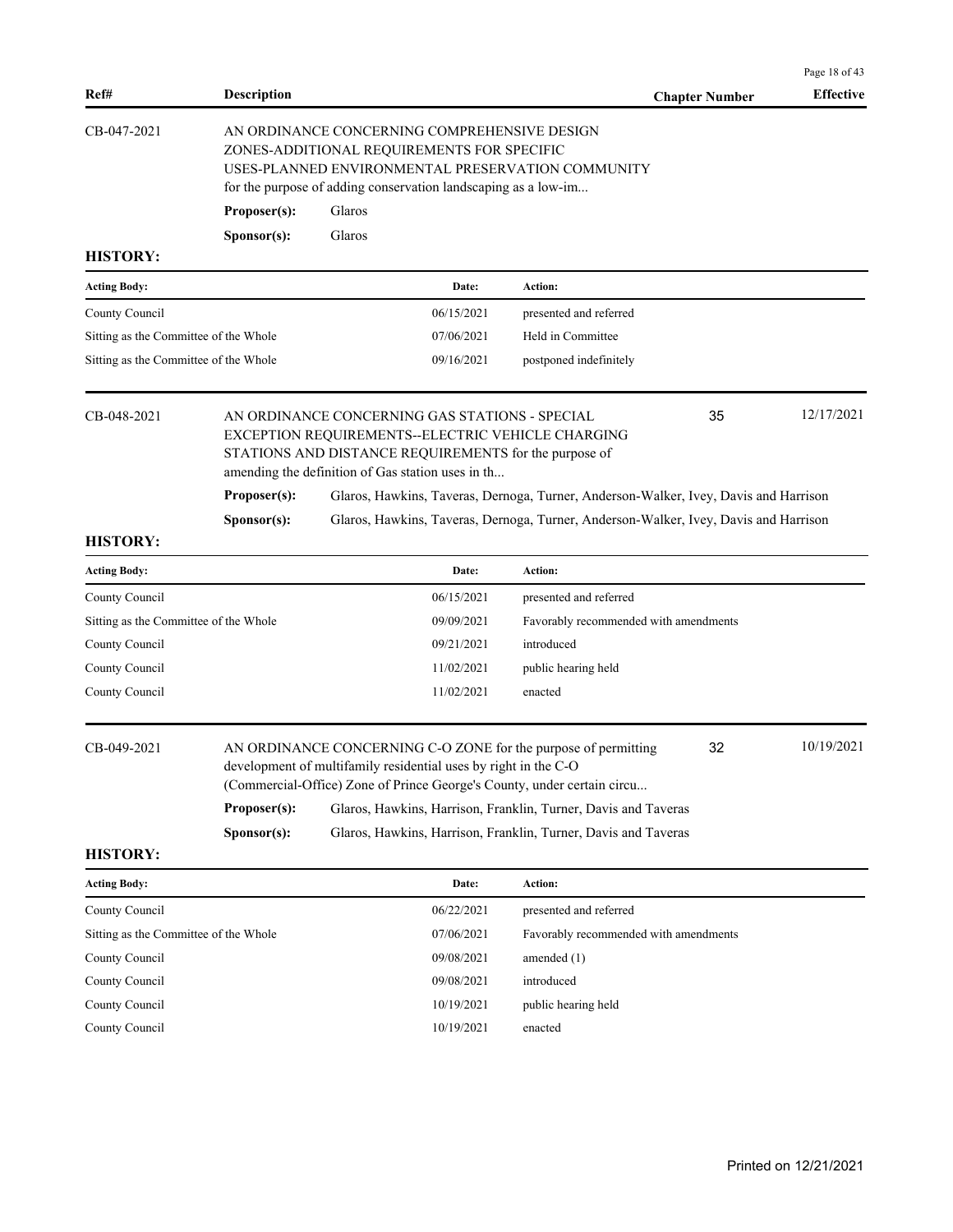|             |                      |                                                                                                                                                                                                                |                       | Page 19 of $43$  |
|-------------|----------------------|----------------------------------------------------------------------------------------------------------------------------------------------------------------------------------------------------------------|-----------------------|------------------|
| Ref#        | <b>Description</b>   |                                                                                                                                                                                                                | <b>Chapter Number</b> | <b>Effective</b> |
| CB-050-2021 |                      | AN ORDINANCE CONCERNING R-E ZONE for the purpose of amending<br>the residential table of uses to permit development of a mix of residential and<br>commercial/retail uses in the R-E (Residential Estate) Zone | 39                    | 1/3/2022         |
|             | Proposer(s):         | Davis                                                                                                                                                                                                          |                       |                  |
|             | S <b>p</b> onsor(s): | Davis                                                                                                                                                                                                          |                       |                  |

| <b>Acting Body:</b>                   | Date:      | Action:                               |
|---------------------------------------|------------|---------------------------------------|
| County Council                        | 07/06/2021 | presented and referred                |
| Sitting as the Committee of the Whole | 09/28/2021 | Held in Committee                     |
| Sitting as the Committee of the Whole | 10/07/2021 | Favorably recommended with amendments |
| County Council                        | 10/12/2021 | introduced                            |
| County Council                        | 11/16/2021 | public hearing held                   |
| County Council                        | 11/16/2021 | amended                               |
| County Council                        | 11/16/2021 | enacted                               |
|                                       |            |                                       |

CB-051-2021 AN ORDINANCE CONCERNING M-X-T AND R-55 ZONES for the 1/3/2022 purpose of permitting certain Warehouse and Distribution uses in the M-X-T (Mixed Use -Transportation-Oriented) Zone of Prince George's County, and...

40

### **Proposer(s):** Davis

**Sponsor(s):** Davis

| <b>Acting Body:</b>                   | Date:      | Action:                               |
|---------------------------------------|------------|---------------------------------------|
| County Council                        | 07/06/2021 | presented and referred                |
| Sitting as the Committee of the Whole | 09/28/2021 | Favorably recommended with amendments |
| County Council                        | 10/12/2021 | amended                               |
| County Council                        | 10/12/2021 | introduced                            |
| County Council                        | 11/16/2021 | public hearing held                   |
| County Council                        | 11/16/2021 | rules suspended                       |
| County Council                        | 11/16/2021 | amended                               |
| County Council                        | 11/16/2021 | enacted                               |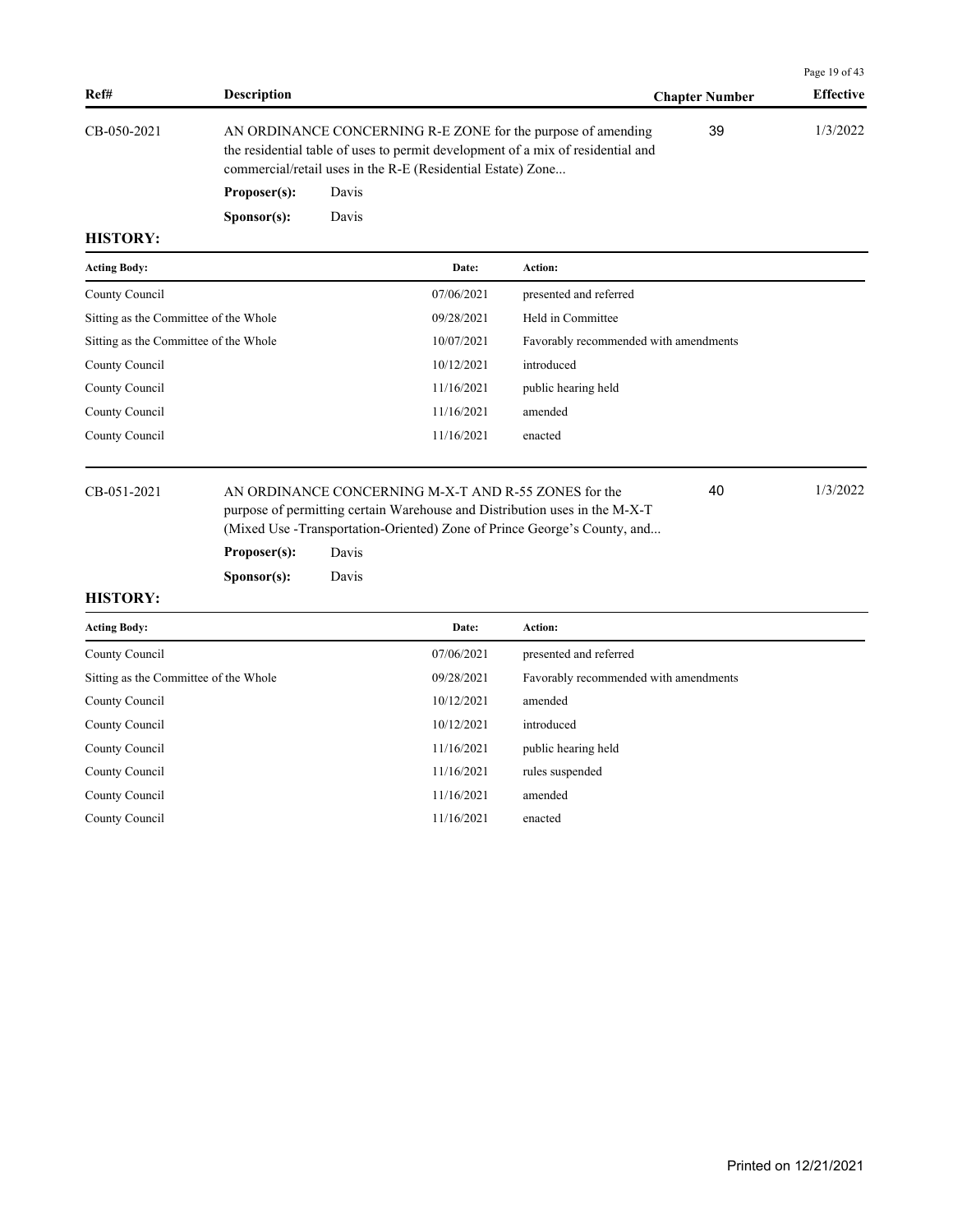| Ref#                                  | <b>Description</b>       |                                                                                                                                                                                                                          |                                       | <b>Chapter Number</b> | Page 20 of 43<br><b>Effective</b> |
|---------------------------------------|--------------------------|--------------------------------------------------------------------------------------------------------------------------------------------------------------------------------------------------------------------------|---------------------------------------|-----------------------|-----------------------------------|
| CB-052-2021                           | Rieg, Stephen Decatur MS | AN ACT CONCERNING AN INTERPROJECT TRANSFER OF<br>APPROPRIATIONS IN THE APPROVED FISCAL YEAR 2020 CAPITAL<br>BUDGET for the purpose of transferring appropriations to the C. Elizabeth                                    | 31                                    | 11/8/2021             |                                   |
|                                       | Proposer(s):             | County Executive                                                                                                                                                                                                         |                                       |                       |                                   |
|                                       | Sponsor(s):              | Hawkins, Davis, Turner, Streeter, Taveras and Franklin                                                                                                                                                                   |                                       |                       |                                   |
| <b>HISTORY:</b>                       |                          |                                                                                                                                                                                                                          |                                       |                       |                                   |
| <b>Acting Body:</b>                   |                          | Date:                                                                                                                                                                                                                    | <b>Action:</b>                        |                       |                                   |
| County Council                        |                          | 07/06/2021                                                                                                                                                                                                               | presented and referred                |                       |                                   |
| Sitting as the Committee of the Whole |                          | 07/08/2021                                                                                                                                                                                                               | Favorably recommended                 |                       |                                   |
| County Council                        |                          | 07/13/2021                                                                                                                                                                                                               | introduced                            |                       |                                   |
| County Council                        |                          | 09/08/2021                                                                                                                                                                                                               | public hearing held                   |                       |                                   |
| County Council                        |                          | 09/08/2021                                                                                                                                                                                                               | enacted                               |                       |                                   |
| County Executive                      |                          | 09/22/2021                                                                                                                                                                                                               | signed                                |                       |                                   |
| CB-053-2021                           | (Mixed Use - Transpo     | AN ORDINANCE CONCERNING OFF-STREET PARKING AND<br>LOADING-REQUIREMENTS - M-X-T ZONE for the purpose of providing<br>a maximum parking regulation for development of property in the M-X-T                                |                                       | 36                    | 12/17/2021                        |
|                                       | Proposer(s):             | Glaros                                                                                                                                                                                                                   |                                       |                       |                                   |
|                                       | Sponsor(s):              | Glaros, Hawkins and Davis                                                                                                                                                                                                |                                       |                       |                                   |
| <b>HISTORY:</b>                       |                          |                                                                                                                                                                                                                          |                                       |                       |                                   |
| <b>Acting Body:</b>                   |                          | Date:                                                                                                                                                                                                                    | <b>Action:</b>                        |                       |                                   |
| County Council                        |                          | 07/13/2021                                                                                                                                                                                                               | presented and referred                |                       |                                   |
| Sitting as the Committee of the Whole |                          | 09/09/2021                                                                                                                                                                                                               | Favorably recommended with amendments |                       |                                   |
| County Council                        |                          | 09/21/2021                                                                                                                                                                                                               | introduced                            |                       |                                   |
| County Council                        |                          | 11/02/2021                                                                                                                                                                                                               | public hearing held                   |                       |                                   |
| County Council                        |                          | 11/02/2021                                                                                                                                                                                                               | enacted                               |                       |                                   |
| CB-054-2021                           | Proposer(s):             | AN ORDINANCE CONCERNING DIGITAL BILLBOARDS for the<br>purpose of amending the requirements of a Digital Billboard to include notice<br>requirements for adjoining properties, municipalities, and all associat<br>Glaros |                                       | 37                    | 12/17/2021                        |
|                                       | S <b>p</b> onsor(s):     | Glaros, Hawkins, Franklin, Davis, Dernoga, Turner and Taveras                                                                                                                                                            |                                       |                       |                                   |
| <b>HISTORY:</b>                       |                          |                                                                                                                                                                                                                          |                                       |                       |                                   |
| <b>Acting Body:</b>                   |                          | Date:                                                                                                                                                                                                                    | <b>Action:</b>                        |                       |                                   |
| County Council                        |                          | 07/13/2021                                                                                                                                                                                                               | presented and referred                |                       |                                   |
| Sitting as the Committee of the Whole |                          | 09/09/2021                                                                                                                                                                                                               | Favorably recommended with amendments |                       |                                   |
| County Council                        |                          | 09/21/2021                                                                                                                                                                                                               | introduced                            |                       |                                   |
| County Council                        |                          | 11/02/2021                                                                                                                                                                                                               | public hearing held                   |                       |                                   |
| County Council                        |                          | 11/02/2021                                                                                                                                                                                                               | enacted                               |                       |                                   |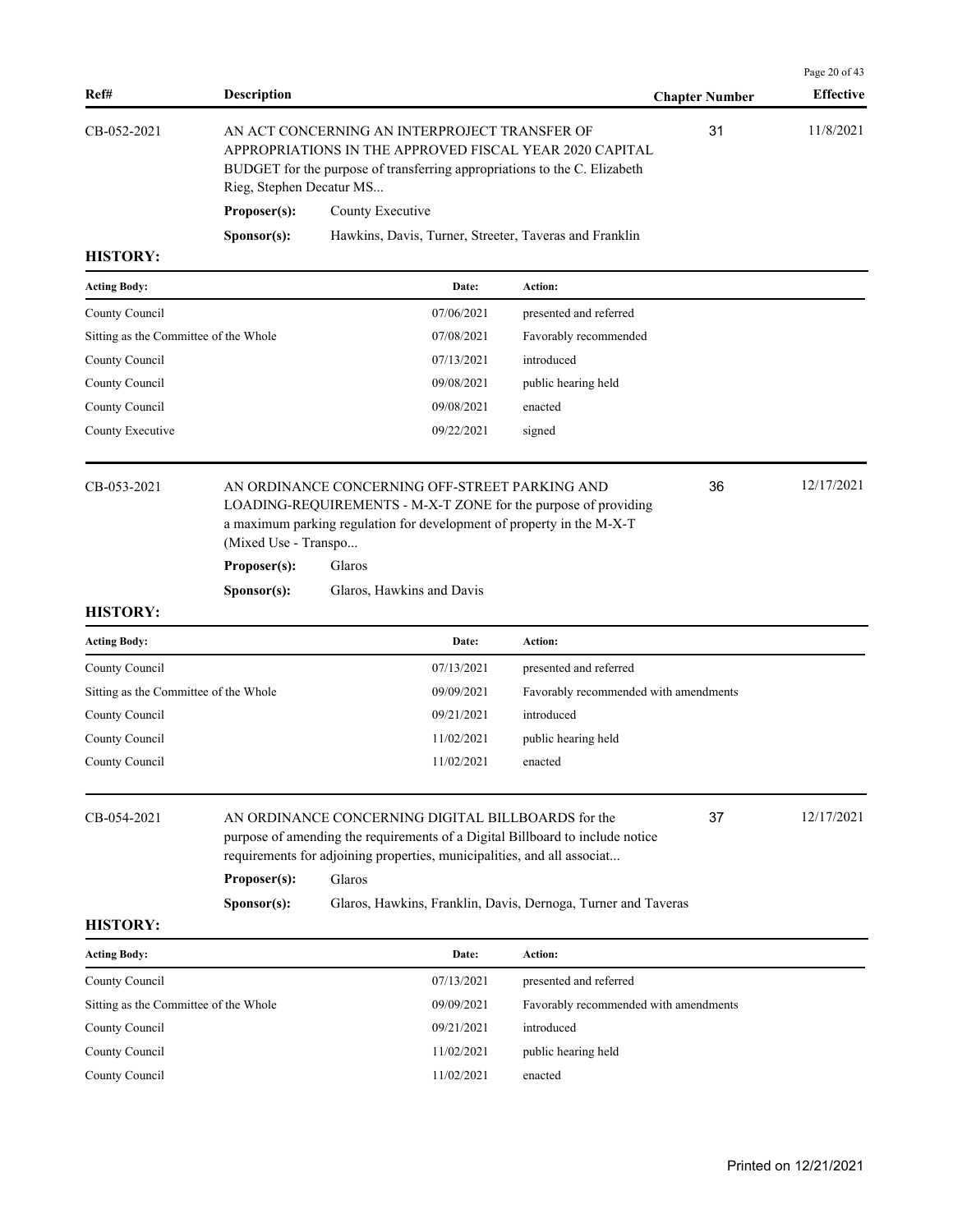| Ref#                                  | <b>Description</b>          |                                                                                                                                                                                                                                                                                 |                                       | <b>Chapter Number</b> | Page 21 of 43<br><b>Effective</b> |
|---------------------------------------|-----------------------------|---------------------------------------------------------------------------------------------------------------------------------------------------------------------------------------------------------------------------------------------------------------------------------|---------------------------------------|-----------------------|-----------------------------------|
| CB-055-2021                           |                             | AN ORDINANCE CONCERNING R-55 ZONE - REGULATIONS for the<br>purpose of modifying certain regulations related to single family development in<br>the R-55 zone on transit-oriented properties.                                                                                    |                                       | 41                    | 1/3/2022                          |
|                                       | Proposer(s):                | Hawkins                                                                                                                                                                                                                                                                         |                                       |                       |                                   |
|                                       | Sponsor(s):                 | Hawkins, Davis, Franklin, Glaros and Harrison                                                                                                                                                                                                                                   |                                       |                       |                                   |
| <b>HISTORY:</b>                       |                             |                                                                                                                                                                                                                                                                                 |                                       |                       |                                   |
| <b>Acting Body:</b>                   |                             | Date:                                                                                                                                                                                                                                                                           | Action:                               |                       |                                   |
| County Council                        |                             | 07/13/2021                                                                                                                                                                                                                                                                      | presented and referred                |                       |                                   |
| Sitting as the Committee of the Whole |                             | 09/23/2021                                                                                                                                                                                                                                                                      | Favorably recommended with amendments |                       |                                   |
| County Council                        |                             | 10/05/2021                                                                                                                                                                                                                                                                      | introduced                            |                       |                                   |
| County Council                        |                             | 11/16/2021                                                                                                                                                                                                                                                                      | public hearing held                   |                       |                                   |
| County Council                        |                             | 11/16/2021                                                                                                                                                                                                                                                                      | enacted                               |                       |                                   |
| CB-056-2021                           | effectuate service of su    | AN ACT CONCERNING PRINCE GEORGE'S COUNTY DEPARTMENT<br>OF PERMITTING, INSPECTIONS AND ENFORCEMENT SUBPOENA<br>POWER for the purpose of establishing additional enforcement methods to                                                                                           |                                       | 59                    | 1/3/2022                          |
|                                       | Proposer(s):                | County Executive                                                                                                                                                                                                                                                                |                                       |                       |                                   |
|                                       | Sponsor(s):                 | Turner, Hawkins, Davis, Glaros, Franklin and Harrison                                                                                                                                                                                                                           |                                       |                       |                                   |
| <b>HISTORY:</b>                       |                             |                                                                                                                                                                                                                                                                                 |                                       |                       |                                   |
| <b>Acting Body:</b>                   |                             | Date:                                                                                                                                                                                                                                                                           | Action:                               |                       |                                   |
| County Council                        |                             | 09/08/2021                                                                                                                                                                                                                                                                      | presented and referred                |                       |                                   |
| Sitting as the Committee of the Whole |                             | 09/23/2021                                                                                                                                                                                                                                                                      | Favorably recommended                 |                       |                                   |
| County Council                        |                             | 10/05/2021                                                                                                                                                                                                                                                                      | introduced                            |                       |                                   |
| County Council                        |                             | 11/02/2021                                                                                                                                                                                                                                                                      | public hearing held                   |                       |                                   |
| County Council                        |                             | 11/02/2021                                                                                                                                                                                                                                                                      | enacted                               |                       |                                   |
| County Executive                      |                             | 11/17/2021                                                                                                                                                                                                                                                                      | signed                                |                       |                                   |
| CB-057-2021                           | Proposer(s):<br>Sponsor(s): | AN ACT CONCERNING PERSONNEL LAW for the purpose of amending<br>certain provisions of the Personnel Law to align with new administrative<br>procedures relating to performance management.<br>County Executive<br>Hawkins, Turner, Davis, Glaros, Harrison, Franklin and Dernoga |                                       | 60                    | 1/3/2022                          |
| <b>HISTORY:</b>                       |                             |                                                                                                                                                                                                                                                                                 |                                       |                       |                                   |
| <b>Acting Body:</b>                   |                             | Date:                                                                                                                                                                                                                                                                           | Action:                               |                       |                                   |
| County Council                        |                             | 09/08/2021                                                                                                                                                                                                                                                                      | presented and referred                |                       |                                   |
| Sitting as the Committee of the Whole |                             | 09/23/2021                                                                                                                                                                                                                                                                      | Favorably recommended                 |                       |                                   |
| County Council                        |                             | 10/05/2021                                                                                                                                                                                                                                                                      | introduced                            |                       |                                   |
| County Council                        |                             | 11/02/2021                                                                                                                                                                                                                                                                      | public hearing held                   |                       |                                   |
| County Council                        |                             | 11/02/2021                                                                                                                                                                                                                                                                      | enacted                               |                       |                                   |
| County Executive                      |                             | 11/17/2021                                                                                                                                                                                                                                                                      | signed                                |                       |                                   |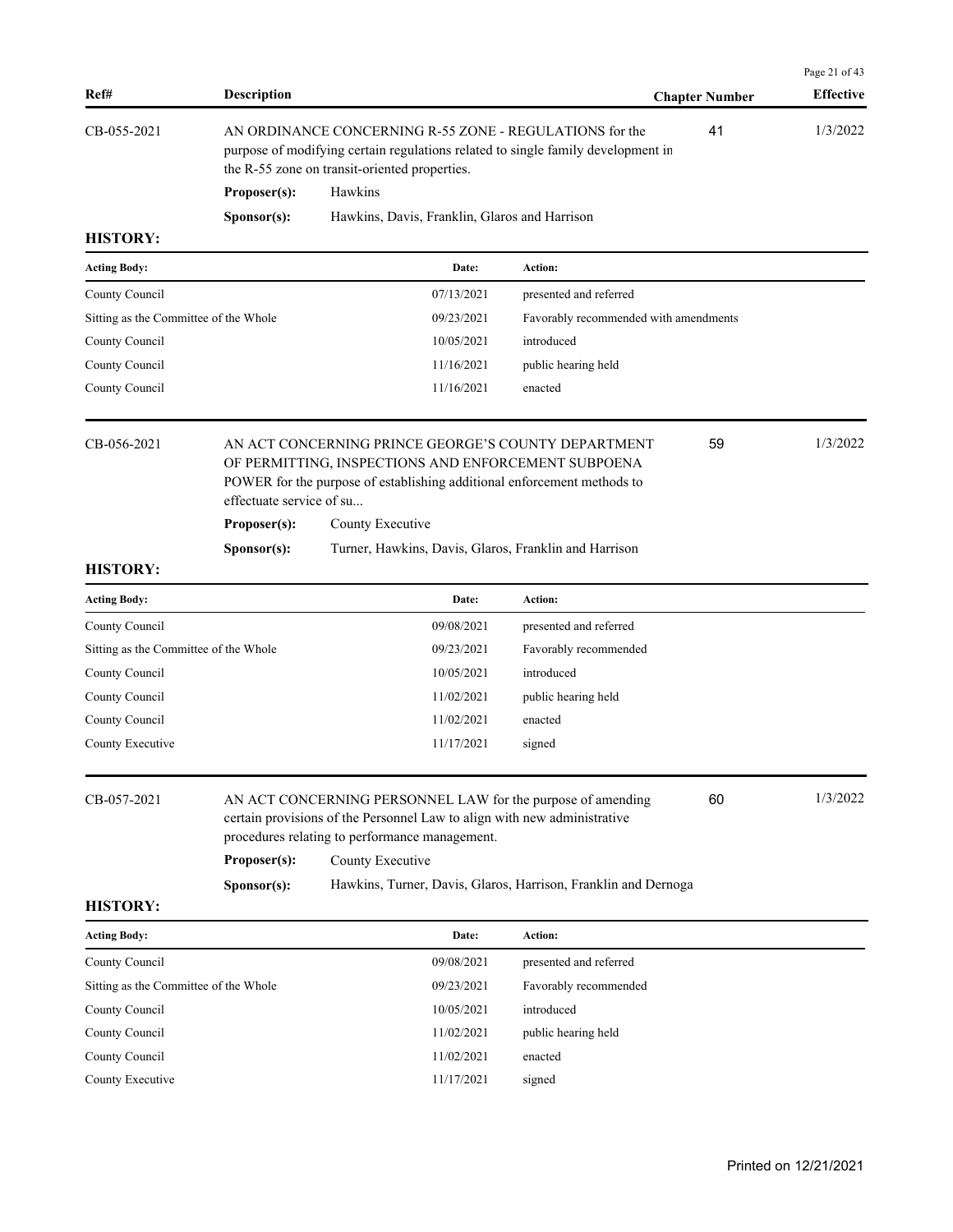| Ref#                                  | <b>Description</b>                                                                                                                                                                               |                  |            |                                                                                                                                                                                         | <b>Chapter Number</b> | Page 22 of 43<br><b>Effective</b> |
|---------------------------------------|--------------------------------------------------------------------------------------------------------------------------------------------------------------------------------------------------|------------------|------------|-----------------------------------------------------------------------------------------------------------------------------------------------------------------------------------------|-----------------------|-----------------------------------|
| CB-058-2021                           | AN ACT CONCERNING HOMESTEAD PROPERTY TAX CREDIT for the<br>purpose of establishing the homestead property tax credit for the County<br>property tax for the taxable year beginning July 1, 2022. |                  | 61         | 1/3/2022                                                                                                                                                                                |                       |                                   |
|                                       | Proposer(s):                                                                                                                                                                                     | County Executive |            |                                                                                                                                                                                         |                       |                                   |
|                                       | Sponsor(s):                                                                                                                                                                                      |                  |            | Hawkins, Franklin, Davis, Harrison, Anderson-Walker, Turner and Ivey                                                                                                                    |                       |                                   |
| <b>HISTORY:</b>                       |                                                                                                                                                                                                  |                  |            |                                                                                                                                                                                         |                       |                                   |
| <b>Acting Body:</b>                   |                                                                                                                                                                                                  |                  | Date:      | Action:                                                                                                                                                                                 |                       |                                   |
| County Council                        |                                                                                                                                                                                                  |                  | 09/08/2021 | presented and referred                                                                                                                                                                  |                       |                                   |
| Sitting as the Committee of the Whole |                                                                                                                                                                                                  |                  | 09/23/2021 | Favorably recommended                                                                                                                                                                   |                       |                                   |
| County Council                        |                                                                                                                                                                                                  |                  | 10/05/2021 | introduced                                                                                                                                                                              |                       |                                   |
| County Council                        |                                                                                                                                                                                                  |                  | 11/02/2021 | public hearing held                                                                                                                                                                     |                       |                                   |
| County Council                        |                                                                                                                                                                                                  |                  | 11/02/2021 | enacted                                                                                                                                                                                 |                       |                                   |
| County Executive                      |                                                                                                                                                                                                  |                  | 11/17/2021 | signed                                                                                                                                                                                  |                       |                                   |
|                                       | R-S (Residential Subu<br>Proposer(s):<br>Sponsor(s):                                                                                                                                             | Davis<br>Davis   |            | RECREATIONAL ATTRACTION MIXED USE CENTER for the purpose<br>of permitting Commercial Recreational Attraction Mixed Use Center uses in the                                               |                       |                                   |
| <b>HISTORY:</b>                       |                                                                                                                                                                                                  |                  |            |                                                                                                                                                                                         |                       |                                   |
| <b>Acting Body:</b>                   |                                                                                                                                                                                                  |                  | Date:      | Action:                                                                                                                                                                                 |                       |                                   |
| County Council                        |                                                                                                                                                                                                  |                  | 09/08/2021 | presented and referred                                                                                                                                                                  |                       |                                   |
| CB-060-2021<br><b>HISTORY:</b>        | Planning Board to appr<br>Proposer(s):<br>Sponsor(s):                                                                                                                                            | Davis<br>Davis   |            | (SUBDIVISION BILL) - AN ACT CONCERNING TRANSPORTATION<br>AND CIRCULATION-PRIVATE ROADS AND EASEMENTS for the<br>purpose of amending the County Subdivision Regulations to authorize the |                       |                                   |
|                                       |                                                                                                                                                                                                  |                  |            |                                                                                                                                                                                         |                       |                                   |
| <b>Acting Body:</b>                   |                                                                                                                                                                                                  |                  | Date:      | Action:                                                                                                                                                                                 |                       |                                   |
| County Council                        |                                                                                                                                                                                                  |                  | 09/08/2021 | presented and referred                                                                                                                                                                  |                       |                                   |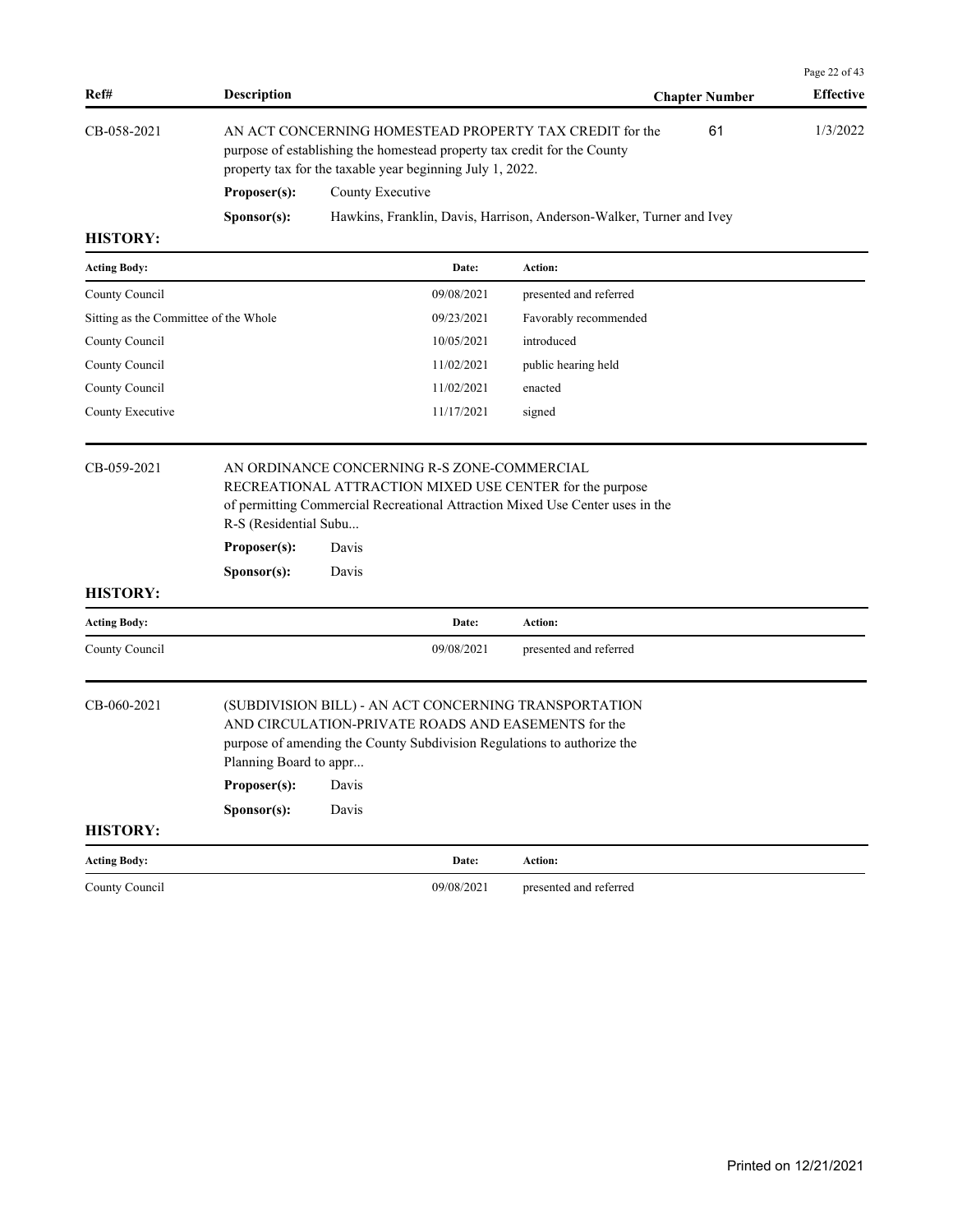|                 |                                                                                                                                                                                        |                                                                                      |                                           | Page 23 of 43 |
|-----------------|----------------------------------------------------------------------------------------------------------------------------------------------------------------------------------------|--------------------------------------------------------------------------------------|-------------------------------------------|---------------|
| Ref#            | <b>Description</b>                                                                                                                                                                     |                                                                                      | <b>Effective</b><br><b>Chapter Number</b> |               |
| CB-061-2021     | AN ACT CONCERNING THE BUILDING CODE OF PRINCE GEORGE'S<br>COUNTY for the purpose of increasing civil fines imposed through an<br>administrative citation for Building Code Violations. |                                                                                      | 64                                        | 1/18/2022     |
|                 | Proposer(s):                                                                                                                                                                           | County Executive                                                                     |                                           |               |
|                 | S <b>p</b> onsor(s):                                                                                                                                                                   | Hawkins, Davis, Glaros, Taveras, Dernoga, Anderson-Walker, Ivey, Harrison and Turner |                                           |               |
| <b>HISTORY:</b> |                                                                                                                                                                                        |                                                                                      |                                           |               |

| <b>Acting Body:</b>                   |                      | Date:                                                                                                                                                                                                  | Action:                |    |          |
|---------------------------------------|----------------------|--------------------------------------------------------------------------------------------------------------------------------------------------------------------------------------------------------|------------------------|----|----------|
| County Council                        |                      | 09/14/2021                                                                                                                                                                                             | presented and referred |    |          |
| Sitting as the Committee of the Whole |                      | 09/30/2021                                                                                                                                                                                             | Favorably recommended  |    |          |
| County Council                        |                      | 10/12/2021                                                                                                                                                                                             | introduced             |    |          |
| County Council                        |                      | 11/09/2021                                                                                                                                                                                             | public hearing held    |    |          |
| County Council                        |                      | 11/09/2021                                                                                                                                                                                             | enacted                |    |          |
| County Executive                      |                      | 12/02/2021                                                                                                                                                                                             | signed                 |    |          |
| CB-062-2021<br>Section                |                      | AN ACT CONCERNING THE ISSUANCE AND SALE OF SPECIAL<br>OBLIGATION BONDS for the purpose of providing that special obligation<br>bonds may be issued from time to time under the provisions of this Act, |                        | 62 | 1/3/2022 |
|                                       | Proposer(s):         | County Executive                                                                                                                                                                                       |                        |    |          |
|                                       | S <b>p</b> onsor(s): | Hawkins, Davis, Turner, Harrison, Dernoga and Franklin                                                                                                                                                 |                        |    |          |

| <b>Acting Body:</b>                   | Date:      | Action:                |
|---------------------------------------|------------|------------------------|
| County Council                        | 09/14/2021 | presented and referred |
| Sitting as the Committee of the Whole | 09/30/2021 | Favorably recommended  |
| County Council                        | 10/05/2021 | introduced             |
| County Council                        | 11/02/2021 | public hearing held    |
| County Council                        | 11/02/2021 | enacted                |
| Clerk of the Council                  | 11/17/2021 | signed                 |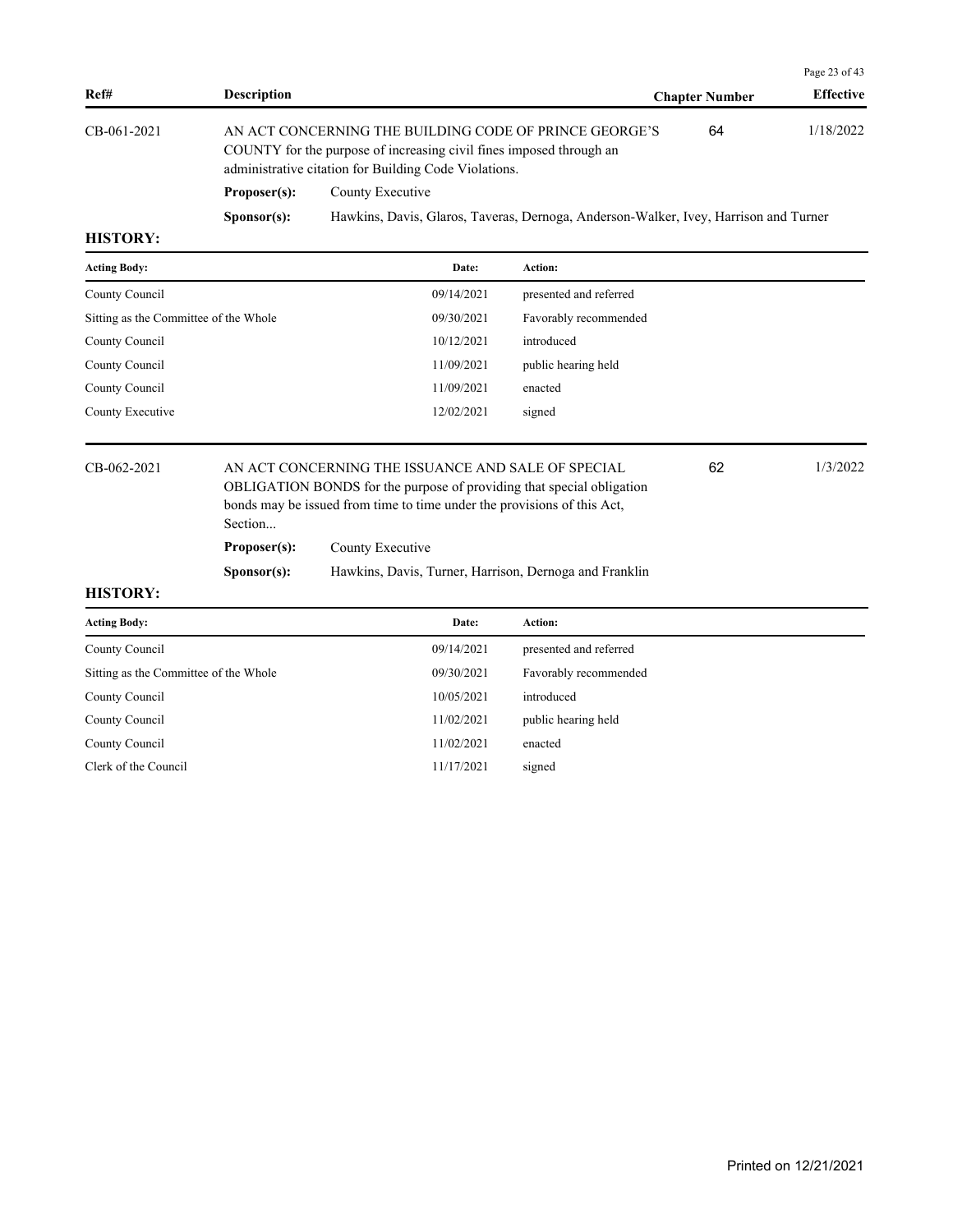|                                                                                                                                                                                                                                |                      |                                                                         |                       | Page 24 of $43$  |
|--------------------------------------------------------------------------------------------------------------------------------------------------------------------------------------------------------------------------------|----------------------|-------------------------------------------------------------------------|-----------------------|------------------|
| Ref#                                                                                                                                                                                                                           | <b>Description</b>   |                                                                         | <b>Chapter Number</b> | <b>Effective</b> |
| $CB-063-2021$<br>AN ACT CONCERNING BUILDING CODE OF PRINCE GEORGE'S<br>COUNTY for the purpose of creating a Use and Occupancy Verification Letter,<br>adopting an additional fee for the investigation and issuance of the Use |                      |                                                                         | 65                    | 1/18/2022        |
|                                                                                                                                                                                                                                | Proposer(s):         | County Executive                                                        |                       |                  |
|                                                                                                                                                                                                                                | S <b>p</b> onsor(s): | Hawkins, Turner, Davis, Taveras, Glaros, Harrison, Franklin and Dernoga |                       |                  |
| <b>TILODODI</b>                                                                                                                                                                                                                |                      |                                                                         |                       |                  |

| <b>Acting Body:</b>                   | Date:      | Action:                               |
|---------------------------------------|------------|---------------------------------------|
| County Council                        | 09/14/2021 | presented and referred                |
| Sitting as the Committee of the Whole | 09/30/2021 | Held in Committee                     |
| Sitting as the Committee of the Whole | 10/14/2021 | Favorably recommended with amendments |
| County Council                        | 10/19/2021 | introduced                            |
| County Council                        | 11/09/2021 | public hearing held                   |
| County Council                        | 11/09/2021 | enacted                               |
| County Executive                      | 12/02/2021 | signed                                |
|                                       |            |                                       |

# CB-064-2021 AN ACT CONCERNING SOLID WASTE STREAM ANALYSIS for the 1/18/2022 purposes of amending provisions of the County Code relating to required 'waste stream analysis'; amending the frequency from once every two (2) ye...

Proposer(s): County Executive

**Sponsor(s):** Hawkins, Davis, Glaros, Dernoga, Harrison, Turner, Taveras, Franklin, Ivey and Anderson-Walker

66

| <b>Acting Body:</b>                   | Date:      | Action:                               |
|---------------------------------------|------------|---------------------------------------|
| County Council                        | 09/14/2021 | presented and referred                |
| Sitting as the Committee of the Whole | 09/30/2021 | Held in Committee                     |
| Sitting as the Committee of the Whole | 10/07/2021 | Favorably recommended with amendments |
| County Council                        | 10/12/2021 | introduced                            |
| County Council                        | 11/09/2021 | public hearing held                   |
| County Council                        | 11/09/2021 | enacted                               |
| County Executive                      | 12/02/2021 | signed                                |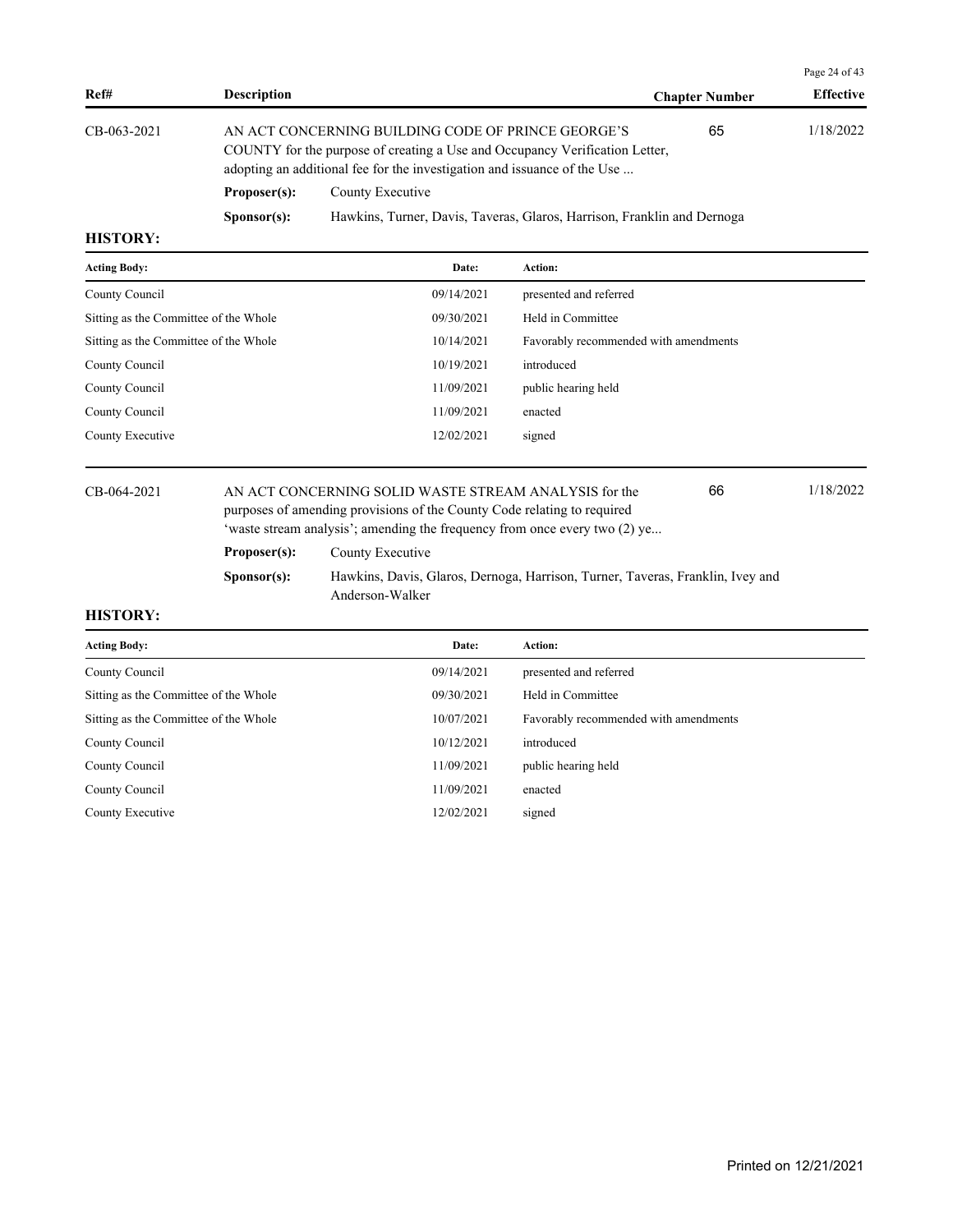| Ref#                                  | Description                      |                                                       |                                              | <b>Chapter Number</b>                                                                                                                                     | Page 25 of 43<br><b>Effective</b> |
|---------------------------------------|----------------------------------|-------------------------------------------------------|----------------------------------------------|-----------------------------------------------------------------------------------------------------------------------------------------------------------|-----------------------------------|
| CB-065-2021                           | properties                       |                                                       | AN ORDINANCE CONCERNING I-3 ZONE-DEVELOPMENT | 42<br>REGULATIONS for the purpose of amending the development regulations in<br>the I-3 (Planned Industrial/Employment Park) Zone for Warehousing uses on | 1/3/2022                          |
|                                       | Proposer(s):                     | Hawkins                                               |                                              |                                                                                                                                                           |                                   |
|                                       | Sponsor(s):                      | Hawkins                                               |                                              |                                                                                                                                                           |                                   |
| <b>HISTORY:</b>                       |                                  |                                                       |                                              |                                                                                                                                                           |                                   |
| <b>Acting Body:</b>                   |                                  |                                                       | Date:                                        | Action:                                                                                                                                                   |                                   |
| County Council                        |                                  |                                                       | 09/14/2021                                   | presented and referred                                                                                                                                    |                                   |
| Sitting as the Committee of the Whole |                                  |                                                       | 09/30/2021                                   | Held in Committee                                                                                                                                         |                                   |
| Sitting as the Committee of the Whole |                                  |                                                       | 10/07/2021                                   | Favorably recommended with amendments                                                                                                                     |                                   |
| County Council                        |                                  |                                                       | 10/12/2021                                   | introduced                                                                                                                                                |                                   |
| County Council                        |                                  |                                                       | 11/16/2021                                   | public hearing held                                                                                                                                       |                                   |
| County Council                        |                                  |                                                       | 11/16/2021                                   | enacted                                                                                                                                                   |                                   |
| <b>HISTORY:</b>                       | M<br>Proposer(s):<br>Sponsor(s): | Hawkins<br>Hawkins                                    |                                              |                                                                                                                                                           |                                   |
| <b>Acting Body:</b>                   |                                  |                                                       | Date:                                        | Action:                                                                                                                                                   |                                   |
| County Council                        |                                  |                                                       | 09/14/2021                                   | presented and referred                                                                                                                                    |                                   |
| CB-067-2021                           | Proposer(s):<br>Sponsor(s):      | authorize the consideration and d<br>Glaros<br>Glaros | AN ORDINANCE CONCERNING APPEALS AND          | 43<br>VARIANCES-AUTHORITY OF BOARD OF APPEALS for the purpose of<br>amending the powers and duties of the County Board of Zoning Appeals to               | 1/3/2022                          |
| <b>HISTORY:</b>                       |                                  |                                                       |                                              |                                                                                                                                                           |                                   |
| <b>Acting Body:</b>                   |                                  |                                                       | Date:                                        | Action:                                                                                                                                                   |                                   |
| County Council                        |                                  |                                                       | 09/14/2021                                   | presented and referred                                                                                                                                    |                                   |
| Sitting as the Committee of the Whole |                                  |                                                       | 09/30/2021                                   | Favorably recommended with amendments                                                                                                                     |                                   |
| County Council                        |                                  |                                                       | 10/12/2021                                   | introduced                                                                                                                                                |                                   |
| County Council                        |                                  |                                                       | 11/16/2021                                   | public hearing held                                                                                                                                       |                                   |
| County Council                        |                                  |                                                       | 11/16/2021                                   | enacted                                                                                                                                                   |                                   |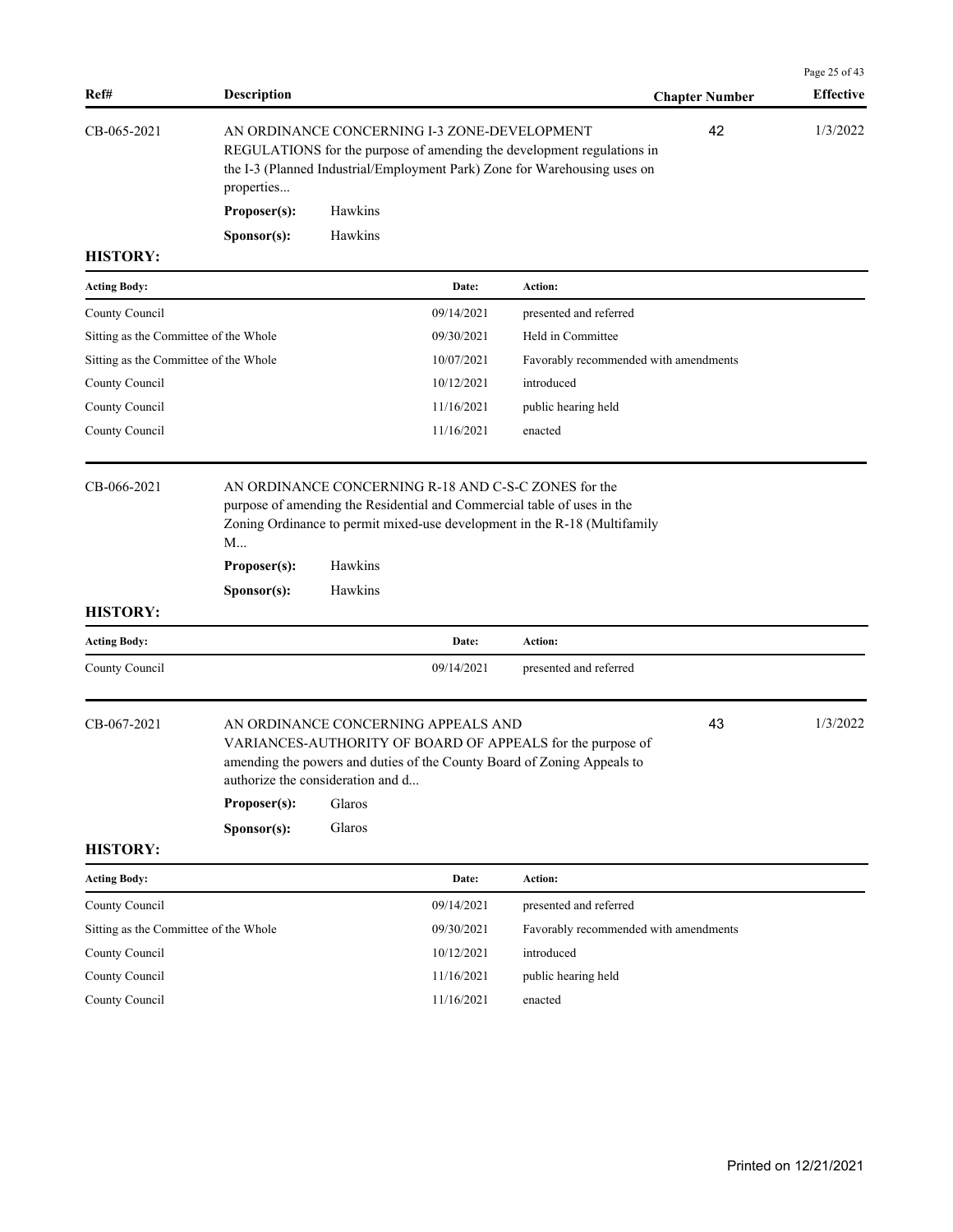|                                       |                                                                             |        |                                                                                                       |                                                                                                                                           |                       | Page 26 of 43    |
|---------------------------------------|-----------------------------------------------------------------------------|--------|-------------------------------------------------------------------------------------------------------|-------------------------------------------------------------------------------------------------------------------------------------------|-----------------------|------------------|
| Ref#                                  | <b>Description</b>                                                          |        |                                                                                                       |                                                                                                                                           | <b>Chapter Number</b> | <b>Effective</b> |
| CB-068-2021                           | AN ORDINANCE CONCERNING URBAN<br>Farm" to include the limited keeping of fo |        |                                                                                                       | FARMS-DEFINITIONS-RESIDENTIAL ZONES for the purpose of<br>amending the Zoning Ordinance to expand the definition of the use "Urban        |                       |                  |
|                                       | Proposer(s):                                                                | Glaros |                                                                                                       |                                                                                                                                           |                       |                  |
|                                       | Sponsor(s):                                                                 | Glaros |                                                                                                       |                                                                                                                                           |                       |                  |
| <b>HISTORY:</b>                       |                                                                             |        |                                                                                                       |                                                                                                                                           |                       |                  |
| <b>Acting Body:</b>                   |                                                                             |        | Date:                                                                                                 | Action:                                                                                                                                   |                       |                  |
| County Council                        |                                                                             |        | 09/14/2021                                                                                            | presented and referred                                                                                                                    |                       |                  |
| Sitting as the Committee of the Whole |                                                                             |        | 09/30/2021                                                                                            | Held in Committee                                                                                                                         |                       |                  |
| CB-069-2021                           | businesses as a Home                                                        |        | AN ORDINANCE CONCERNING HOME OCCUPATIONS-PET                                                          | GROOMING for the purpose of amending the definition of the use Home<br>Occupation in the Zoning Ordinance to include Pet Grooming Service | 44                    | 11/16/2021       |
|                                       | Proposer(s):                                                                | Davis  |                                                                                                       |                                                                                                                                           |                       |                  |
|                                       | Sponsor(s):                                                                 |        |                                                                                                       | Davis, Ivey, Glaros, Turner, Anderson-Walker, Taveras, Hawkins and Harrison                                                               |                       |                  |
| <b>HISTORY:</b>                       |                                                                             |        |                                                                                                       |                                                                                                                                           |                       |                  |
| <b>Acting Body:</b>                   |                                                                             |        | Date:                                                                                                 | Action:                                                                                                                                   |                       |                  |
| County Council                        |                                                                             |        | 09/14/2021                                                                                            | presented and referred                                                                                                                    |                       |                  |
| Sitting as the Committee of the Whole |                                                                             |        | 09/30/2021                                                                                            | Favorably recommended                                                                                                                     |                       |                  |
| County Council                        |                                                                             |        | 10/12/2021                                                                                            | introduced                                                                                                                                |                       |                  |
| County Council                        |                                                                             |        | 11/16/2021                                                                                            | public hearing held                                                                                                                       |                       |                  |
| County Council                        |                                                                             |        | 11/16/2021                                                                                            | rules suspended                                                                                                                           |                       |                  |
| County Council                        |                                                                             |        | 11/16/2021                                                                                            | enacted                                                                                                                                   |                       |                  |
| CB-070-2021                           | Proposer(s):                                                                | Ivey   | LIMITATIONS AGAINST RENT INCREASES, LATE FEES &<br>CRISES ENDS for the purpose of Extending Current L | AN EMERGENCY ACT CONCERNING EXTENDING CURRENT<br>PENALTIES FOR ONE YEAR AFTER THE COVID-19 PUBLIC HEALTH                                  |                       |                  |
|                                       | Sponsor(s):                                                                 | Ivey   |                                                                                                       |                                                                                                                                           |                       |                  |
| <b>HISTORY:</b>                       |                                                                             |        |                                                                                                       |                                                                                                                                           |                       |                  |
| <b>Acting Body:</b>                   |                                                                             |        | Date:                                                                                                 | Action:                                                                                                                                   |                       |                  |
| County Council                        |                                                                             |        | 09/14/2021                                                                                            | presented and referred                                                                                                                    |                       |                  |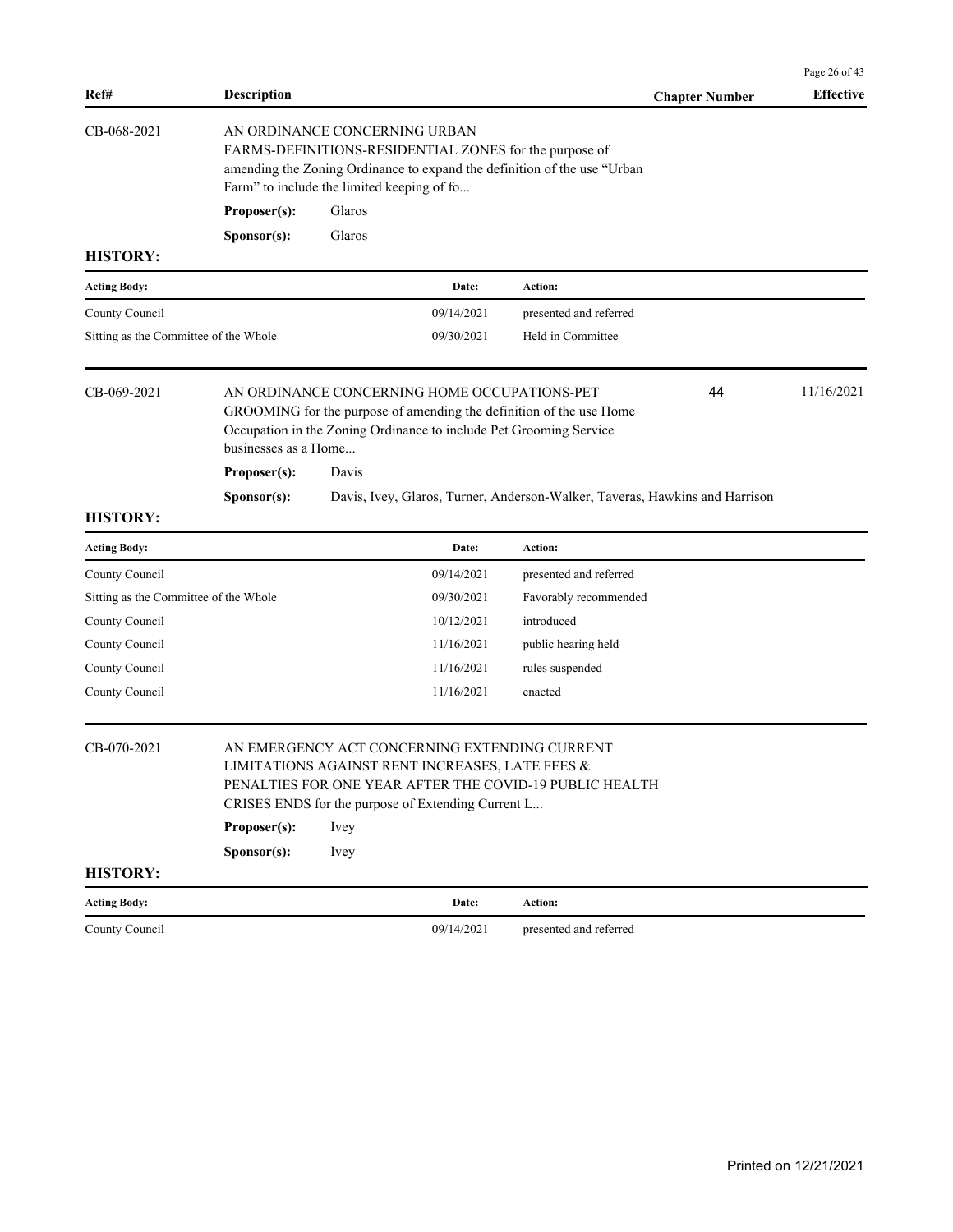|                                                         |                               |                                                                                                                                                                                                                                   |                                                                               |                       | Page 27 of 43    |
|---------------------------------------------------------|-------------------------------|-----------------------------------------------------------------------------------------------------------------------------------------------------------------------------------------------------------------------------------|-------------------------------------------------------------------------------|-----------------------|------------------|
| Ref#                                                    | <b>Description</b>            |                                                                                                                                                                                                                                   |                                                                               | <b>Chapter Number</b> | <b>Effective</b> |
| CB-071-2021                                             |                               | AN ACT CONCERNING TRANSPORTATION AND<br>CIRCULATION-PRIVATE ROADS AND EASEMENTS for the purpose of<br>permitting to authorize the Prince George's Planning Board to approve<br>preliminary plans of subdivision f                 |                                                                               | 69                    | 1/3/2022         |
|                                                         | Proposer(s):                  | Davis                                                                                                                                                                                                                             |                                                                               |                       |                  |
|                                                         | Sponsor(s):                   | Davis, Turner and Franklin                                                                                                                                                                                                        |                                                                               |                       |                  |
| <b>HISTORY:</b>                                         |                               |                                                                                                                                                                                                                                   |                                                                               |                       |                  |
| <b>Acting Body:</b>                                     |                               | Date:                                                                                                                                                                                                                             | <b>Action:</b>                                                                |                       |                  |
| County Council                                          |                               | 09/14/2021                                                                                                                                                                                                                        | presented and referred                                                        |                       |                  |
| Sitting as the Committee of the Whole                   |                               | 10/04/2021                                                                                                                                                                                                                        | Favorably recommended                                                         |                       |                  |
| County Council                                          |                               | 10/05/2021                                                                                                                                                                                                                        | introduced                                                                    |                       |                  |
| County Council                                          |                               | 11/16/2021                                                                                                                                                                                                                        | public hearing held                                                           |                       |                  |
| County Council                                          |                               | 11/16/2021                                                                                                                                                                                                                        | enacted                                                                       |                       |                  |
| County Executive                                        |                               | 12/02/2021                                                                                                                                                                                                                        | signed                                                                        |                       |                  |
| CB-072-2021<br><b>HISTORY:</b>                          | Proposer(s):<br>Sponsor(s):   | AN ORDINANCE CONCERNING R-R ZONE for the purpose of amending<br>the Residential Table of Uses to permit development of Townhouse uses in the<br>R-R (Rural Residential) Zone of Prince George's County, under<br>Turner<br>Turner |                                                                               |                       |                  |
|                                                         |                               | Date:                                                                                                                                                                                                                             | Action:                                                                       |                       |                  |
| <b>Acting Body:</b>                                     |                               |                                                                                                                                                                                                                                   |                                                                               |                       |                  |
| County Council<br>Sitting as the Committee of the Whole |                               | 09/14/2021<br>09/30/2021                                                                                                                                                                                                          | presented and referred<br>Held in Committee                                   |                       |                  |
| Sitting as the Committee of the Whole                   |                               | 10/07/2021                                                                                                                                                                                                                        | postponed indefinitely                                                        |                       |                  |
| CB-073-2021                                             | Transportatio<br>Proposer(s): | AN ACT CONCERNING RESIDENTIAL DISTRICT SPEED<br>MONITORING SYSTEMS for the purpose of authorizing the County to<br>utilize certain residential district speed monitoring systems pursuant to the<br>Davis and Dernoga             |                                                                               | 67                    | 1/18/2022        |
| <b>HISTORY:</b>                                         | Sponsor(s):                   |                                                                                                                                                                                                                                   | Davis, Dernoga, Hawkins, Turner, Glaros, Harrison, Taveras, Franklin and Ivey |                       |                  |
| <b>Acting Body:</b>                                     |                               | Date:                                                                                                                                                                                                                             | Action:                                                                       |                       |                  |
| County Council                                          |                               | 09/14/2021                                                                                                                                                                                                                        | presented and referred                                                        |                       |                  |
| Sitting as the Committee of the Whole                   |                               | 09/28/2021                                                                                                                                                                                                                        | Favorably recommended with amendments                                         |                       |                  |
|                                                         |                               |                                                                                                                                                                                                                                   |                                                                               |                       |                  |
| County Council                                          |                               | 10/12/2021                                                                                                                                                                                                                        | introduced                                                                    |                       |                  |
| County Council                                          |                               | 11/09/2021                                                                                                                                                                                                                        | public hearing held                                                           |                       |                  |
| County Council                                          |                               | 11/09/2021                                                                                                                                                                                                                        | enacted                                                                       |                       |                  |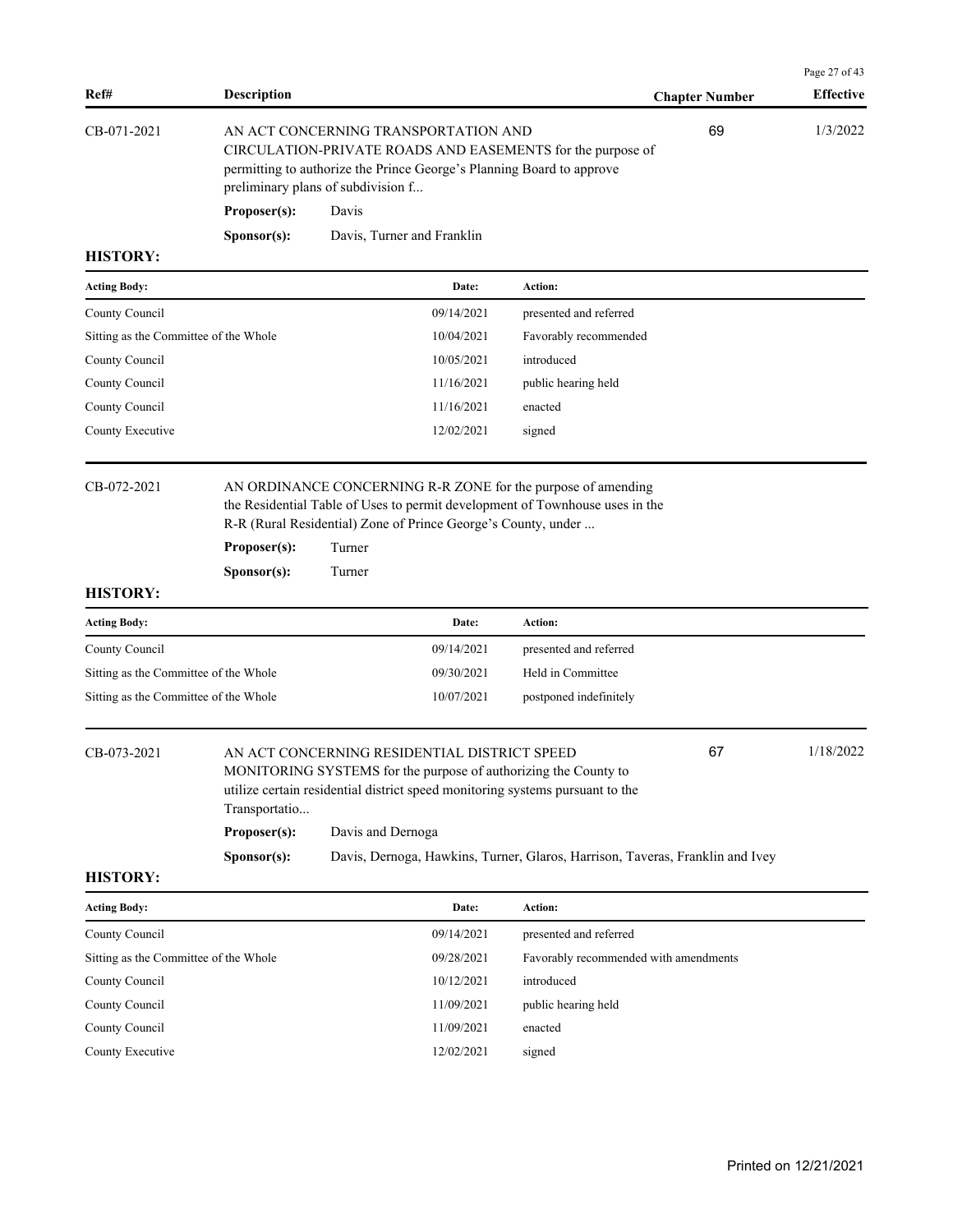| Ref#                                  | <b>Description</b> |                                                                               |            | <b>Chapter Number</b>                                                                                                                             | Page 28 of 43<br><b>Effective</b> |
|---------------------------------------|--------------------|-------------------------------------------------------------------------------|------------|---------------------------------------------------------------------------------------------------------------------------------------------------|-----------------------------------|
| CB-074-2021                           |                    | AN ACT CONCERNING BUILDING CODE-LOCAL<br>Electric Vehicle, Hybrid Vehicle, E  |            | AMENDMENTS-DEFINITIONS-ADMINISTRATION for the purpose of<br>amending the County's local amendments to the Building Code to define                 |                                   |
|                                       | Proposer(s):       | Glaros                                                                        |            |                                                                                                                                                   |                                   |
|                                       | Sponsor(s):        | Glaros                                                                        |            |                                                                                                                                                   |                                   |
| <b>HISTORY:</b>                       |                    |                                                                               |            |                                                                                                                                                   |                                   |
| <b>Acting Body:</b>                   |                    |                                                                               | Date:      | Action:                                                                                                                                           |                                   |
| County Council                        |                    |                                                                               | 09/14/2021 | presented and referred                                                                                                                            |                                   |
| Sitting as the Committee of the Whole |                    |                                                                               | 09/28/2021 | postponed indefinitely                                                                                                                            |                                   |
| CB-075-2021                           |                    | uses on a limited basis, within the R-55 (One-Family Deta                     |            | AN ORDINANCE CONCERNING R-55 ZONE for the purpose of permitting<br>certain multifamily residential, restaurant, and other ground floor commercial |                                   |
|                                       | Proposer(s):       | Hawkins                                                                       |            |                                                                                                                                                   |                                   |
|                                       | Sponsor(s):        | Hawkins                                                                       |            |                                                                                                                                                   |                                   |
| <b>HISTORY:</b>                       |                    |                                                                               |            |                                                                                                                                                   |                                   |
| <b>Acting Body:</b>                   |                    |                                                                               | Date:      | Action:                                                                                                                                           |                                   |
| County Council                        |                    |                                                                               | 09/14/2021 | removed from Consent Agenda                                                                                                                       |                                   |
| County Council                        |                    |                                                                               | 09/21/2021 | presented and referred                                                                                                                            |                                   |
| Sitting as the Committee of the Whole |                    |                                                                               | 10/05/2021 | Held in Committee                                                                                                                                 |                                   |
| CB-076-2021                           |                    | AN ACT CONCERNING TREE CANOPY COVERAGE<br>ORDINANCE-APPLICABILITY AND MINIMUM |            | REQUIREMENTS-RESIDENTIAL DEVELOPMENT for the purpose of<br>amending the provisions of the Tree Canopy Coverage Ordinance to elim                  |                                   |
|                                       | Proposer(s):       | Anderson-Walker                                                               |            |                                                                                                                                                   |                                   |
|                                       | Sponsor(s):        | Anderson-Walker                                                               |            |                                                                                                                                                   |                                   |
| <b>HISTORY:</b>                       |                    |                                                                               |            |                                                                                                                                                   |                                   |
| <b>Acting Body:</b>                   |                    |                                                                               | Date:      | Action:                                                                                                                                           |                                   |
| County Council                        |                    |                                                                               | 09/14/2021 | presented and referred                                                                                                                            |                                   |
| Sitting as the Committee of the Whole |                    |                                                                               | 09/28/2021 | Held in Committee                                                                                                                                 |                                   |
| Sitting as the Committee of the Whole |                    |                                                                               | 10/07/2021 | postponed indefinitely                                                                                                                            |                                   |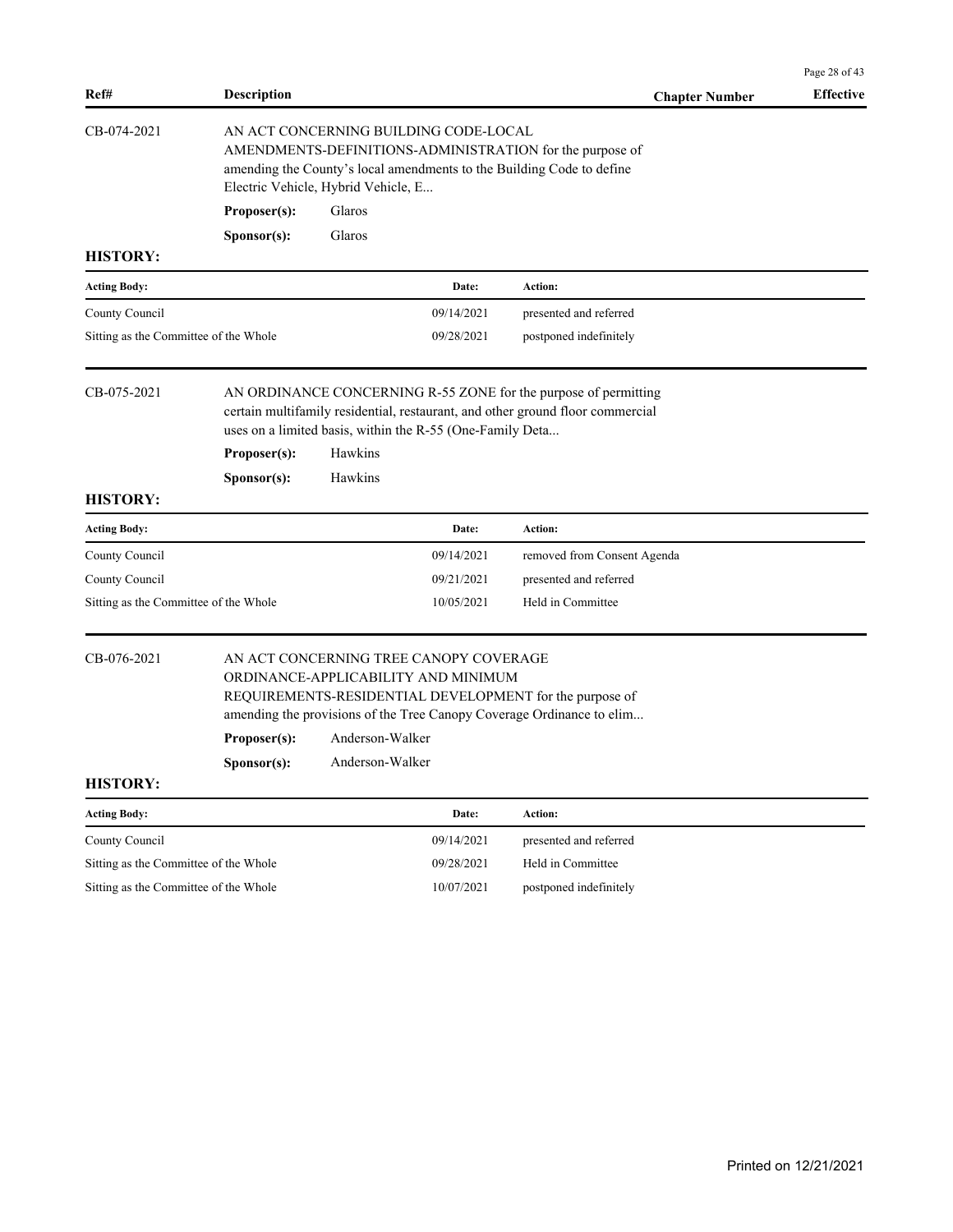| Ref#                                  | <b>Description</b>   |                                                                                                                                                                                  |                        | <b>Chapter Number</b> | <b>Effective</b> |
|---------------------------------------|----------------------|----------------------------------------------------------------------------------------------------------------------------------------------------------------------------------|------------------------|-----------------------|------------------|
| CB-077-2021                           | County Code.         | AN ORDINANCE CONCERNING THE URBAN CENTERS AND<br>CORRIDOR NODES DEVELOPMENT AND ZONING CODE OF PRINCE<br>GEORGE'S COUNTY for the purpose of removing an obsolete Subtitle of the |                        | 45                    | 4/1/2022         |
|                                       | Proposer(s):         | Hawkins, Dernoga, Glaros, Harrison, Taveras and Turner                                                                                                                           |                        |                       |                  |
|                                       | S <b>p</b> onsor(s): | Hawkins, Dernoga, Glaros, Harrison, Taveras, Turner, Ivey and Davis                                                                                                              |                        |                       |                  |
| <b>HISTORY:</b>                       |                      |                                                                                                                                                                                  |                        |                       |                  |
| <b>Acting Body:</b>                   |                      | Date:                                                                                                                                                                            | Action:                |                       |                  |
| County Council                        |                      | 09/14/2021                                                                                                                                                                       | presented and referred |                       |                  |
| Sitting as the Committee of the Whole |                      | 10/04/2021                                                                                                                                                                       | Favorably recommended  |                       |                  |
| County Council                        |                      | 10/12/2021                                                                                                                                                                       | introduced             |                       |                  |
| County Council                        |                      | 11/16/2021                                                                                                                                                                       | public hearing held    |                       |                  |
| County Council                        |                      | 11/16/2021                                                                                                                                                                       | enacted                |                       |                  |
|                                       |                      |                                                                                                                                                                                  |                        |                       |                  |

# CB-078-2021 AN ORDINANCE CONCERNING SOLAR-POWERED RENEWABLE ENERGY FACILITY AND WAREHOUSE AND DISTRIBUTION USES IN THE R-R ZONE for the purpose of defining Solar-Powered Renewable Energy

|                     | Proposer(s):         | Hawkins        |            |                                                      |  |
|---------------------|----------------------|----------------|------------|------------------------------------------------------|--|
|                     | S <b>p</b> onsor(s): | <b>Hawkins</b> |            |                                                      |  |
| <b>HISTORY:</b>     |                      |                |            |                                                      |  |
| <b>Acting Body:</b> |                      |                | Date:      | <b>Action:</b>                                       |  |
| County Council      |                      |                | 09/14/2021 | presented and referred                               |  |
|                     |                      |                |            |                                                      |  |
| CB-079-2021         |                      |                |            | AN ORDINANCE CONCERNING PUBLIC HEARING SIGN POSTINGS |  |

for the purpose of amending the public hearing sign posting requirements.

**Proposer(s):** M-NCPPC

Facility in the Zoning Or...

# **HISTORY:**

| <b>Acting Body:</b>                   | Date:      | Action:                |
|---------------------------------------|------------|------------------------|
| County Council                        | 09/14/2021 | presented and referred |
| Sitting as the Committee of the Whole | 10/05/2021 | Held in Committee      |

Page 29 of 43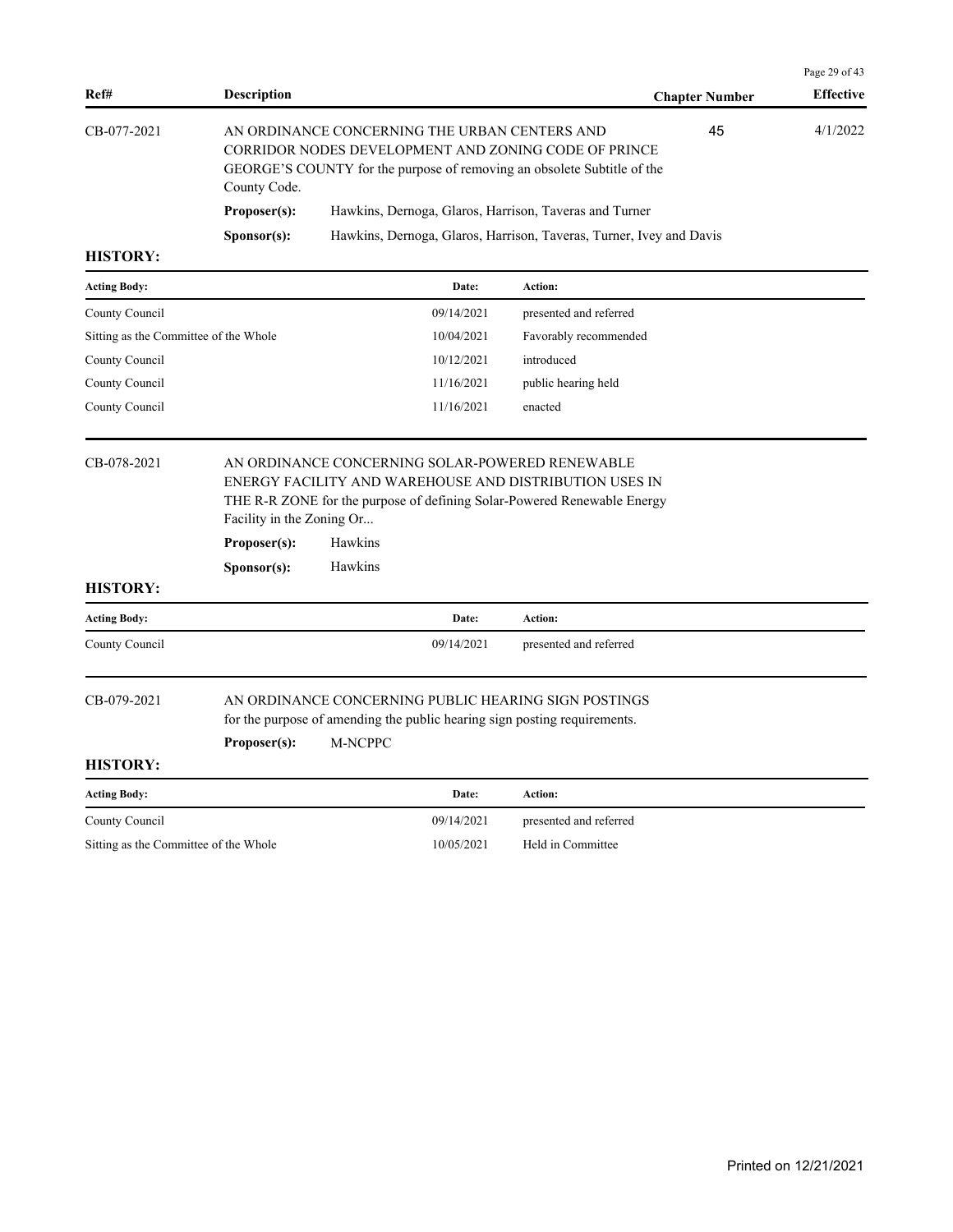| Ref#                                  | <b>Description</b>                |          |                                                          |                                                                                                                                             | <b>Chapter Number</b> | Page 30 of 43<br><b>Effective</b> |
|---------------------------------------|-----------------------------------|----------|----------------------------------------------------------|---------------------------------------------------------------------------------------------------------------------------------------------|-----------------------|-----------------------------------|
| CB-080-2021                           |                                   |          |                                                          | AN ORDINANCE CONCERNING R-80 ZONE for the purpose of permitting                                                                             | 46                    | 1/3/2022                          |
|                                       |                                   |          |                                                          | nursing or care homes in the R-80 Zone under certain circumstances.                                                                         |                       |                                   |
|                                       | Proposer(s):                      | Harrison |                                                          |                                                                                                                                             |                       |                                   |
|                                       | Sponsor(s):                       |          | Harrison, Hawkins and Davis                              |                                                                                                                                             |                       |                                   |
| <b>HISTORY:</b>                       |                                   |          |                                                          |                                                                                                                                             |                       |                                   |
| <b>Acting Body:</b>                   |                                   |          | Date:                                                    | Action:                                                                                                                                     |                       |                                   |
| County Council                        |                                   |          | 09/21/2021                                               | presented and referred                                                                                                                      |                       |                                   |
| Sitting as the Committee of the Whole |                                   |          | 10/05/2021                                               | Favorably recommended with amendments                                                                                                       |                       |                                   |
| County Council                        |                                   |          | 10/12/2021                                               | introduced                                                                                                                                  |                       |                                   |
| County Council                        |                                   |          | 11/16/2021                                               | public hearing held                                                                                                                         |                       |                                   |
| County Council                        |                                   |          | 11/16/2021                                               | enacted                                                                                                                                     |                       |                                   |
| CB-081-2021                           | equestrian recreational activity. |          |                                                          | AN ORDINANCE CONCERNING R-A ZONE for the purpose of allowing<br>varied residential density and lot size on R-A Zone land currently used for | 47                    | 1/3/2022                          |
|                                       | Proposer(s):                      | Harrison |                                                          |                                                                                                                                             |                       |                                   |
|                                       | Sponsor(s):                       |          | Harrison, Hawkins, Turner and Davis                      |                                                                                                                                             |                       |                                   |
| <b>HISTORY:</b>                       |                                   |          |                                                          |                                                                                                                                             |                       |                                   |
| <b>Acting Body:</b>                   |                                   |          | Date:                                                    | Action:                                                                                                                                     |                       |                                   |
| County Council                        |                                   |          | 09/21/2021                                               | presented and referred                                                                                                                      |                       |                                   |
| Sitting as the Committee of the Whole |                                   |          | 10/05/2021                                               | Favorably recommended with amendments                                                                                                       |                       |                                   |
| County Council                        |                                   |          | 10/12/2021                                               | introduced                                                                                                                                  |                       |                                   |
| County Council                        |                                   |          | 11/16/2021                                               | public hearing held                                                                                                                         |                       |                                   |
| County Council                        |                                   |          | 11/16/2021                                               | enacted                                                                                                                                     |                       |                                   |
| CB-082-2021                           |                                   |          | Industrial) Zone, under certain specified circumstances. | AN ORDINANCE CONCERNING AMBULATORY SURGERY CENTER<br>for the purpose of permitting Ambulatory Surgery Centers in the I-1 (Light             |                       |                                   |
|                                       | Proposer(s):                      | Ivey     |                                                          |                                                                                                                                             |                       |                                   |
|                                       | Sponsor(s):                       | Ivey     |                                                          |                                                                                                                                             |                       |                                   |
| <b>HISTORY:</b>                       |                                   |          |                                                          |                                                                                                                                             |                       |                                   |
| <b>Acting Body:</b>                   |                                   |          | Date:                                                    | Action:                                                                                                                                     |                       |                                   |
| County Council                        |                                   |          | 09/21/2021                                               | presented and referred                                                                                                                      |                       |                                   |
| Sitting as the Committee of the Whole |                                   |          | 10/05/2021                                               | Held in Committee                                                                                                                           |                       |                                   |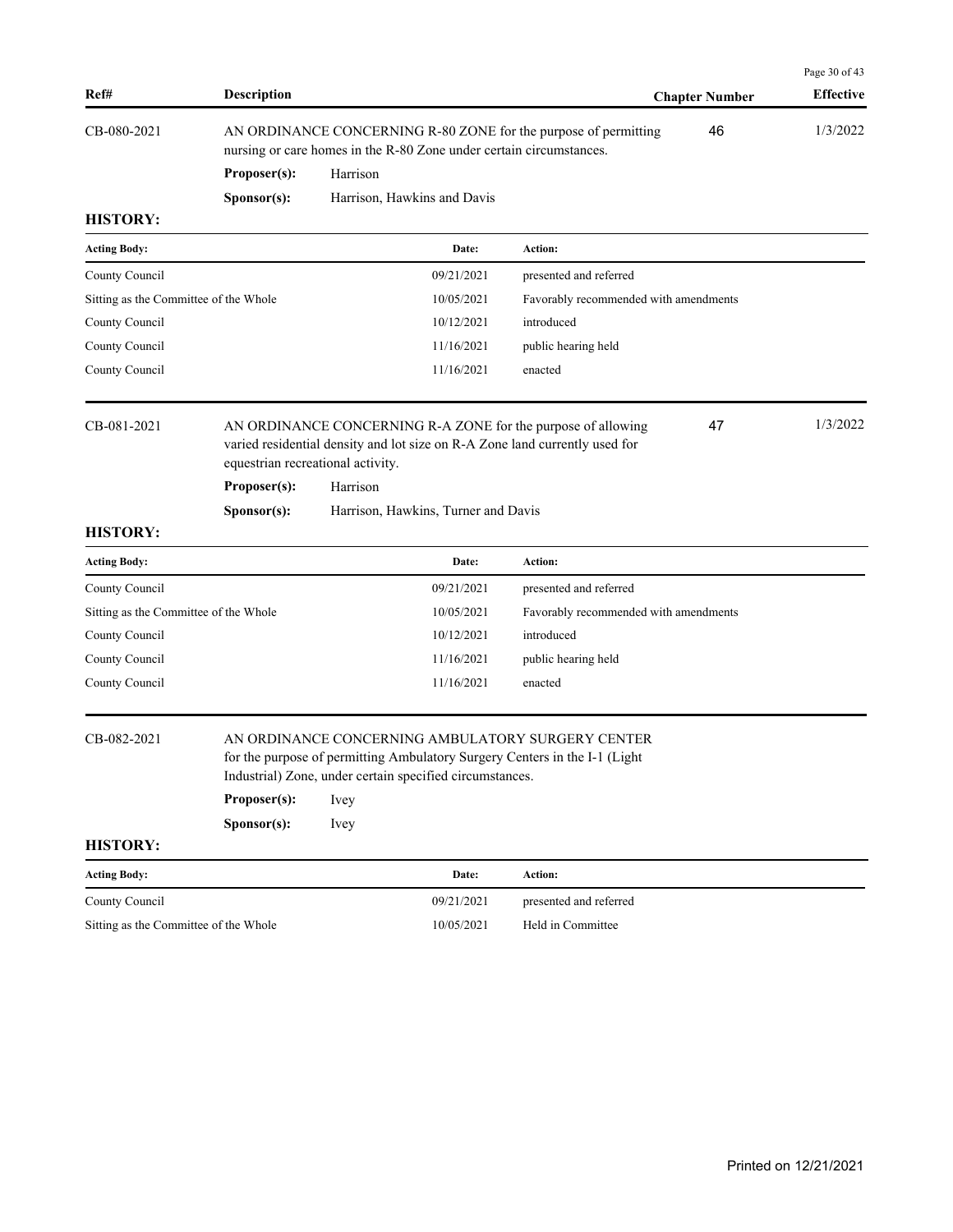| Ref#                                  | <b>Description</b>   |                                                                                                                                                                                                                |                                       | <b>Chapter Number</b> | Page 31 of 43<br><b>Effective</b> |
|---------------------------------------|----------------------|----------------------------------------------------------------------------------------------------------------------------------------------------------------------------------------------------------------|---------------------------------------|-----------------------|-----------------------------------|
| CB-083-2021                           |                      | AN ORDINANCE CONCERNING APARTMENT HOUSING FOR THE<br>ELDERLY for the purpose of permitting Apartment Housing for the Elderly in<br>the R-18 Zone, subject to Detailed Site Plan but not Special Exception revi |                                       | 48                    | 1/3/2022                          |
|                                       | Proposer(s):         | Turner                                                                                                                                                                                                         |                                       |                       |                                   |
|                                       | S <b>p</b> onsor(s): | Turner, Davis and Hawkins                                                                                                                                                                                      |                                       |                       |                                   |
| <b>HISTORY:</b>                       |                      |                                                                                                                                                                                                                |                                       |                       |                                   |
| <b>Acting Body:</b>                   |                      | Date:                                                                                                                                                                                                          | Action:                               |                       |                                   |
| County Council                        |                      | 09/21/2021                                                                                                                                                                                                     | presented and referred                |                       |                                   |
| Sitting as the Committee of the Whole |                      | 10/05/2021                                                                                                                                                                                                     | Favorably recommended with amendments |                       |                                   |
| County Council                        |                      | 10/12/2021                                                                                                                                                                                                     | introduced                            |                       |                                   |
| County Council                        |                      | 11/16/2021                                                                                                                                                                                                     | public hearing held                   |                       |                                   |
| County Council                        |                      | 11/16/2021                                                                                                                                                                                                     | enacted                               |                       |                                   |
| CB-084-2021                           | County Cod           | AN ORDINANCE CONCERNING THE ZONING ORDINANCE OF<br>PRINCE GEORGE'S COUNTY for the purpose of revising the Landscape<br>Manual of Prince George's County, being also and the same Subtitle 27 of the            |                                       | 49                    | 4/1/2022                          |
|                                       | Proposer(s):         | Glaros, Hawkins, Harrison, Taveras, Turner, Davis and Franklin                                                                                                                                                 |                                       |                       |                                   |
|                                       | S <b>p</b> onsor(s): | Glaros, Hawkins, Harrison, Taveras, Turner, Davis and Franklin                                                                                                                                                 |                                       |                       |                                   |
| <b>HISTORY:</b>                       |                      |                                                                                                                                                                                                                |                                       |                       |                                   |
| <b>Acting Body:</b>                   |                      | Date:                                                                                                                                                                                                          | Action:                               |                       |                                   |
| County Council                        |                      | 09/21/2021                                                                                                                                                                                                     | presented and referred                |                       |                                   |
| Sitting as the Committee of the Whole |                      | 10/04/2021                                                                                                                                                                                                     | Favorably recommended with amendments |                       |                                   |
| County Council                        |                      | 10/12/2021                                                                                                                                                                                                     | introduced                            |                       |                                   |
| County Council                        |                      | 11/16/2021                                                                                                                                                                                                     | public hearing held                   |                       |                                   |
| County Council                        |                      | 11/16/2021                                                                                                                                                                                                     | amended                               |                       |                                   |
| County Council                        |                      | 11/16/2021                                                                                                                                                                                                     | enacted                               |                       |                                   |
| CB-085-2021                           | Proposer(s):         | AN ORDINANCE CONCERNING M-X-T ZONE for the purpose of<br>permitting the use of flex space in the M-X-T (Mixed Use - Transportation<br>Oriented) Zone under certain circumstances.<br>Harrison                  |                                       | 50                    | 11/16/2021                        |
|                                       | Sponsor(s):          | Harrison, Hawkins, Turner and Davis                                                                                                                                                                            |                                       |                       |                                   |
| <b>HISTORY:</b>                       |                      |                                                                                                                                                                                                                |                                       |                       |                                   |
| <b>Acting Body:</b>                   |                      | Date:                                                                                                                                                                                                          | Action:                               |                       |                                   |
| County Council                        |                      | 09/21/2021                                                                                                                                                                                                     | presented and referred                |                       |                                   |
| Sitting as the Committee of the Whole |                      | 10/05/2021                                                                                                                                                                                                     | Favorably recommended with amendments |                       |                                   |
| County Council                        |                      | 10/12/2021                                                                                                                                                                                                     | introduced                            |                       |                                   |
| County Council                        |                      | 11/16/2021                                                                                                                                                                                                     | public hearing held                   |                       |                                   |
| County Council                        |                      | 11/16/2021                                                                                                                                                                                                     | rules suspended                       |                       |                                   |
| County Council                        |                      | 11/16/2021                                                                                                                                                                                                     | enacted                               |                       |                                   |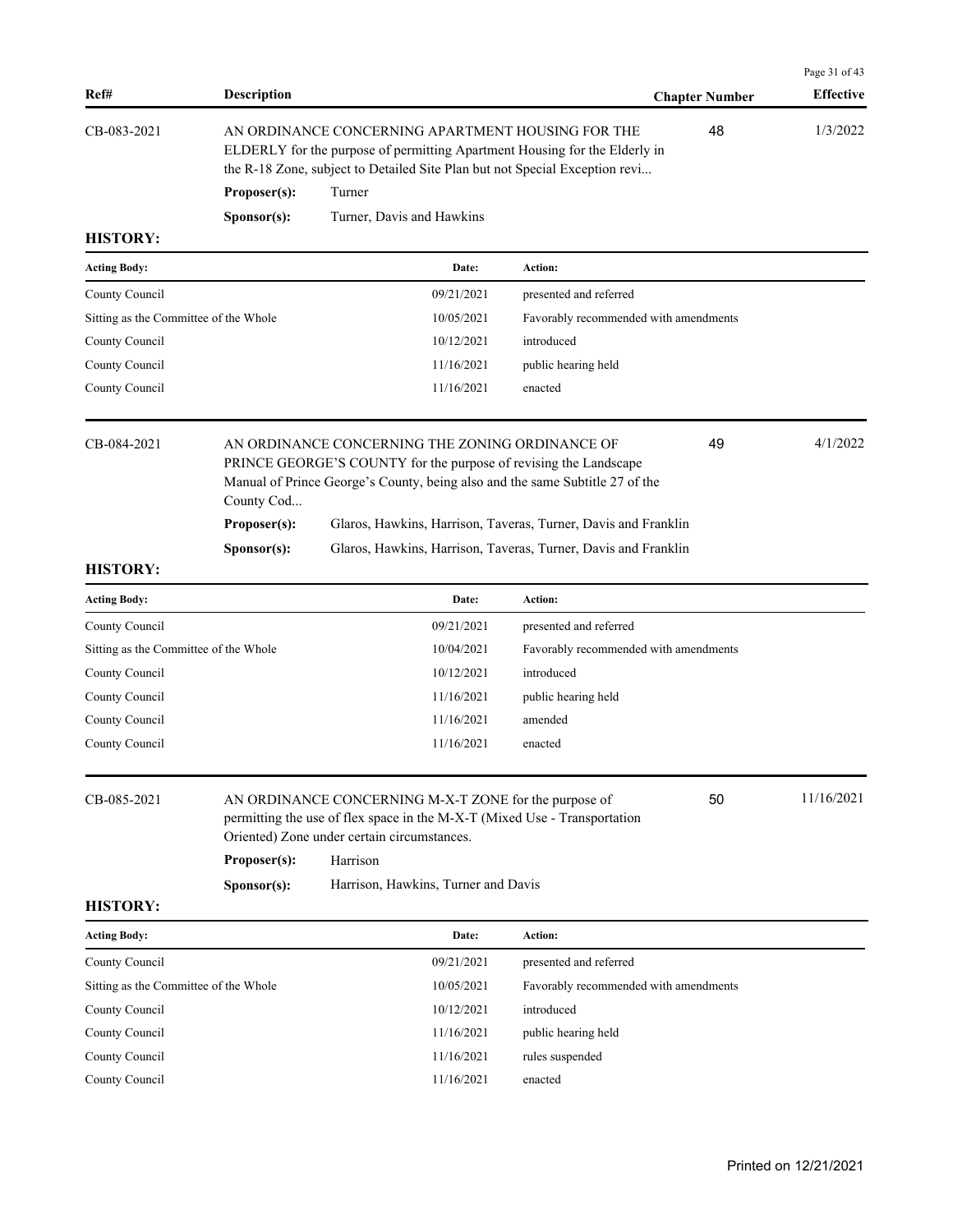| Ref#                                  | <b>Description</b> |                                                                                                                                                                                                                     |                                       | <b>Chapter Number</b> | Page 32 of 43<br><b>Effective</b> |
|---------------------------------------|--------------------|---------------------------------------------------------------------------------------------------------------------------------------------------------------------------------------------------------------------|---------------------------------------|-----------------------|-----------------------------------|
| CB-086-2021                           | George's County.   | AN ACT CONCERNING BOARD OF APPEALS for the purpose of<br>temporarily expanding the composition of the Board of Appeals for Prince                                                                                   |                                       | 68                    | 1/18/2022                         |
|                                       | Proposer(s):       | Dernoga                                                                                                                                                                                                             |                                       |                       |                                   |
|                                       | Sponsor(s):        | Dernoga, Glaros, Hawkins, Davis, Harrison, Turner, Anderson-Walker and Ivey                                                                                                                                         |                                       |                       |                                   |
| <b>HISTORY:</b>                       |                    |                                                                                                                                                                                                                     |                                       |                       |                                   |
| <b>Acting Body:</b>                   |                    | Date:                                                                                                                                                                                                               | Action:                               |                       |                                   |
| County Council                        |                    | 09/21/2021                                                                                                                                                                                                          | presented and referred                |                       |                                   |
| Sitting as the Committee of the Whole |                    | 10/04/2021                                                                                                                                                                                                          | Favorably recommended with amendments |                       |                                   |
| County Council                        |                    | 10/12/2021                                                                                                                                                                                                          | amended                               |                       |                                   |
| County Council                        |                    | 10/12/2021                                                                                                                                                                                                          | introduced                            |                       |                                   |
| County Council                        |                    | 11/09/2021                                                                                                                                                                                                          | public hearing held                   |                       |                                   |
| County Council                        |                    | 11/09/2021                                                                                                                                                                                                          | enacted                               |                       |                                   |
| County Executive                      |                    | 12/02/2021                                                                                                                                                                                                          | signed                                |                       |                                   |
| CB-087-2021                           |                    | AN ORDINANCE CONCERNING C-O ZONES for the purpose of<br>permitting by right, a carpet or floor covering store and a paint or wall covering<br>store in the C-O (Commercial Office) Zone of Prince George's Cou      |                                       | 51                    | 1/3/2022                          |
|                                       | Proposer(s):       | Taveras                                                                                                                                                                                                             |                                       |                       |                                   |
|                                       | Sponsor(s):        | Taveras and Ivey                                                                                                                                                                                                    |                                       |                       |                                   |
| <b>HISTORY:</b>                       |                    |                                                                                                                                                                                                                     |                                       |                       |                                   |
| <b>Acting Body:</b>                   |                    | Date:                                                                                                                                                                                                               | Action:                               |                       |                                   |
| County Council                        |                    | 09/21/2021                                                                                                                                                                                                          | presented and referred                |                       |                                   |
| Sitting as the Committee of the Whole |                    | 10/07/2021                                                                                                                                                                                                          | Favorably recommended                 |                       |                                   |
| County Council                        |                    | 10/12/2021                                                                                                                                                                                                          | introduced                            |                       |                                   |
| County Council                        |                    | 11/16/2021                                                                                                                                                                                                          | public hearing held                   |                       |                                   |
| County Council                        |                    | 11/16/2021                                                                                                                                                                                                          | enacted                               |                       |                                   |
| CB-088-2021                           |                    | 70<br>AN ACT CONCERNING SUBDIVISION REGULATIONS for the purpose<br>of reconciling certain terms, procedures, and other language of the new<br>Subdivision Regulations adopted as CB-15-2018 Attachment A on October |                                       |                       | 4/1/2022                          |
|                                       | Proposer(s):       | Glaros, Hawkins, Harrison, Taveras, Turner, Davis and Franklin                                                                                                                                                      |                                       |                       |                                   |
|                                       | Sponsor(s):        | Glaros, Hawkins, Harrison, Taveras, Turner, Davis and Franklin                                                                                                                                                      |                                       |                       |                                   |
| <b>HISTORY:</b>                       |                    |                                                                                                                                                                                                                     |                                       |                       |                                   |
| <b>Acting Body:</b>                   |                    | Date:                                                                                                                                                                                                               | Action:                               |                       |                                   |
| County Council                        |                    | 09/21/2021                                                                                                                                                                                                          | presented and referred                |                       |                                   |
| Sitting as the Committee of the Whole |                    | 10/04/2021                                                                                                                                                                                                          | Favorably recommended with amendments |                       |                                   |
| County Council                        |                    | 10/05/2021                                                                                                                                                                                                          | introduced                            |                       |                                   |
| County Council                        |                    | 11/16/2021                                                                                                                                                                                                          | public hearing held                   |                       |                                   |
| County Council                        |                    | 11/16/2021                                                                                                                                                                                                          | amended                               |                       |                                   |

County Council 11/16/2021 enacted County Executive 12/02/2021 signed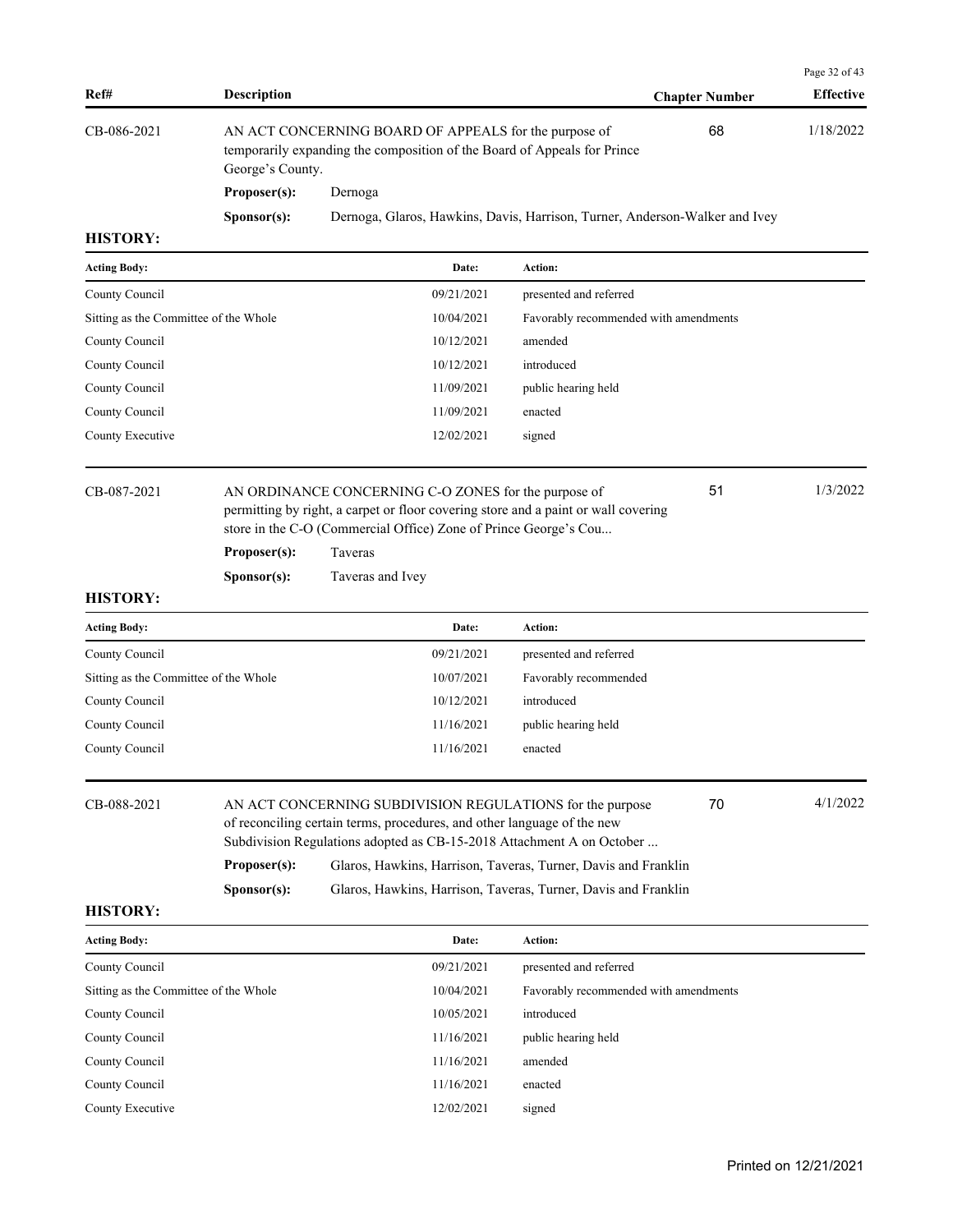| Ref#                                  | <b>Description</b>   |                                                                                                                                                                                                                |                                       | <b>Chapter Number</b> | Page 33 of 43<br><b>Effective</b> |
|---------------------------------------|----------------------|----------------------------------------------------------------------------------------------------------------------------------------------------------------------------------------------------------------|---------------------------------------|-----------------------|-----------------------------------|
| CB-089-2021                           |                      | AN ORDINANCE CONCERNING C-O AND I-1 ZONES for the purpose of<br>permitting certain residential development in the C-O (Commercial Office)<br>Zone, and I-1 (Light Industrial) Zone under certain circumstances |                                       | 52                    | 1/3/2022                          |
|                                       | Proposer(s):         | Hawkins                                                                                                                                                                                                        |                                       |                       |                                   |
|                                       | S <b>p</b> onsor(s): | Hawkins, Glaros, Turner and Davis                                                                                                                                                                              |                                       |                       |                                   |
| <b>HISTORY:</b>                       |                      |                                                                                                                                                                                                                |                                       |                       |                                   |
| <b>Acting Body:</b>                   |                      | Date:                                                                                                                                                                                                          | Action:                               |                       |                                   |
| County Council                        |                      | 09/21/2021                                                                                                                                                                                                     | presented and referred                |                       |                                   |
| Sitting as the Committee of the Whole |                      | 10/07/2021                                                                                                                                                                                                     | Held in Committee                     |                       |                                   |
| Sitting as the Committee of the Whole |                      | 10/07/2021                                                                                                                                                                                                     | reconsidered                          |                       |                                   |
| Sitting as the Committee of the Whole |                      | 10/07/2021                                                                                                                                                                                                     | Favorably recommended with amendments |                       |                                   |
| County Council                        |                      | 10/12/2021                                                                                                                                                                                                     | introduced                            |                       |                                   |
| County Council                        |                      | 11/16/2021                                                                                                                                                                                                     | public hearing held                   |                       |                                   |
| County Council                        |                      | 11/16/2021                                                                                                                                                                                                     | enacted                               |                       |                                   |
| CB-090-2021                           |                      | AN ORDINANCE CONCERNING NEIGHBORHOOD CONSERVATION<br>OVERLAY ZONE for the purpose of revising certain requirements pertaining<br>to the designation of and potential development standards applicable to the N |                                       | 38                    | 11/9/2021                         |
|                                       | Proposer(s):         | Glaros, Harrison, Hawkins, Taveras, Turner, Davis, Franklin and Ivey                                                                                                                                           |                                       |                       |                                   |
|                                       | Sponsor(s):          | Glaros, Harrison, Hawkins, Taveras, Turner, Davis, Franklin and Ivey                                                                                                                                           |                                       |                       |                                   |
| <b>HISTORY:</b>                       |                      |                                                                                                                                                                                                                |                                       |                       |                                   |

| <b>Acting Body:</b>                   | Date:      | Action:                               |
|---------------------------------------|------------|---------------------------------------|
| County Council                        | 09/21/2021 | presented and referred                |
| Sitting as the Committee of the Whole | 10/04/2021 | Favorably recommended with amendments |
| County Council                        | 10/05/2021 | introduced                            |
| County Council                        | 11/09/2021 | public hearing held                   |
| County Council                        | 11/09/2021 | amended $(1)$                         |
| County Council                        | 11/09/2021 | rules suspended                       |
| County Council                        | 11/09/2021 | enacted                               |
|                                       |            |                                       |

CB-091-2021 AN ORDINANCE CONCERNING SITE PLANS for the purpose of amending the required findings for approval of Conceptual Site Plans and Detailed Site Plans. **Proposer(s):** Dernoga **Sponsor(s):** Dernoga

| <b>Acting Body:</b>                   | Date:      | Action:                |
|---------------------------------------|------------|------------------------|
| County Council                        | 09/21/2021 | presented and referred |
| Sitting as the Committee of the Whole | 10/07/2021 | Favorably recommended  |
| Sitting as the Committee of the Whole | 10/07/2021 | postponed indefinitely |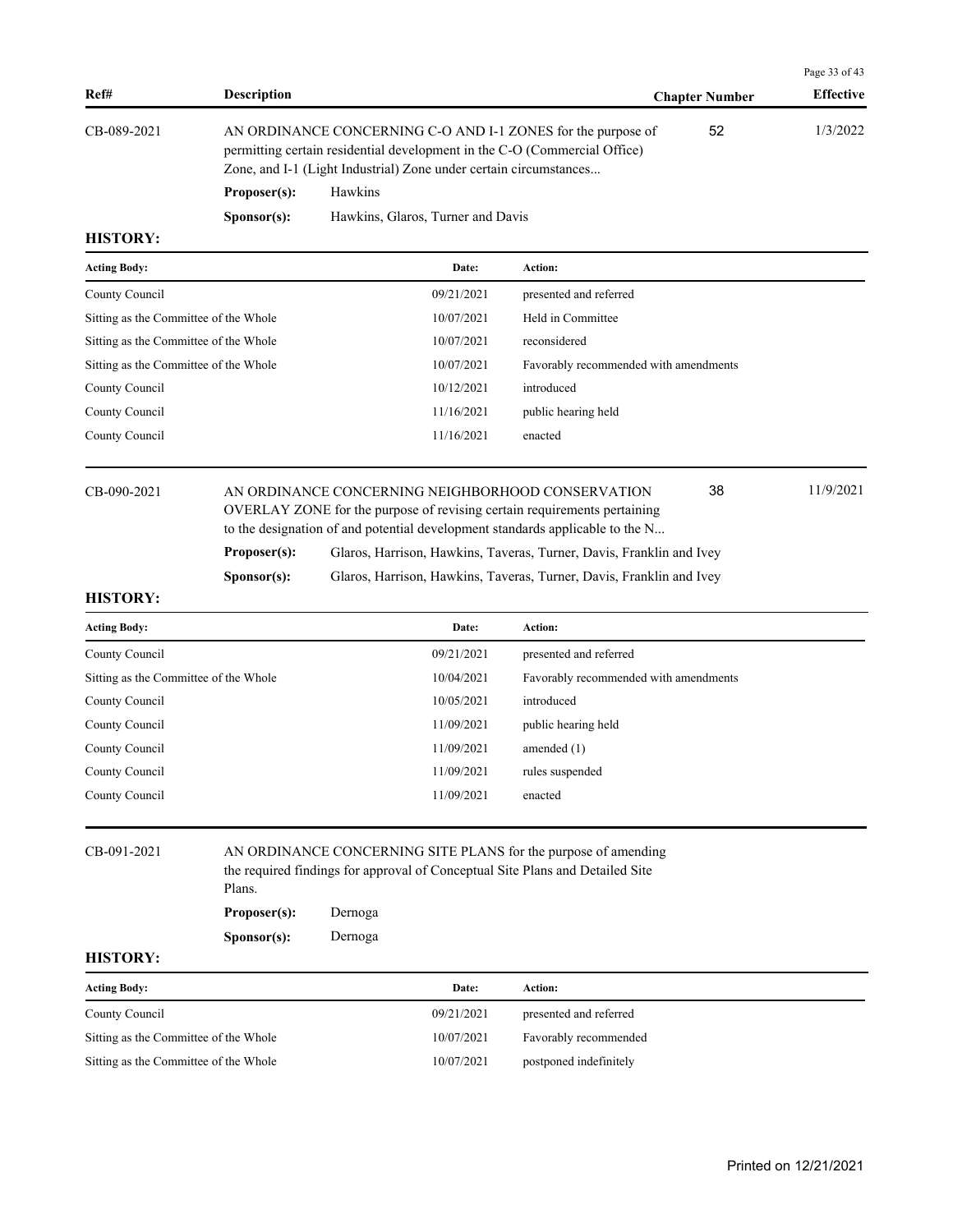|             |                      |                                                                                                                                                                                              |                       | Page 34 of 43    |  |
|-------------|----------------------|----------------------------------------------------------------------------------------------------------------------------------------------------------------------------------------------|-----------------------|------------------|--|
| Ref#        | <b>Description</b>   |                                                                                                                                                                                              | <b>Chapter Number</b> | <b>Effective</b> |  |
| CB-092-2021 | for buyers and se    | AN ACT CONCERNING PRE-SETTLEMENT AND POST-SETTLEMENT<br>OCCUPANCY AGREEMENTS IN RENTAL HOUSING TRANSACTIONS<br>for the purpose of establishing exemptions from rental licensing requirements | 71                    | 1/18/2022        |  |
|             | Proposer(s):         | <i>lvey</i>                                                                                                                                                                                  |                       |                  |  |
|             | S <b>p</b> onsor(s): | Ivey, Anderson-Walker, Turner, Taveras, Davis, Harrison, Dernoga, Hawkins, Glaros and<br>Franklin                                                                                            |                       |                  |  |

| <b>Acting Body:</b>                   | Date:      | Action:                |
|---------------------------------------|------------|------------------------|
| County Council                        | 09/21/2021 | presented and referred |
| Sitting as the Committee of the Whole | 10/12/2021 | Favorably recommended  |
| County Council                        | 10/19/2021 | introduced             |
| County Council                        | 11/16/2021 | public hearing held    |
| County Council                        | 11/16/2021 | enacted                |
| County Executive                      | 12/02/2021 | signed                 |

CB-093-2021 AN ACT CONCERNING VALIDITY PERIOD AND EXTENSIONS for the 4/1/2022 purpose of permitting the Prince George's Planning Board of the Maryland-National Capital Park and Planning Commission to approve certain exten... 72 **Proposer(s):** Hawkins **Sponsor(s):** Hawkins, Davis, Turner, Franklin, Glaros and Harrison

| <b>Acting Body:</b>                   | Date:      | <b>Action:</b>                        |
|---------------------------------------|------------|---------------------------------------|
| County Council                        | 09/21/2021 | presented and referred                |
| Sitting as the Committee of the Whole | 10/04/2021 | Favorably recommended with amendments |
| County Council                        | 10/05/2021 | introduced                            |
| County Council                        | 11/16/2021 | public hearing held                   |
| County Council                        | 11/16/2021 | amended                               |
| County Council                        | 11/16/2021 | enacted                               |
| County Executive                      | 12/02/2021 | signed                                |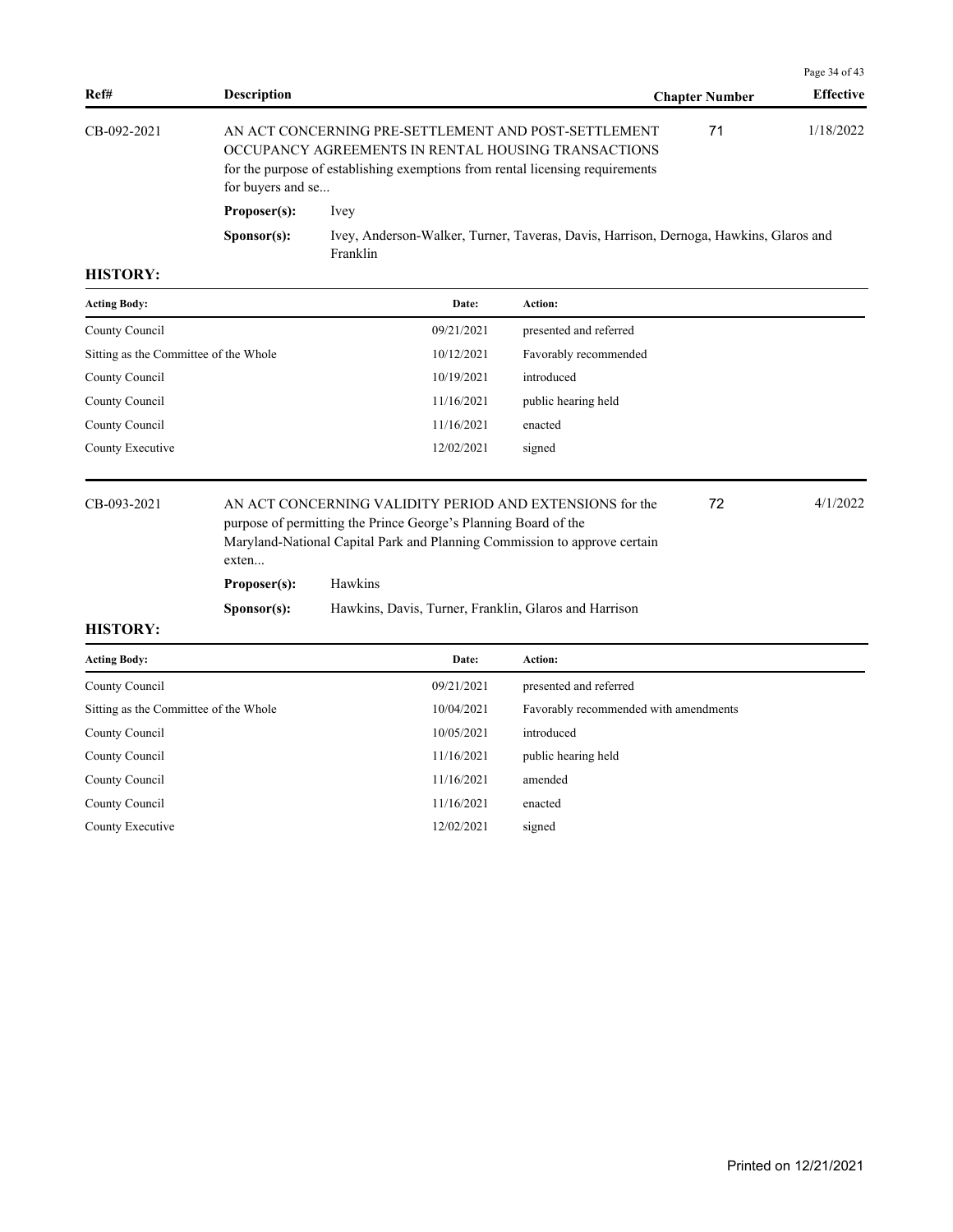| Ref#        | <b>Description</b>   |                                                                                                                                                                                                            | <b>Chapter Number</b> | <b>Effective</b> |
|-------------|----------------------|------------------------------------------------------------------------------------------------------------------------------------------------------------------------------------------------------------|-----------------------|------------------|
| CB-094-2021 | AMOUNT               | AN ACT CONCERNING THE ISSUANCE AND SALE OF GENERAL<br>OBLIGATION AND STORMWATER MANAGEMENT BONDS FOR<br>THE PURPOSE OF AUTHORIZING AND EMPOWERING PRINCE<br>GEORGE'S COUNTY, MARYLAND TO ISSUE AND SELL AN | 73                    | 1/18/2022        |
|             | Proposer(s):         | County Executive                                                                                                                                                                                           |                       |                  |
|             | S <b>p</b> onsor(s): | Hawkins, Turner, Harrison, Davis, Franklin, Glaros and Taveras                                                                                                                                             |                       |                  |
|             |                      |                                                                                                                                                                                                            |                       |                  |

| <b>Acting Body:</b>                   | Date:      | <b>Action:</b>         |
|---------------------------------------|------------|------------------------|
| County Council                        | 09/28/2021 | presented and referred |
| Sitting as the Committee of the Whole | 10/12/2021 | Favorably recommended  |
| County Council                        | 10/19/2021 | introduced             |
| County Council                        | 11/16/2021 | public hearing held    |
| County Council                        | 11/16/2021 | enacted                |
| County Executive                      | 12/02/2021 | signed                 |

# CB-095-2021 AN ACT CONCERNING THE BUILDING CODE OF PRINCE GEORGE'S 74 1/18/2022 COUNTY for the purpose of amending the International Building and Residential Codes regarding the placement and construction of guard rails.

Proposer(s): County Executive

**Sponsor(s):** Hawkins, Turner, Davis and Franklin

### **HISTORY:**

| <b>Acting Body:</b>                   | Date:      | <b>Action:</b>         |
|---------------------------------------|------------|------------------------|
| County Council                        | 09/28/2021 | presented and referred |
| Sitting as the Committee of the Whole | 10/12/2021 | Favorably recommended  |
| County Council                        | 10/19/2021 | introduced             |
| County Council                        | 11/16/2021 | public hearing held    |
| County Council                        | 11/16/2021 | enacted                |
| County Executive                      | 12/02/2021 | signed                 |

Page 35 of 43

74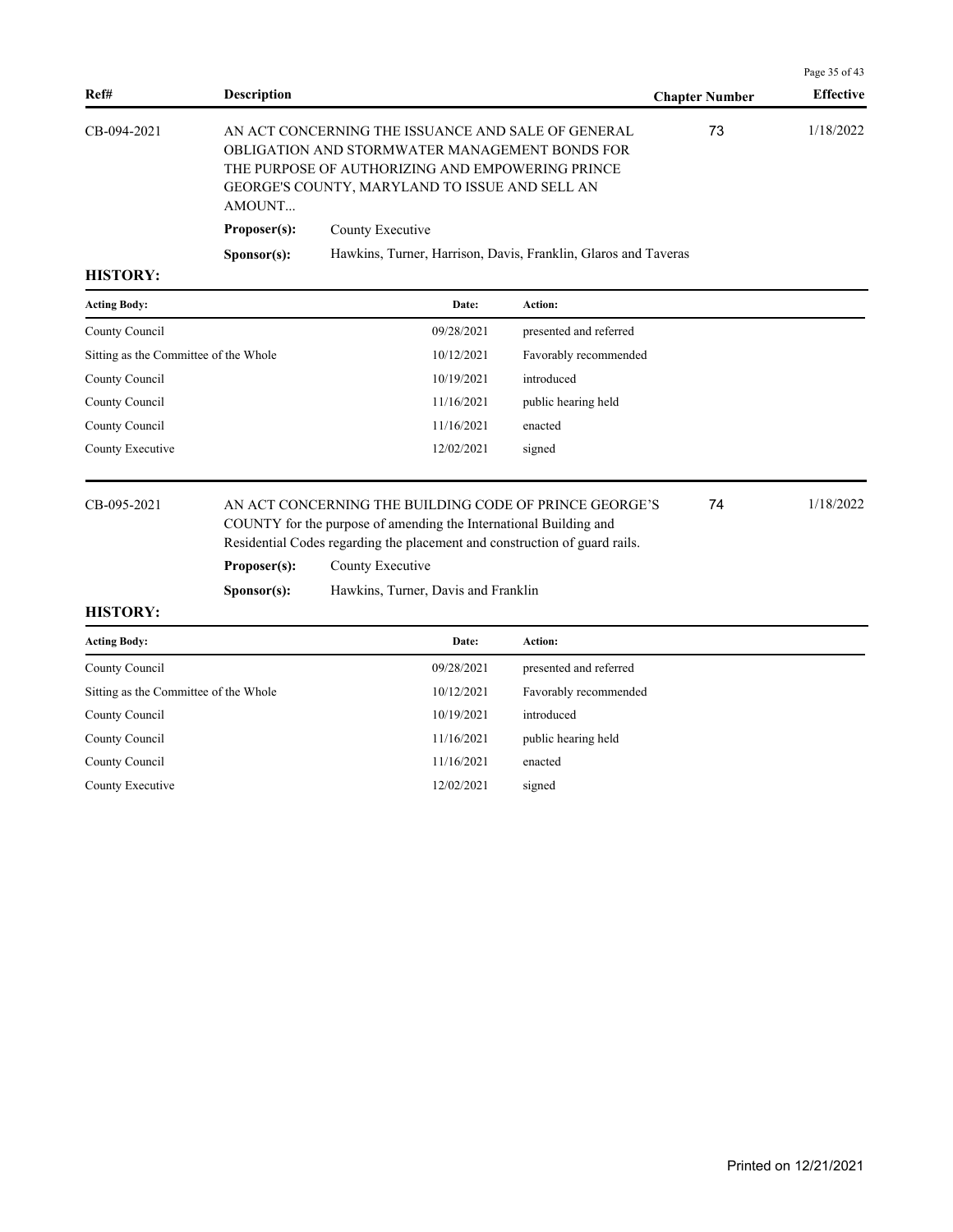|                 |                                                                                                                                                                                                                           |                                                       |                       | Page 36 of 43    |
|-----------------|---------------------------------------------------------------------------------------------------------------------------------------------------------------------------------------------------------------------------|-------------------------------------------------------|-----------------------|------------------|
| Ref#            | <b>Description</b>                                                                                                                                                                                                        |                                                       | <b>Chapter Number</b> | <b>Effective</b> |
| CB-096-2021     | AN ACT CONCERNING BURGLAR AND HOLDUP ALARM PERMIT<br><b>FEES</b><br>AND FALSE ALARM RESPONSE FEES for the purpose of creating parity<br>between fees for commercial and residential burglar and holdup alarm users<br>and |                                                       | 75                    | 1/18/2022        |
|                 | Proposer(s):                                                                                                                                                                                                              | County Executive                                      |                       |                  |
|                 | S <b>p</b> onsor(s):                                                                                                                                                                                                      | Hawkins, Turner, Davis, Taveras, Franklin and Dernoga |                       |                  |
| <b>HICTODV.</b> |                                                                                                                                                                                                                           |                                                       |                       |                  |

| <b>Acting Body:</b>                   | Date:      | <b>Action:</b>                        |
|---------------------------------------|------------|---------------------------------------|
| County Council                        | 09/28/2021 | presented and referred                |
| Sitting as the Committee of the Whole | 10/12/2021 | Favorably recommended with amendments |
| County Council                        | 10/19/2021 | introduced                            |
| County Council                        | 11/16/2021 | public hearing held                   |
| County Council                        | 11/16/2021 | enacted                               |
| County Executive                      | 12/02/2021 | signed                                |
|                                       |            |                                       |

CB-097-2021 AN ACT CONCERNING THE OFFICE OF HUMAN RIGHTS for the 76 1/18/2022 purpose of amending certain definitions, clarifying investigative and conciliation procedures, creating the judicial election process, and updating... 76 **Proposer(s):** County Executive

**Sponsor(s):** Hawkins, Turner, Ivey, Glaros, Dernoga, Franklin, Taveras, Davis, Harrison and Anderson-Walker

| Date:      | <b>Action:</b>         |
|------------|------------------------|
| 09/28/2021 | presented and referred |
| 10/12/2021 | Favorably recommended  |
| 10/19/2021 | introduced             |
| 11/16/2021 | public hearing held    |
| 11/16/2021 | enacted                |
| 12/02/2021 | signed                 |
|            |                        |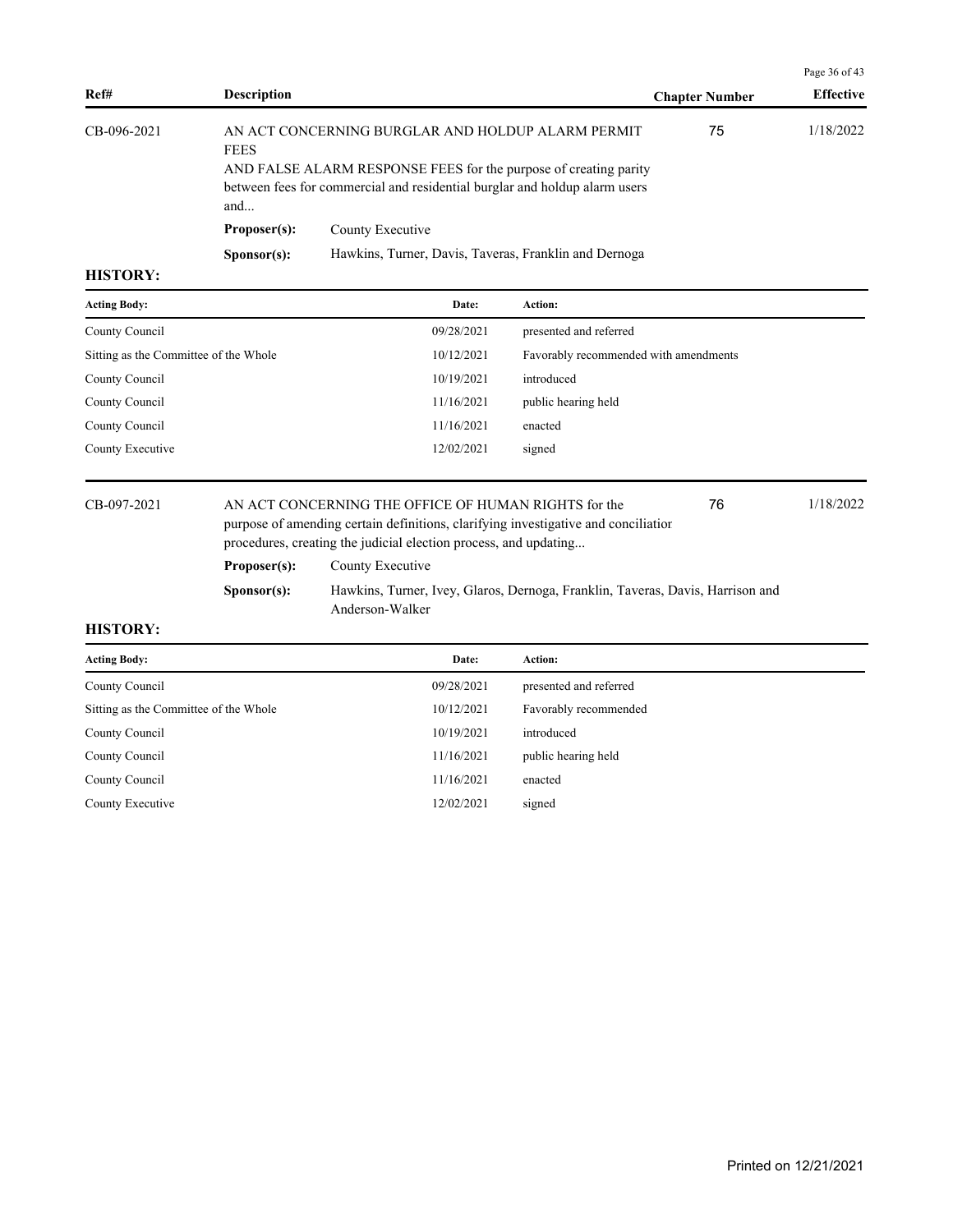|             |                      |                                                                                                                                                                                                          |                       | Page 37 of 43    |
|-------------|----------------------|----------------------------------------------------------------------------------------------------------------------------------------------------------------------------------------------------------|-----------------------|------------------|
| Ref#        | <b>Description</b>   |                                                                                                                                                                                                          | <b>Chapter Number</b> | <b>Effective</b> |
| CB-098-2021 | 2018                 | AN ORDINANCE CONCERNING THE ZONING ORDINANCE OF<br>PRINCE GEORGE'S COUNTY for the purpose of reconciling certain terms,<br>procedures, and other language of the new Zoning Ordinance, being Chapter 27, | 53                    | 4/1/2022         |
|             | Proposer(s):         | Glaros, Harrison, Hawkins, Taveras, Turner, Davis and Franklin                                                                                                                                           |                       |                  |
|             | S <b>p</b> onsor(s): | Glaros, Harrison, Hawkins, Taveras, Turner, Davis and Franklin                                                                                                                                           |                       |                  |

| <b>Acting Body:</b>                   | Date:      | <b>Action:</b>                        |
|---------------------------------------|------------|---------------------------------------|
| County Council                        | 09/28/2021 | presented and referred                |
| Sitting as the Committee of the Whole | 10/07/2021 | Favorably recommended with amendments |
| County Council                        | 10/12/2021 | amended                               |
| County Council                        | 10/12/2021 | introduced                            |
| County Council                        | 11/16/2021 | public hearing held                   |
| County Council                        | 11/16/2021 | amended                               |
| County Council                        | 11/16/2021 | enacted                               |
|                                       |            |                                       |

| CB-099-2021 |                      | AN ORDINANCE CONCERNING ZONING ORDINANCE, SUBDIVISION<br>REGULATIONS, AND POLICY AREA DESIGNATIONS for the purpose of | 54 | 4/1/2022 |
|-------------|----------------------|-----------------------------------------------------------------------------------------------------------------------|----|----------|
|             | references           | amending several provisions of the County Code to modernize and reconcile                                             |    |          |
|             | Proposer(s):         | Glaros, Harrison, Hawkins, Turner, Taveras, Davis and Franklin                                                        |    |          |
|             | S <b>p</b> onsor(s): | Glaros, Harrison, Hawkins, Turner, Taveras, Davis and Franklin                                                        |    |          |

### **HISTORY:**

| <b>Acting Body:</b>                   | Date:      | Action:                               |
|---------------------------------------|------------|---------------------------------------|
| County Council                        | 09/28/2021 | presented and referred                |
| Sitting as the Committee of the Whole | 10/07/2021 | Favorably recommended with amendments |
| County Council                        | 10/12/2021 | introduced                            |
| County Council                        | 11/16/2021 | public hearing held                   |
| County Council                        | 11/16/2021 | amended                               |
| County Council                        | 11/16/2021 | enacted                               |
|                                       |            |                                       |

# CB-100-2021 AN ORDINANCE CONCERNING THE ZONING ORDINANCE OF PRINCE GEORGE'S COUNTY for the purpose of prohibiting Consolidated

Storage in Non-Residential, Transit-Oriented/Activity Center Based Zones of the Zonin...

**Proposer(s):** Ivey

**Sponsor(s):** Ivey

| <b>Acting Body:</b>                   | Date:      | Action:                |
|---------------------------------------|------------|------------------------|
| County Council                        | 09/28/2021 | presented and referred |
| Sitting as the Committee of the Whole | 10/07/2021 | Held in Committee      |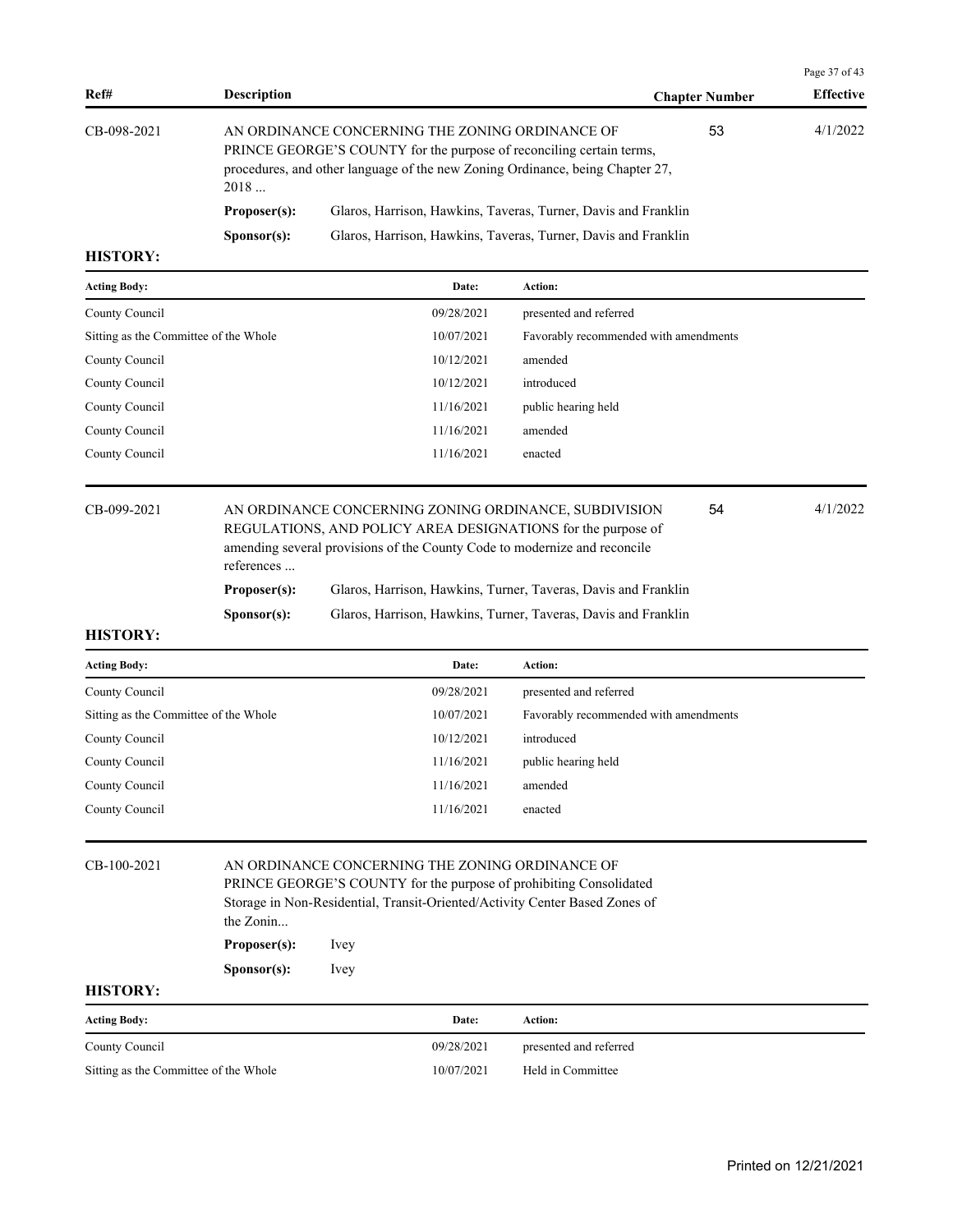|             |                                                                                                                                                                      |                       | Page 38 of 43    |
|-------------|----------------------------------------------------------------------------------------------------------------------------------------------------------------------|-----------------------|------------------|
| Ref#        | <b>Description</b>                                                                                                                                                   | <b>Chapter Number</b> | <b>Effective</b> |
| CB-101-2021 | AN ORDINANCE CONCERNING FUNERAL PARLOR for the purpose of<br>permitting Funeral Parlor in the I-1 (Light Industrial) Zone, under certain<br>specified circumstances. | 55                    | 1/3/2022         |
|             | Proposer(s):<br>lvey                                                                                                                                                 |                       |                  |

**Sponsor(s):** Ivey and Hawkins

#### **HISTORY:**

| <b>Acting Body:</b>                   | Date:      | Action:                               |
|---------------------------------------|------------|---------------------------------------|
| County Council                        | 09/28/2021 | presented and referred                |
|                                       | 10/07/2021 | Favorably recommended with amendments |
| Sitting as the Committee of the Whole | 10/07/2021 | Favorably recommended with amendments |
| County Council                        | 10/12/2021 | introduced                            |
| County Council                        | 11/16/2021 | public hearing held                   |
| County Council                        | 11/16/2021 | amended                               |
| County Council                        | 11/16/2021 | enacted                               |
|                                       |            |                                       |

# CB-102-2021 AN ACT CONCERNING COVID-19 VACCINATION REQUIREMENTS 77 1/18/2022 FOR CHILD CARE FACILITY AND DAY CARE CENTER STAFF for the purpose of requiring COVID-19 vaccinations of all child care facility and day care center ...

**Proposer(s):** Ivey

**Sponsor(s):** Ivey, Hawkins, Taveras, Harrison, Glaros, Franklin, Dernoga and Anderson-Walker

# **HISTORY:**

| <b>Acting Body:</b>                   | Date:      | Action:                |
|---------------------------------------|------------|------------------------|
| County Council                        | 09/28/2021 | presented and referred |
| Sitting as the Committee of the Whole | 10/14/2021 | Favorably recommended  |
| County Council                        | 10/19/2021 | introduced             |
| County Council                        | 11/16/2021 | public hearing held    |
| County Council                        | 11/16/2021 | enacted                |
| County Executive                      | 12/02/2021 | signed                 |

77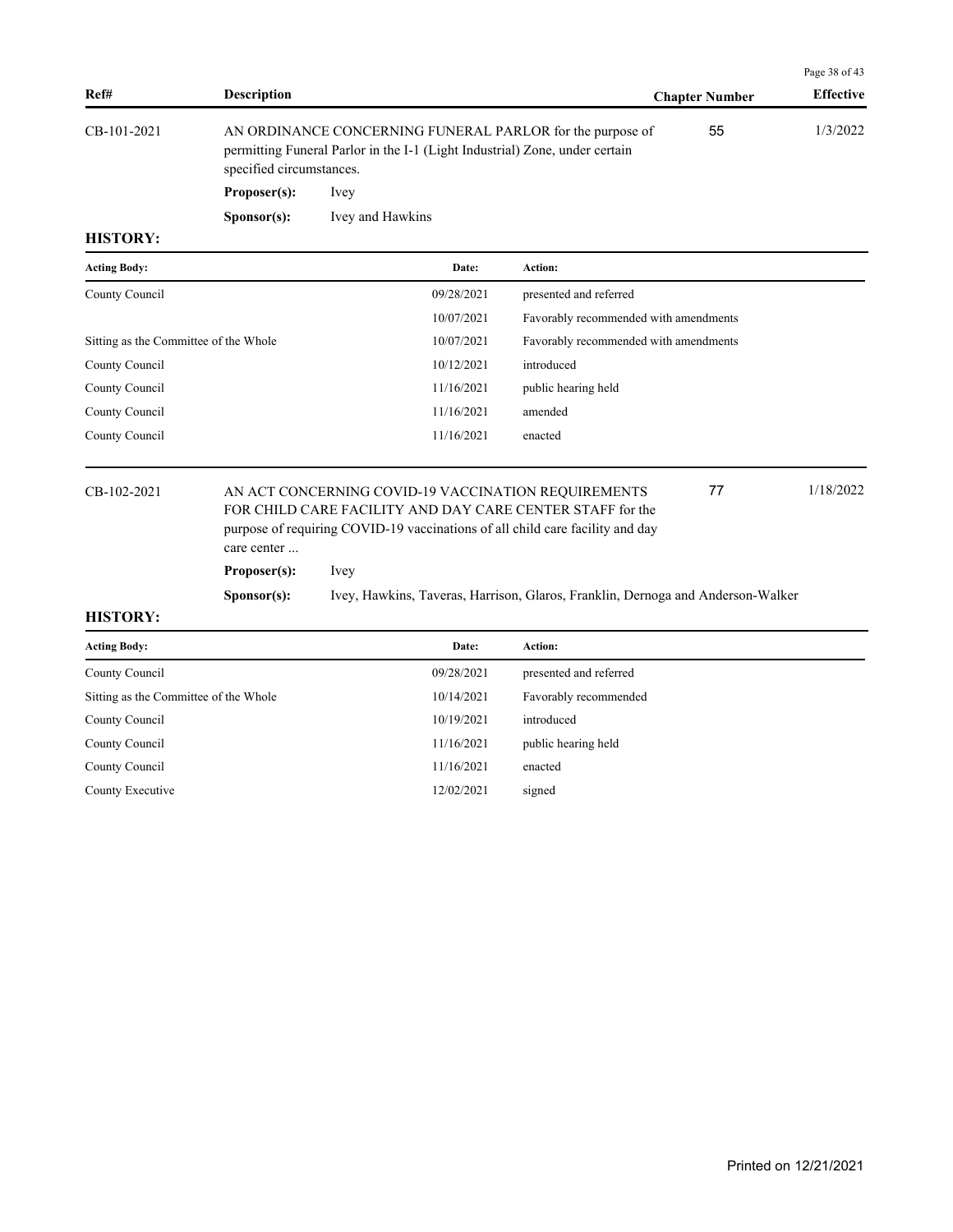| Ref#          | <b>Description</b>   |                                                                                                                                                                                                      | <b>Chapter Number</b> | <b>Effective</b> |
|---------------|----------------------|------------------------------------------------------------------------------------------------------------------------------------------------------------------------------------------------------|-----------------------|------------------|
| $CB-103-2021$ | portions             | AN ORDINANCE CONCERNING THE ZONING ORDINANCE OF<br>PRINCE GEORGE'S COUNTY for the purpose of establishing regulations for<br>a Neighborhood Conservation Overlay (NCO) Zone applicable to designated | 56                    | 4/1/2022         |
|               | Proposer(s):         | Hawkins, Turner, Taveras, Glaros, Harrison, Davis and Franklin                                                                                                                                       |                       |                  |
|               | S <b>p</b> onsor(s): | Hawkins, Turner, Taveras, Glaros, Harrison, Davis and Franklin                                                                                                                                       |                       |                  |

| <b>Acting Body:</b>                   | Date:      | <b>Action:</b>                        |
|---------------------------------------|------------|---------------------------------------|
| County Council                        | 09/28/2021 | presented and referred                |
| Sitting as the Committee of the Whole | 10/07/2021 | Favorably recommended with amendments |
| County Council                        | 10/12/2021 | introduced                            |
| County Council                        | 11/16/2021 | public hearing held                   |
| County Council                        | 11/16/2021 | amended                               |
| County Council                        | 11/16/2021 | enacted                               |
|                                       |            |                                       |

| CB-104-2021 |                      | AN ORDINANCE CONCERNING THE ZONING ORDINANCE OF                         | 57 | 4/1/2022 |  |  |
|-------------|----------------------|-------------------------------------------------------------------------|----|----------|--|--|
|             |                      | PRINCE GEORGE'S COUNTY for the purpose of establishing regulations for  |    |          |  |  |
|             |                      | a Neighborhood Conservation Overlay (NCO) Zone applicable to designated |    |          |  |  |
|             | portions             |                                                                         |    |          |  |  |
|             | Proposer(s):         | Hawkins, Glaros, Harrison, Taveras, Turner, Davis and Franklin          |    |          |  |  |
|             | S <b>p</b> onsor(s): | Hawkins, Glaros, Harrison, Taveras, Turner, Davis and Franklin          |    |          |  |  |

#### **HISTORY:**

| <b>Acting Body:</b>                   | Date:      | <b>Action:</b>                        |
|---------------------------------------|------------|---------------------------------------|
| County Council                        | 09/28/2021 | presented and referred                |
| Sitting as the Committee of the Whole | 10/07/2021 | Favorably recommended with amendments |
| County Council                        | 10/12/2021 | introduced                            |
| County Council                        | 11/16/2021 | public hearing held                   |
| County Council                        | 11/16/2021 | amended                               |
| County Council                        | 11/16/2021 | enacted                               |
|                                       |            |                                       |

# CB-105-2021 AN ACT CONCERNING FOOD TRUCK HUBS for the purpose of eliminating Food Truck Hubs and authorizing Food Truck vending in certain zones in Prince George's County. **Proposer(s):** Ivey and Anderson-Walker **Sponsor(s):** Ivey and Anderson-Walker

## **HISTORY:**

| <b>Acting Body:</b>                   | Date:      | Action:                               |
|---------------------------------------|------------|---------------------------------------|
| County Council                        | 09/28/2021 | presented and referred                |
| Sitting as the Committee of the Whole | 10/14/2021 | Held in Committee                     |
| Sitting as the Committee of the Whole | 10/19/2021 | Favorably recommended with amendments |

Page 39 of 43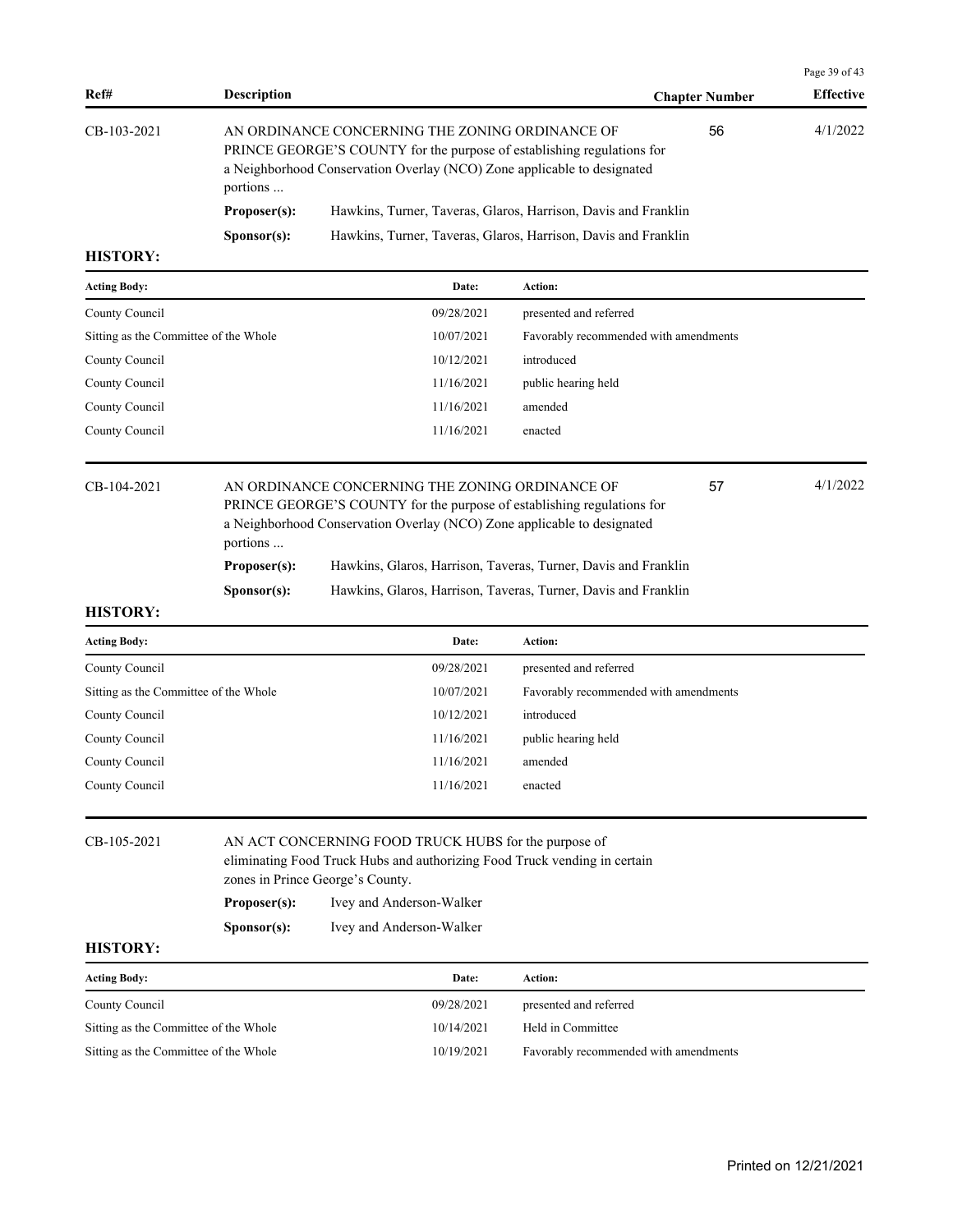| Ref#                                  | <b>Description</b>                                                                                                                                                                                          |                                                                                                                                                                                                                                                                                  |                                       | <b>Chapter Number</b> | Page 40 of 43<br><b>Effective</b> |
|---------------------------------------|-------------------------------------------------------------------------------------------------------------------------------------------------------------------------------------------------------------|----------------------------------------------------------------------------------------------------------------------------------------------------------------------------------------------------------------------------------------------------------------------------------|---------------------------------------|-----------------------|-----------------------------------|
| CB-106-2021                           | AN ORDINANCE CONCERNING ONE-FAMILY ATTACHED<br>58<br>DWELLINGS FOR THE ELDERLY for the purpose of permitting one-family<br>attached dwellings for the elderly in the R-R Zone, under certain circumstances. |                                                                                                                                                                                                                                                                                  |                                       |                       | 1/3/2022                          |
|                                       | Proposer(s):                                                                                                                                                                                                | Davis                                                                                                                                                                                                                                                                            |                                       |                       |                                   |
|                                       | Sponsor(s):                                                                                                                                                                                                 | Davis and Turner                                                                                                                                                                                                                                                                 |                                       |                       |                                   |
| <b>HISTORY:</b>                       |                                                                                                                                                                                                             |                                                                                                                                                                                                                                                                                  |                                       |                       |                                   |
| <b>Acting Body:</b>                   |                                                                                                                                                                                                             | Date:                                                                                                                                                                                                                                                                            | Action:                               |                       |                                   |
| County Council                        |                                                                                                                                                                                                             | 09/28/2021                                                                                                                                                                                                                                                                       | presented and referred                |                       |                                   |
| Sitting as the Committee of the Whole |                                                                                                                                                                                                             | 10/07/2021                                                                                                                                                                                                                                                                       | Favorably recommended with amendments |                       |                                   |
| County Council                        |                                                                                                                                                                                                             | 10/12/2021                                                                                                                                                                                                                                                                       | introduced                            |                       |                                   |
| County Council                        |                                                                                                                                                                                                             | 11/16/2021                                                                                                                                                                                                                                                                       | public hearing held                   |                       |                                   |
| County Council                        |                                                                                                                                                                                                             | 11/16/2021                                                                                                                                                                                                                                                                       | enacted                               |                       |                                   |
| CB-107-2021<br><b>HISTORY:</b>        | Proposer(s):<br>Sponsor(s):                                                                                                                                                                                 | AN ORDINANCE CONCERNING GAS STATIONS for the purpose of<br>requiring special exception approval, and revising certain site design criteria in<br>certain commercial, industrial, comprehensive design, and mix<br>Dernoga, Hawkins and Harrison<br>Dernoga, Hawkins and Harrison |                                       |                       |                                   |
| <b>Acting Body:</b>                   |                                                                                                                                                                                                             | Date:                                                                                                                                                                                                                                                                            | Action:                               |                       |                                   |
| County Council                        |                                                                                                                                                                                                             | 09/28/2021                                                                                                                                                                                                                                                                       | presented and referred                |                       |                                   |
| Sitting as the Committee of the Whole |                                                                                                                                                                                                             | 10/07/2021                                                                                                                                                                                                                                                                       | Held in Committee                     |                       |                                   |
| CB-108-2021                           | by and between Prince G                                                                                                                                                                                     | AN ACT CONCERNING COLLECTIVE BARGAINING AGREEMENT -<br>INTERNATIONAL ASSOCIATION OF FIRE FIGHTERS, AFL-CIO,<br>LOCAL 1619 (CIVILIANS) for the purpose of approving the labor agreement                                                                                           |                                       | 78                    | 1/18/2022                         |
|                                       | Proposer(s):                                                                                                                                                                                                | County Executive                                                                                                                                                                                                                                                                 |                                       |                       |                                   |
|                                       | Sponsor(s):                                                                                                                                                                                                 | Hawkins, Turner, Harrison, Ivey, Taveras, Franklin, Dernoga, Davis, Glaros and<br>Anderson-Walker                                                                                                                                                                                |                                       |                       |                                   |
| <b>HISTORY:</b>                       |                                                                                                                                                                                                             |                                                                                                                                                                                                                                                                                  |                                       |                       |                                   |
| <b>Acting Body:</b>                   |                                                                                                                                                                                                             | Date:                                                                                                                                                                                                                                                                            | Action:                               |                       |                                   |
| County Council                        |                                                                                                                                                                                                             | 09/28/2021                                                                                                                                                                                                                                                                       | presented and referred                |                       |                                   |
| Sitting as the Committee of the Whole |                                                                                                                                                                                                             | 10/07/2021                                                                                                                                                                                                                                                                       | Eavorably recommended                 |                       |                                   |

| Sitting as the Committee of the Whole | 10/07/2021 | Favorably recommended |
|---------------------------------------|------------|-----------------------|
| County Council                        | 10/19/2021 | introduced            |
| County Council                        | 11/16/2021 | public hearing held   |
| County Council                        | 11/16/2021 | enacted               |

County Executive 12/02/2021 signed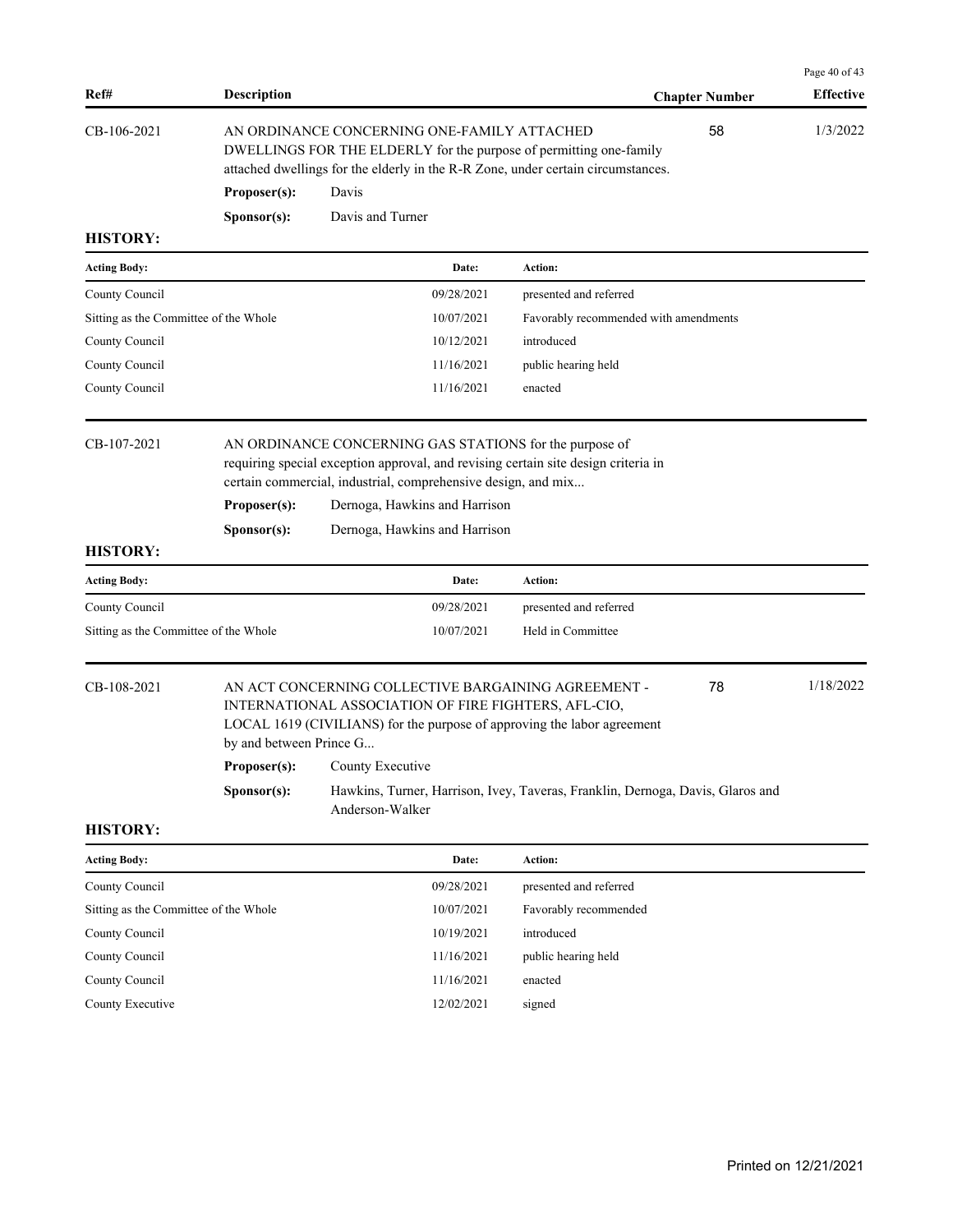|             |                      |                                                                                                                                                                                                                  |                       | Page 41 of 43    |
|-------------|----------------------|------------------------------------------------------------------------------------------------------------------------------------------------------------------------------------------------------------------|-----------------------|------------------|
| Ref#        | <b>Description</b>   |                                                                                                                                                                                                                  | <b>Chapter Number</b> | <b>Effective</b> |
| CB-109-2021 |                      | AN ACT CONCERNING COLLECTIVE BARGAINING AGREEMENT -<br>INTERNATIONAL ASSOCIATION OF FIRE FIGHTERS, AFL-CIO,<br>LOCAL 1619 (FIRE FIGHTERS, PARAMEDICS AND FIRE<br>FIGHTER/MEDICS) for the purpose of amending the | 79                    | 1/18/2022        |
|             | Proposer(s):         | County Executive                                                                                                                                                                                                 |                       |                  |
|             | S <b>p</b> onsor(s): | Hawkins, Turner, Davis, Harrison, Glaros, Franklin, Dernoga, Ivey, Anderson-Walker and<br><b>Taveras</b>                                                                                                         |                       |                  |

| <b>Acting Body:</b>                   | Date:      | <b>Action:</b>         |
|---------------------------------------|------------|------------------------|
| County Council                        | 09/28/2021 | presented and referred |
| Sitting as the Committee of the Whole | 10/07/2021 | Favorably recommended  |
| County Council                        | 10/19/2021 | introduced             |
| County Council                        | 11/16/2021 | public hearing held    |
| County Council                        | 11/16/2021 | enacted                |
| County Executive                      | 12/02/2021 | signed                 |
|                                       |            |                        |

CB-110-2021 AN ACT CONCERNING SUPPLEMENTARY APPROPRIATIONS for the 80 1/18/2022 purpose of declaring additional revenue and appropriating to the General Fund and Internal Service Fund to provide for costs that were not antici...

80

Proposer(s): County Executive

**Sponsor(s):** Hawkins, Turner, Davis, Harrison, Franklin, Glaros and Dernoga

| <b>Acting Body:</b>                   | Date:      | <b>Action:</b>         |
|---------------------------------------|------------|------------------------|
| County Council                        | 10/05/2021 | rules suspended        |
| County Council                        | 10/05/2021 | presented and referred |
| Sitting as the Committee of the Whole | 10/12/2021 | Favorably recommended  |
| County Council                        | 10/19/2021 | introduced             |
| County Council                        | 11/16/2021 | public hearing held    |
| County Council                        | 11/16/2021 | enacted                |
| County Executive                      | 12/02/2021 | signed                 |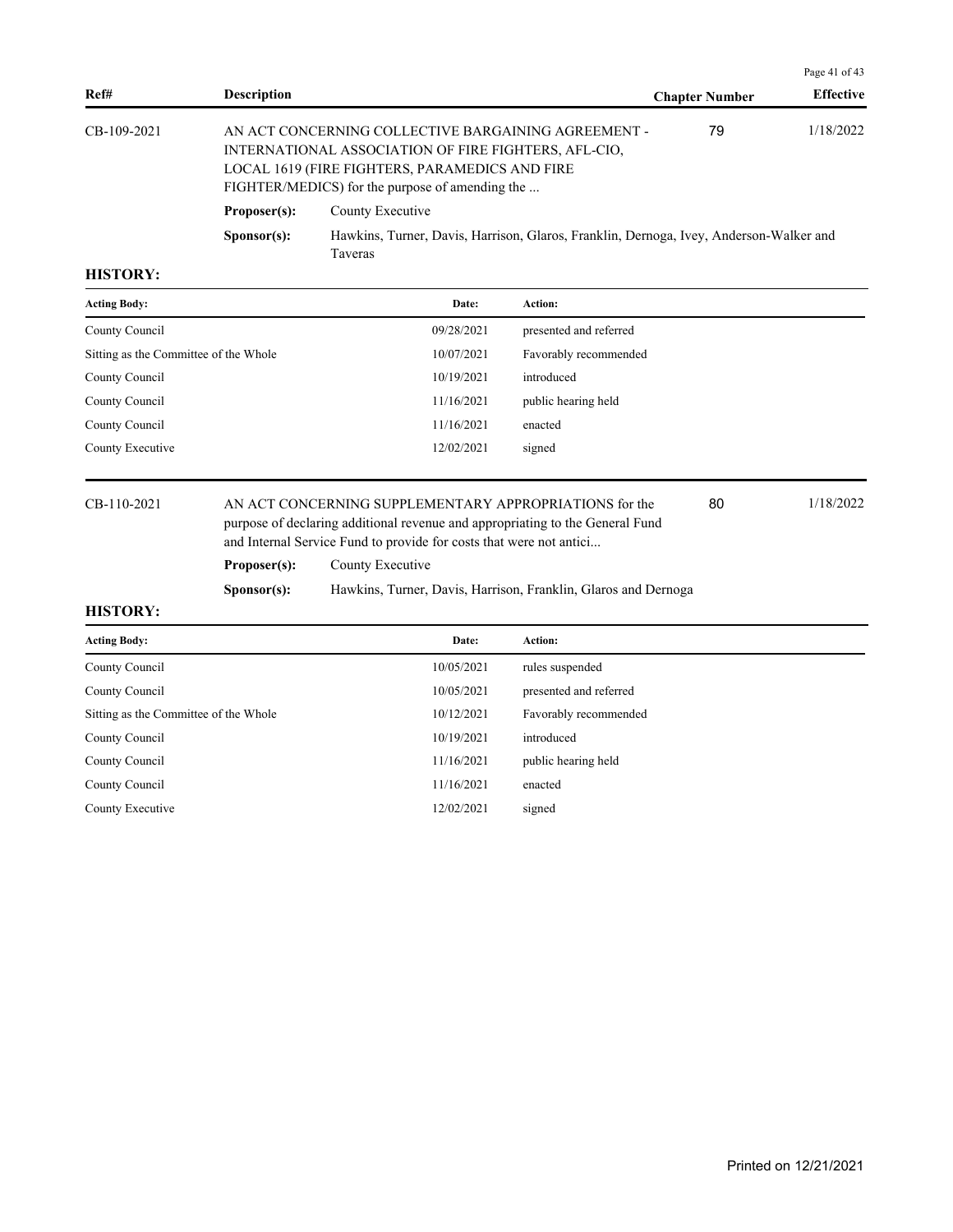|             |                      |                                                                                                                                                                                                                   |                       | Page 42 of 43    |
|-------------|----------------------|-------------------------------------------------------------------------------------------------------------------------------------------------------------------------------------------------------------------|-----------------------|------------------|
| Ref#        | <b>Description</b>   |                                                                                                                                                                                                                   | <b>Chapter Number</b> | <b>Effective</b> |
| CB-111-2021 |                      | AN ACT CONCERNING COLLECTIVE BARGAINING AGREEMENT -<br>PRINCE GEORGE'S COUNTY POLICE CIVILIAN EMPLOYEES<br>ASSOCIATION for the purpose of approving the labor agreement by and<br>between Prince George's County, | 81                    | 1/18/2022        |
|             | Proposer(s):         | County Executive                                                                                                                                                                                                  |                       |                  |
|             | S <b>p</b> onsor(s): | Hawkins, Turner, Dernoga, Ivey, Glaros, Davis, Harrison, Taveras, Anderson-Walker and<br>Franklin                                                                                                                 |                       |                  |

| <b>Acting Body:</b>                   | Date:      | <b>Action:</b>         |
|---------------------------------------|------------|------------------------|
| County Council                        | 10/12/2021 | rules suspended        |
| County Council                        | 10/12/2021 | presented and referred |
| Sitting as the Committee of the Whole | 10/14/2021 | Favorably recommended  |
| County Council                        | 10/19/2021 | introduced             |
| County Council                        | 11/16/2021 | public hearing held    |
| County Council                        | 11/16/2021 | enacted                |
| County Executive                      | 12/02/2021 | signed                 |
|                                       |            |                        |

CB-112-2021 AN ACT CONCERNING COLLECTIVE BARGAINING AGREEMENT - 82 1/18/2022 COUNCIL 67, AMERICAN FEDERATION OF STATE, COUNTY AND MUNICIPAL EMPLOYEES (AFSCME), AFL-CIO, AND ITS AFFILIATED LOCALS 2462, 2735, 3389 AND 1170 for ... 82

| Proposer(s): | County Executive                                                                      |
|--------------|---------------------------------------------------------------------------------------|
| Sponsor(s):  | Hawkins, Anderson-Walker, Turner, Dernoga, Ivey, Taveras, Glaros, Franklin, Davis and |
|              | <b>Harrison</b>                                                                       |

| Date:      | <b>Action:</b>         |
|------------|------------------------|
| 10/12/2021 | rules suspended        |
| 10/12/2021 | presented and referred |
| 10/14/2021 | Favorably recommended  |
| 10/19/2021 | introduced             |
| 11/16/2021 | public hearing held    |
| 11/16/2021 | enacted                |
| 12/02/2021 | signed                 |
|            |                        |